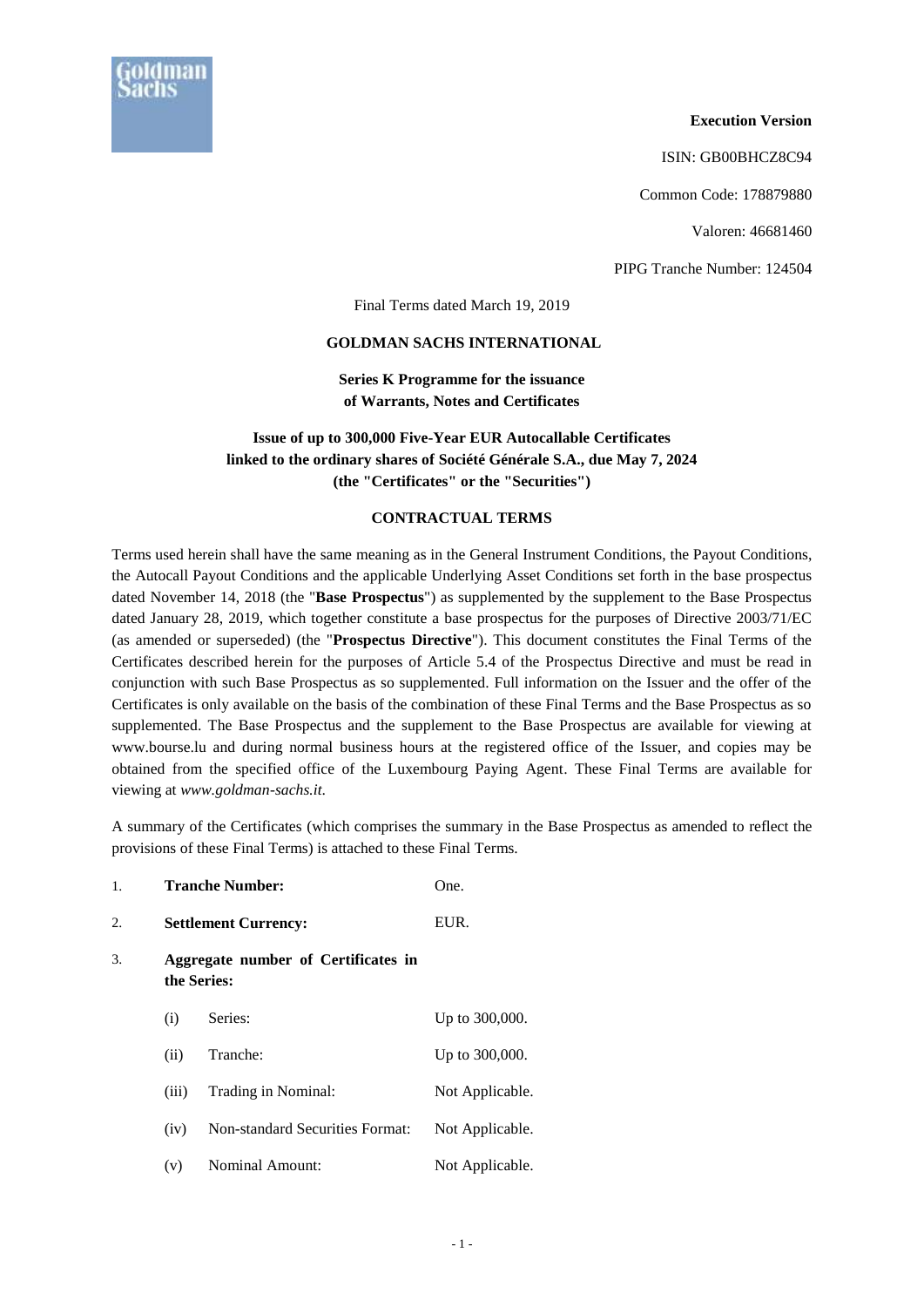| 4.  | <b>Issue Price:</b>        |                                                                                                                        | EUR 100 per Certificate.                                                           |  |
|-----|----------------------------|------------------------------------------------------------------------------------------------------------------------|------------------------------------------------------------------------------------|--|
| 5.  | <b>Calculation Amount:</b> |                                                                                                                        | <b>EUR 100.</b>                                                                    |  |
| 6.  | <b>Issue Date:</b>         |                                                                                                                        | April 30, 2019.                                                                    |  |
| 7.  |                            | <b>Maturity Date:</b>                                                                                                  | Scheduled Maturity Date is May 7, 2024.                                            |  |
|     | (i)                        | Strike Date:                                                                                                           | Not Applicable.                                                                    |  |
|     | (ii)                       | Determination<br>Relevant<br>Date<br>(General Instrument Condition<br>$2(a)$ :                                         | Final Reference Date.                                                              |  |
|     | (iii)                      | <b>Scheduled Determination Date:</b>                                                                                   | Not Applicable.                                                                    |  |
|     | (iv)                       | First Maturity Date<br>Specific<br>Adjustment:                                                                         | Not Applicable.                                                                    |  |
|     | (v)                        | Second Maturity Date Specific<br>Adjustment:                                                                           | Applicable.                                                                        |  |
|     |                            | Specified Day(s) for the Five Business Days.<br>of<br>"Second<br>purposes<br>Maturity Date<br>Specific<br>Adjustment": |                                                                                    |  |
|     |                            | Maturity Date Business<br>Day Convention for the<br>purposes of the "Second<br>Maturity Date Specific<br>Adjustment":  | Following Business Day Convention.                                                 |  |
|     | (vi)                       | <b>Business Day Adjustment:</b>                                                                                        | Not Applicable.                                                                    |  |
|     | (vii)                      | American Style Adjustment:                                                                                             | Not Applicable.                                                                    |  |
|     | (viii)                     | Maturity Date Roll on Payment<br>Date Adjustment:                                                                      | Not Applicable.                                                                    |  |
| 8.  |                            | <b>Underlying Asset(s):</b>                                                                                            | The Share (as defined below).                                                      |  |
|     |                            | <b>VALUATION PROVISIONS</b>                                                                                            |                                                                                    |  |
| 9.  |                            | <b>Valuation Date(s):</b>                                                                                              | April 29, 2020, April 29, 2021, April 29, 2022, May 2, 2023<br>and April 29, 2024. |  |
|     |                            | Final Reference Date:                                                                                                  | The Valuation Date scheduled to fall on April 29, 2024.                            |  |
| 10. |                            | <b>Entry Level Observation Dates:</b>                                                                                  | Not Applicable.                                                                    |  |
| 11. |                            | <b>Initial Valuation Date:</b>                                                                                         | April 29, 2019.                                                                    |  |
| 12. | <b>Averaging:</b>          |                                                                                                                        | Not Applicable.                                                                    |  |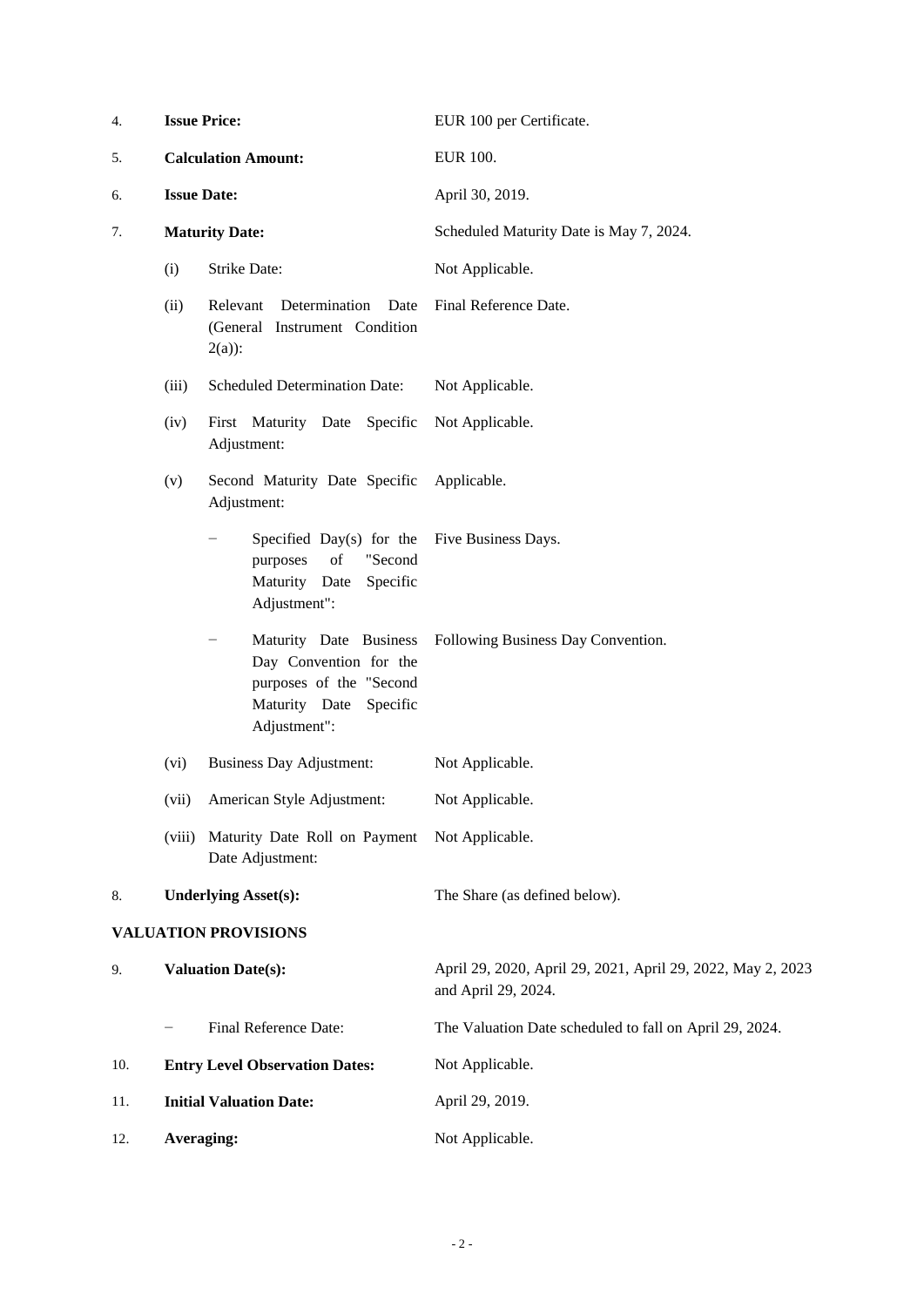| 13. | <b>Asset Initial Price:</b>                                                      | Initial Closing Price.                                                                               |
|-----|----------------------------------------------------------------------------------|------------------------------------------------------------------------------------------------------|
| 14. | <b>Adjusted Asset Final Reference Date:</b>                                      | Not Applicable.                                                                                      |
| 15. | <b>Asset</b> Initial<br>Reference<br>Adjusted<br>Date:                           | Not Applicable.                                                                                      |
| 16. | <b>FX (Final) Valuation Date:</b>                                                | Not Applicable.                                                                                      |
| 17. | <b>FX (Initial) Valuation Date:</b>                                              | Not Applicable.                                                                                      |
| 18. | <b>Final FX Valuation Date:</b>                                                  | Not Applicable.                                                                                      |
| 19. | <b>Initial FX Valuation Date:</b>                                                | Not Applicable.                                                                                      |
|     | <b>COUPON PAYOUT CONDITIONS</b>                                                  |                                                                                                      |
| 20. | <b>Coupon Payout Conditions:</b>                                                 | Not Applicable.                                                                                      |
| 21. | <b>Interest Basis:</b>                                                           | Not Applicable.                                                                                      |
| 22. | <b>Interest Commencement Date:</b>                                               | Not Applicable.                                                                                      |
| 23. | <b>Fixed Rate Instrument Conditions</b><br>(General Instrument Condition 11):    | Not Applicable.                                                                                      |
| 24. | <b>BRL FX Conditions (Coupon Payout</b><br>Condition $1.1(c)$ :                  | Not Applicable.                                                                                      |
| 25. | <b>Security Conditions</b><br>FX.<br>(Coupon<br>Payout Condition 1.1(d)):        | Not Applicable.                                                                                      |
| 26. | <b>Floating Rate Instrument Conditions</b><br>(General Instrument Condition 12): | Not Applicable.                                                                                      |
| 27. | <b>Change of Interest Basis Instrument</b><br>(General Instrument Condition 13): | Not Applicable.                                                                                      |
| 28. | Conditional Coupon (Coupon Payout Not Applicable.<br>Condition 1.3):             |                                                                                                      |
| 29. | Range Accrual Coupon<br>(Coupon<br><b>Payout Condition 1.4):</b>                 | Not Applicable.                                                                                      |
|     | <b>AUTOCALL PAYOUT CONDITIONS</b>                                                |                                                                                                      |
| 30. | <b>Automatic Early Exercise (General</b><br><b>Instrument Condition 15):</b>     | Applicable.                                                                                          |
|     | Applicable Date(s):<br>(i)                                                       | Each Autocall Observation Date.                                                                      |
|     | Automatic<br>Early<br>Exercise<br>(ii)<br>$Date(s)$ :                            | Each date set forth in the Autocall Table in the column<br>entitled "Automatic Early Exercise Date". |
|     |                                                                                  |                                                                                                      |

(a) First Automatic Early Not Applicable.Exercise Date Specific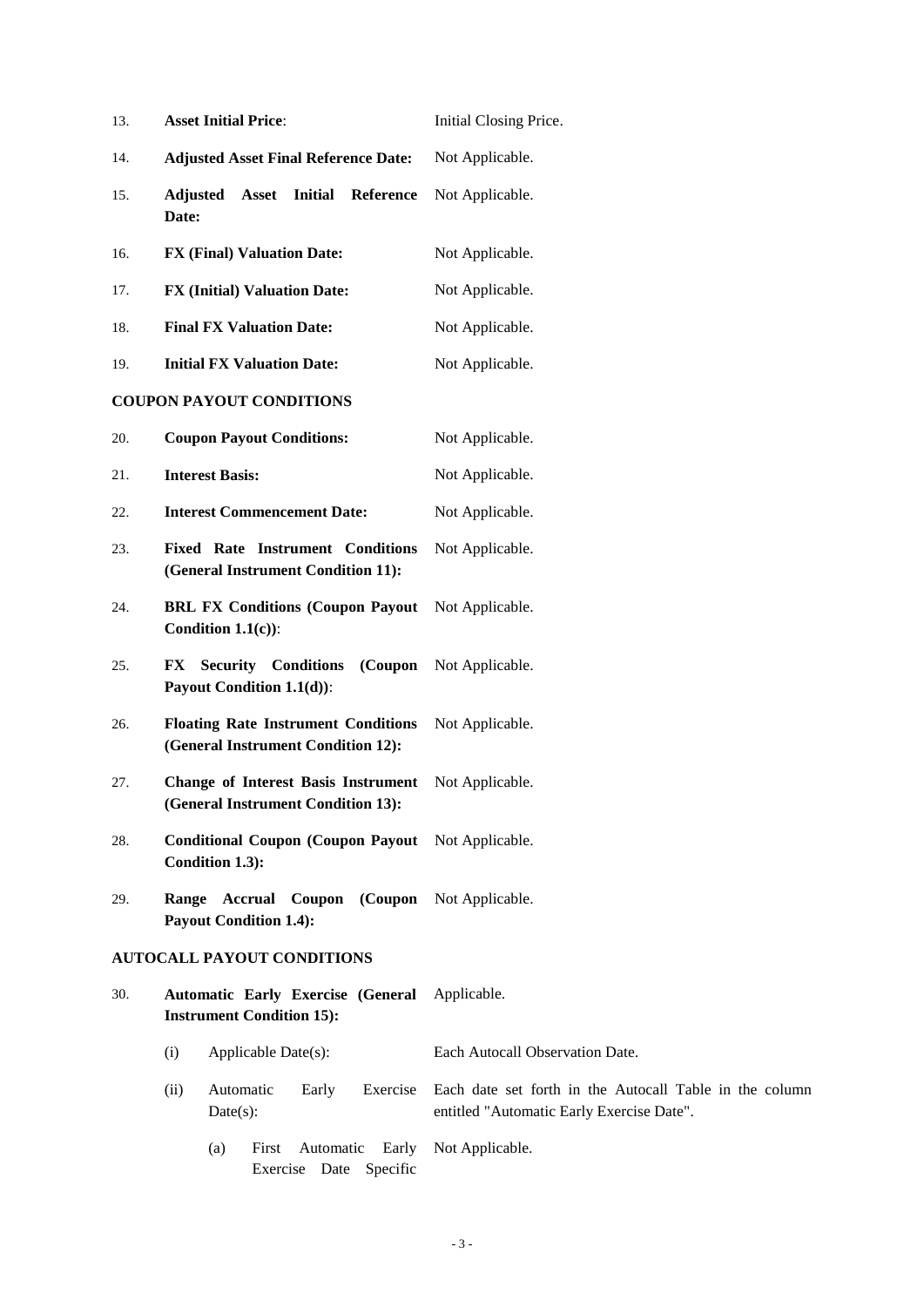# Adjustment:

|     |       | (b)<br>Second Automatic Early<br>Exercise Date<br>Specific<br>Adjustment:                                                                         | Applicable.                                                                                                                                                                                                                                     |
|-----|-------|---------------------------------------------------------------------------------------------------------------------------------------------------|-------------------------------------------------------------------------------------------------------------------------------------------------------------------------------------------------------------------------------------------------|
|     |       | Automatic Early Exercise<br>Specified Day(s) for the<br>of<br>"Second<br>purposes<br>Automatic Early Exercise<br>Specific<br>Date<br>Adjustment": | Five Business Days.                                                                                                                                                                                                                             |
|     |       | Relevant Automatic Early<br>Exercise<br>Determination<br>Date:                                                                                    | The Applicable Date corresponding to such Scheduled<br>Automatic Early Exercise Date.                                                                                                                                                           |
|     | (iii) | Automatic<br>Early<br>Exercise<br>Amount(s):                                                                                                      | In respect of each Applicable Date, the Autocall Event<br>Amount corresponding to such Applicable Date.                                                                                                                                         |
| 31. |       | <b>Autocall Payout Conditions:</b>                                                                                                                | Applicable.                                                                                                                                                                                                                                     |
|     | (i)   | <b>Autocall Event:</b>                                                                                                                            | Applicable, for the purposes of the definition of "Autocall<br>Event" in the Autocall Payout Conditions, Autocall<br>Reference Value greater than or equal to the Autocall Level<br>is applicable in respect of each Autocall Observation Date. |
|     |       | N <sub>0</sub><br>Coupon<br>Amount<br>following<br>payable<br><b>Autocall Event:</b>                                                              | Not Applicable.                                                                                                                                                                                                                                 |
|     | (ii)  | Autocall Reference Value:                                                                                                                         | Autocall Closing Price.                                                                                                                                                                                                                         |
|     | (iii) | Autocall Level:                                                                                                                                   | In respect of each Autocall Observation Date, 100 per cent.<br>(100%) of the Asset Initial Price.                                                                                                                                               |
|     | (iv)  | <b>Autocall Observation Date:</b>                                                                                                                 | Each date set forth in the Autocall Table in the column<br>entitled "Autocall Observation Date".                                                                                                                                                |
|     | (v)   | <b>Autocall Event Amount:</b>                                                                                                                     | In respect of each Autocall Observation Date, the amount set<br>forth in the Autocall Table in the column "Autocall Event<br>Amount" in the row corresponding to such Autocall<br>Observation Date.                                             |

| <b>AUTOCALL TABLE</b>                                     |                                      |                              |  |
|-----------------------------------------------------------|--------------------------------------|------------------------------|--|
| <b>Autocall Observation Date</b>                          | <b>Automatic Early Exercise Date</b> | <b>Autocall Event Amount</b> |  |
| The Valuation Date scheduled to<br>fall on April 29, 2020 | May 7, 2020                          | EUR 120.50                   |  |
| The Valuation Date scheduled to<br>fall on April 29, 2021 | May 6, 2021                          | EUR 141.00                   |  |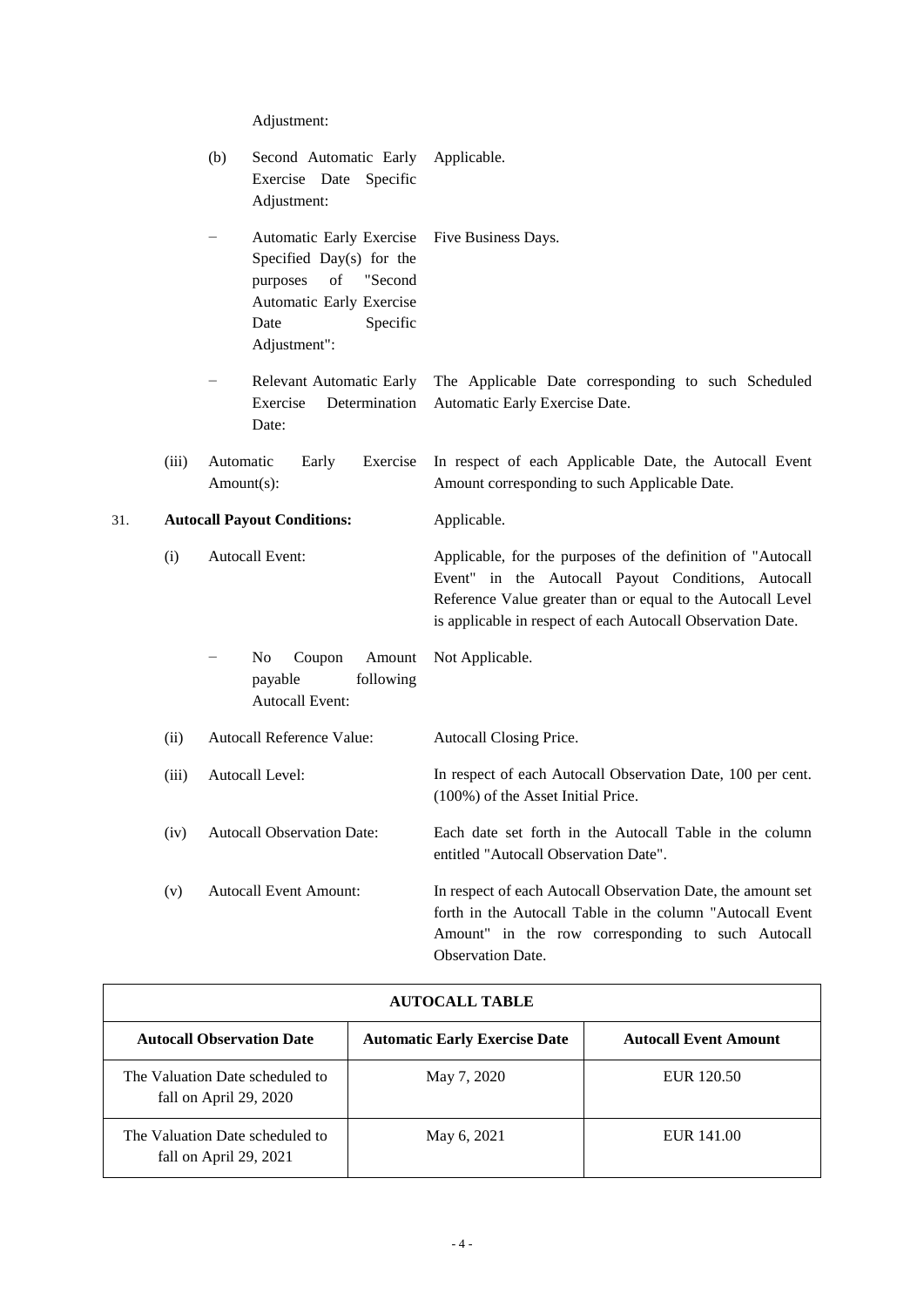| The Valuation Date scheduled to<br>fall on April 29, 2022   | May 6, 2022 | EUR 161.50 |
|-------------------------------------------------------------|-------------|------------|
| The Valuation Date scheduled to<br>fall on May $2$ , $2023$ | May 9, 2023 | EUR 182.00 |

# **SETTLEMENT AMOUNT AND PAYOUT CONDITIONS**

| 32. |                 | Settlement:                                                     | Cash Settlement is applicable. |
|-----|-----------------|-----------------------------------------------------------------|--------------------------------|
| 33. | <b>Single</b>   | Limb<br>Payout (Payout<br>Condition 1.1):                       | Not Applicable.                |
| 34. | <b>Multiple</b> | Limb<br>Payout<br>Condition 1.2):                               | (Payout Applicable.            |
|     | (i)             | <b>Trigger</b><br>Event<br>Condition $1.2(a)(i)$ :              | (Payout Applicable.            |
|     |                 | (a)<br>Trigger Payout 1:                                        | Applicable.                    |
|     |                 | Trigger Percentage:<br>—                                        | 202.5 per cent. (202.5%).      |
|     |                 | (b)<br>Trigger Payout 2:                                        | Not Applicable.                |
|     |                 | (c)<br>Trigger Cap:                                             | Not Applicable.                |
|     |                 | (d)<br>Trigger Floor:                                           | Not Applicable.                |
|     | (ii)            | Payout 1 (Payout Condition Applicable.<br>$1.2(b)(i)(A))$ :     |                                |
|     |                 | Redemption Percentage: 100 per cent. (100%).                    |                                |
|     | (iii)           | Payout 2 (Payout Condition Not Applicable.<br>$1.2(b)(i)(B))$ : |                                |
|     | (iv)            | Payout 3 (Payout Condition Not Applicable.<br>$1.2(b)(i)(C))$ : |                                |
|     | (v)             | Payout 4 (Payout Condition Not Applicable.<br>$1.2(b)(i)(D))$ : |                                |
|     | (vi)            | Payout 5 (Payout Condition Not Applicable.<br>$1.2(b)(i)(E))$ : |                                |
|     | (vii)           | Payout 6 (Payout Condition Not Applicable.<br>$1.2(b)(i)(F)$ :  |                                |
|     | (viii)          | Payout 7 (Payout Condition Not Applicable.<br>$1.2(b)(i)(G))$ : |                                |
|     | (ix)            | Payout 8 (Payout Condition Not Applicable.<br>$1.2(b)(i)(H))$ : |                                |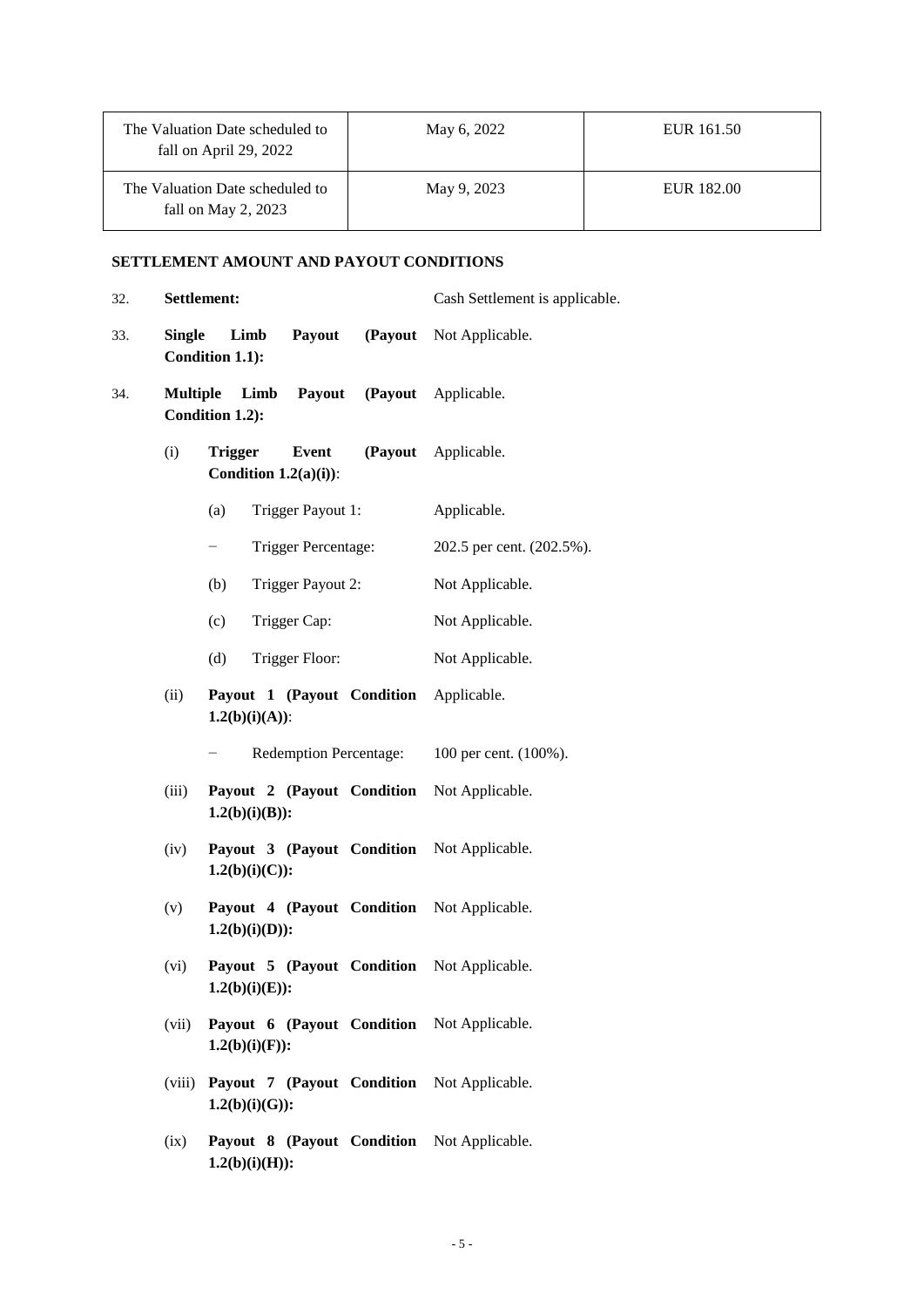|     | (x)    |                 | Payout 9 (Payout Condition<br>$1.2(b)(i)(I))$ :                       | Not Applicable.                                                                                                                                                      |
|-----|--------|-----------------|-----------------------------------------------------------------------|----------------------------------------------------------------------------------------------------------------------------------------------------------------------|
|     | (xi)   |                 | Payout 10 (Payout Condition<br>$1.2(b)(i)(J))$ :                      | Not Applicable.                                                                                                                                                      |
|     | (xii)  | <b>Downside</b> | Cash<br><b>Settlement</b><br>(Payout Condition $1.2(c)(i)(A))$ :      | Applicable,<br>the<br>purpose<br>Condition<br>for<br>of<br>Payout<br>$1.2(c)(i)(A)$ , Single Asset is applicable.                                                    |
|     |        | (a)             | Minimum Percentage:                                                   | Not Applicable.                                                                                                                                                      |
|     |        | (b)             | Final Value:                                                          | Final Closing Price.                                                                                                                                                 |
|     |        | (c)             | Initial Value:                                                        | 100 per cent. (100%) of the Initial Closing Price.                                                                                                                   |
|     |        | (d)             | Downside Cap:                                                         | Not Applicable.                                                                                                                                                      |
|     |        | (e)             | Downside Floor:                                                       | Not Applicable.                                                                                                                                                      |
|     |        | (f)             | Final/Initial (FX):                                                   | Not Applicable.                                                                                                                                                      |
|     |        | (g)             | Asset FX:                                                             | Not Applicable.                                                                                                                                                      |
|     |        | (h)             | <b>Buffer Level:</b>                                                  | Not Applicable.                                                                                                                                                      |
|     |        | (i)             | Reference Price (Final):                                              | Not Applicable.                                                                                                                                                      |
|     |        | (j)             | Reference Price (Initial):                                            | Not Applicable.                                                                                                                                                      |
|     |        | (k)             | Perf:                                                                 | Not Applicable.                                                                                                                                                      |
|     |        | (1)             | Strike:                                                               | Not Applicable.                                                                                                                                                      |
|     |        | (m)             | Participation:                                                        | Not Applicable.                                                                                                                                                      |
|     |        | (n)             | FXR:                                                                  | Not Applicable.                                                                                                                                                      |
|     | (x111) |                 | <b>Downside Physical Settlement</b><br>(Payout Condition 1.2(c)(ii)): | Not Applicable.                                                                                                                                                      |
| 35. | 1.3):  |                 | <b>Warrants Payout (Payout Condition</b>                              | Not Applicable.                                                                                                                                                      |
| 36. |        | Condition 2):   | Barrier Event Conditions (Payout                                      | Applicable.                                                                                                                                                          |
|     | (i)    |                 | <b>Barrier Event:</b>                                                 | Applicable, for the purposes of the definition of "Barrier<br>Event" in the Payout Conditions, Barrier Reference Value<br>less than the Barrier Level is applicable. |
|     | (ii)   |                 | Barrier Reference Value:                                              | Barrier Closing Price is applicable.                                                                                                                                 |
|     | (iii)  |                 | <b>Barrier Level:</b>                                                 | 70 per cent. (70%) of the Asset Initial Price.                                                                                                                       |
|     |        | (a)             | Barrier Level 1:                                                      | Not Applicable.                                                                                                                                                      |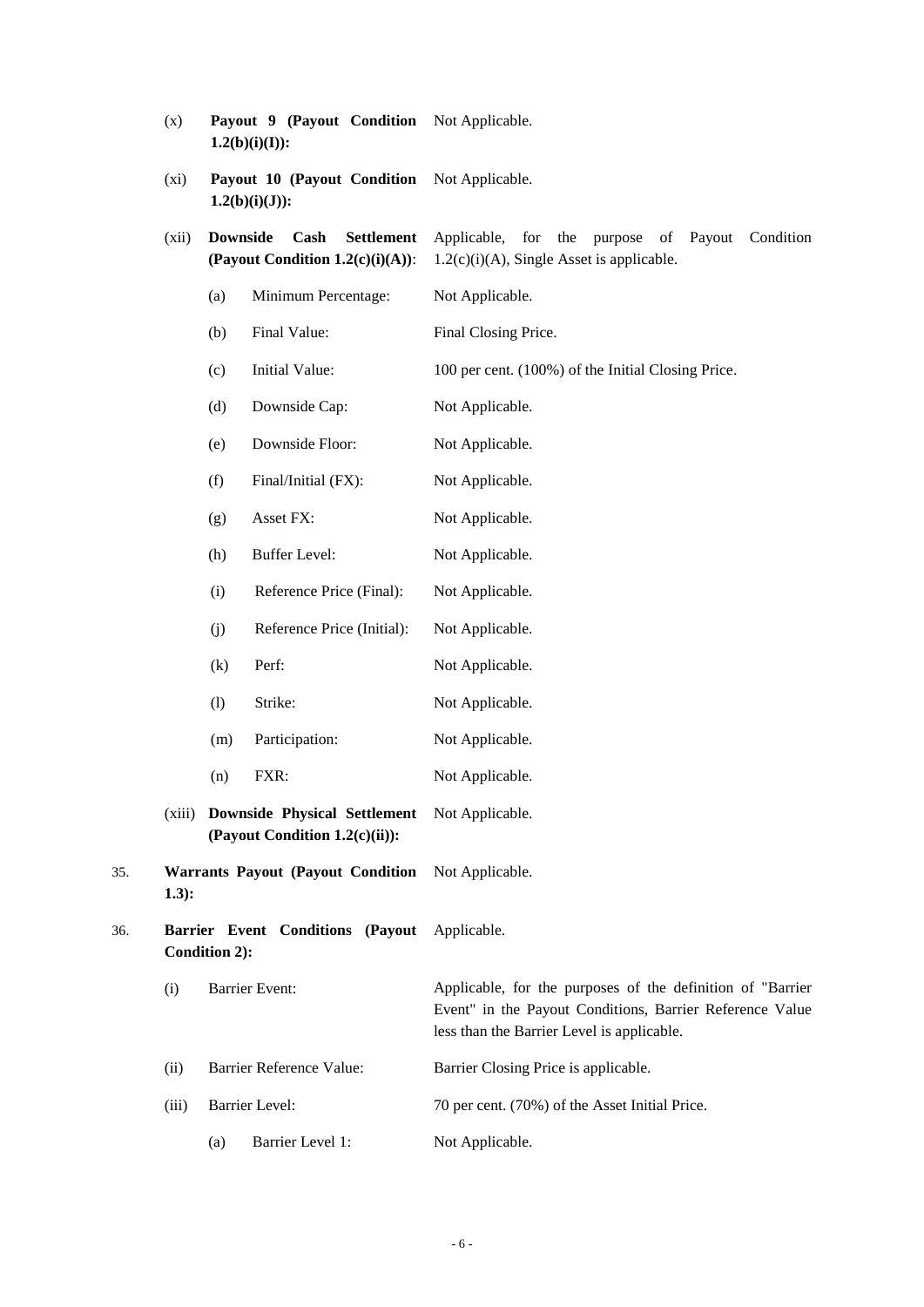|     | (b)<br><b>Barrier Level 2:</b>                                                                    | Not Applicable.                                                                                                                                                      |
|-----|---------------------------------------------------------------------------------------------------|----------------------------------------------------------------------------------------------------------------------------------------------------------------------|
|     | <b>Barrier Observation Period:</b><br>(iv)                                                        | Not Applicable.                                                                                                                                                      |
|     | Lock-In Event Condition:<br>(v)                                                                   | Not Applicable.                                                                                                                                                      |
| 37. | Trigger Event Conditions (Payout<br><b>Condition 3):</b>                                          | Applicable.                                                                                                                                                          |
|     | (i)<br>Trigger Event:                                                                             | Applicable, for the purposes of the definition of "Trigger<br>Event" in the Payout Conditions, Trigger Reference Value<br>less than the Trigger Level is applicable. |
|     | (ii)<br>Trigger Reference Value:                                                                  | Trigger Closing Price.                                                                                                                                               |
|     | Trigger Level:<br>(iii)                                                                           | 100 per cent. (100%) of the Asset Initial Price.                                                                                                                     |
|     | Trigger Observation Period:<br>(iv)                                                               | Not Applicable.                                                                                                                                                      |
| 38. | <b>Currency Conversion:</b>                                                                       | Not Applicable.                                                                                                                                                      |
| 39. | <b>Physical</b><br><b>Settlement</b><br>(General<br><b>Instrument Condition 7(e)):</b>            | Not Applicable.                                                                                                                                                      |
| 40. | Non-scheduled<br><b>Early</b><br>Amount:                                                          | <b>Repayment</b> Fair Market Value.                                                                                                                                  |
|     | Adjusted for any reasonable<br>expenses and costs:                                                | Applicable.                                                                                                                                                          |
|     | <b>EXERCISE PROVISIONS</b>                                                                        |                                                                                                                                                                      |
| 41. | <b>Exercise</b><br><b>Style</b><br>of<br><b>Certificates</b><br>(General Instrument Condition 7): | The Certificates are European Style Instruments. General<br>Instrument Condition 7(b) is applicable.                                                                 |
| 42. | <b>Exercise Period:</b>                                                                           | Not Applicable.                                                                                                                                                      |
| 43. | <b>Specified Exercise Dates:</b>                                                                  | Not Applicable.                                                                                                                                                      |
| 44. | <b>Expiration Date:</b>                                                                           | If:                                                                                                                                                                  |
|     |                                                                                                   | (i)<br>an Automatic Early Exercise Event does not occur on<br>any Applicable Date, the Final Reference Date; or                                                      |
|     |                                                                                                   | (ii)<br>an Automatic Early Exercise Event occurs on any<br>Applicable Date, such Applicable Date.                                                                    |
|     | Expiration<br>Date<br>is<br><b>Business Day Adjusted:</b>                                         | Not Applicable.                                                                                                                                                      |
| 45. | Redemption at the option of the<br><b>Issuer (General Instrument Condition</b><br>16):            | Not Applicable.                                                                                                                                                      |
| 46. | <b>Exercise</b><br><b>Automatic</b><br>(General                                                   | The Certificates are Automatic Exercise Instruments –<br>General Instrument Condition 7(i) is applicable, save that                                                  |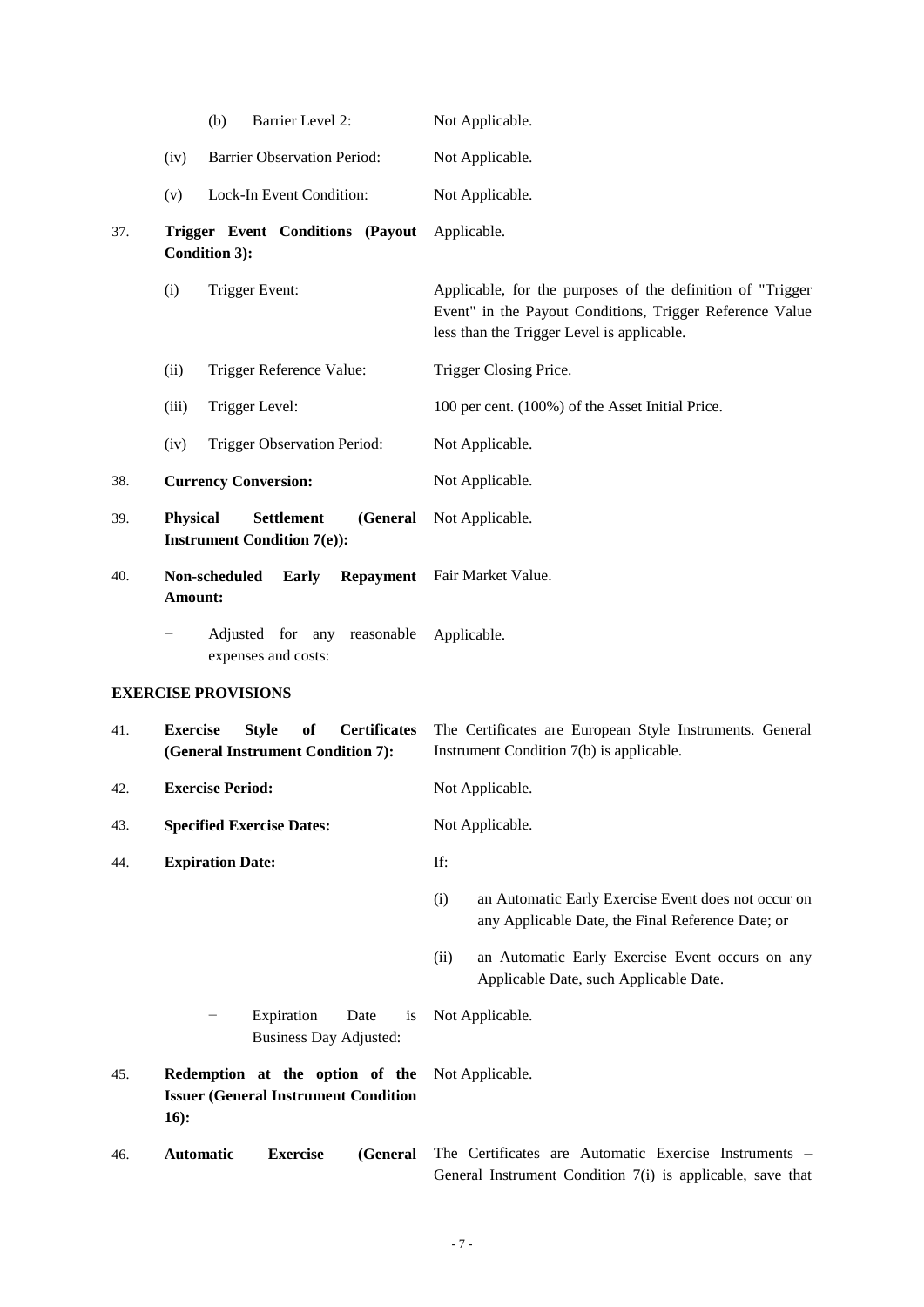**Instrument Condition 7(i)):** General Instrument Condition 7(i)(ii) is not applicable.

- 47. **Minimum Exercise Number (General**  Not Applicable. **Instrument Condition 10(a)):**
- 48. **Permitted Multiple Instrument Condition 10(a)):** (General Not Applicable. 49. **Maximum Exercise Number:** Not Applicable.
- 50. **Strike Price:** Not Applicable.
- 51. **Closing Value:** Not Applicable.

# **SHARE LINKED INSTRUMENT / INDEX LINKED INSTRUMENT / COMMODITY LINKED INSTRUMENT / FX LINKED INSTRUMENT / INFLATION LINKED INSTRUMENT / MULTI-ASSET BASKET LINKED INSTRUMENT**

52. **Type of Certificates:** The Certificates are Share Linked Instruments – the Share Linked Conditions are applicable.

| UNDERLYING ASSET TABLE                          |                                       |              |                     |  |
|-------------------------------------------------|---------------------------------------|--------------|---------------------|--|
| <b>Underlying Asset</b>                         | <b>Bloomberg / Reuters</b>            | <b>ISIN</b>  | <b>Exchange</b>     |  |
| The ordinary shares of<br>Société Générale S.A. | GLE FP $\leq$ Equity $>$ /<br>SOGN.PA | FR0000130809 | Euronext Paris S.A. |  |
| $\cdot$<br>$\cdots$<br>$\sim$                   |                                       |              |                     |  |

### 53. **Share Linked Instruments:** Applicable.

| (i)    | Single Share or Share Basket or Multi-Asset<br>Basket:                                   | Single Share.                                                                                 |
|--------|------------------------------------------------------------------------------------------|-----------------------------------------------------------------------------------------------|
| (ii)   | Name of Share(s):                                                                        | As specified in the column entitled "Underlying<br>Asset" in the Underlying Asset Table.      |
| (iii)  | $Exchange(s)$ :                                                                          | As specified in the column entitled "Exchange"<br>in the Underlying Asset Table.              |
| (iv)   | Related Exchange(s):                                                                     | All Exchanges.                                                                                |
| (v)    | <b>Options Exchange:</b>                                                                 | Related Exchange.                                                                             |
| (vi)   | <b>Valuation Time:</b>                                                                   | Default Valuation Time.                                                                       |
| (vii)  | Share and Reference<br>Single<br>Dates<br>Consequences of Disrupted Days:                | Applicable in respect of each Reference Date -<br>as specified in Share Linked Condition 1.1. |
|        | Maximum Days of Disruption:<br>(a)                                                       | As specified in Share Linked Condition 7.                                                     |
|        | No Adjustment:<br>(b)                                                                    | Not Applicable.                                                                               |
| (viii) | Single Share and Averaging Reference Dates<br>- Consequences of Disrupted Days:          | Not Applicable.                                                                               |
| (ix)   | Share Basket and Reference Dates – Basket<br>Valuation (Individual Scheduled Trading Day | Not Applicable.                                                                               |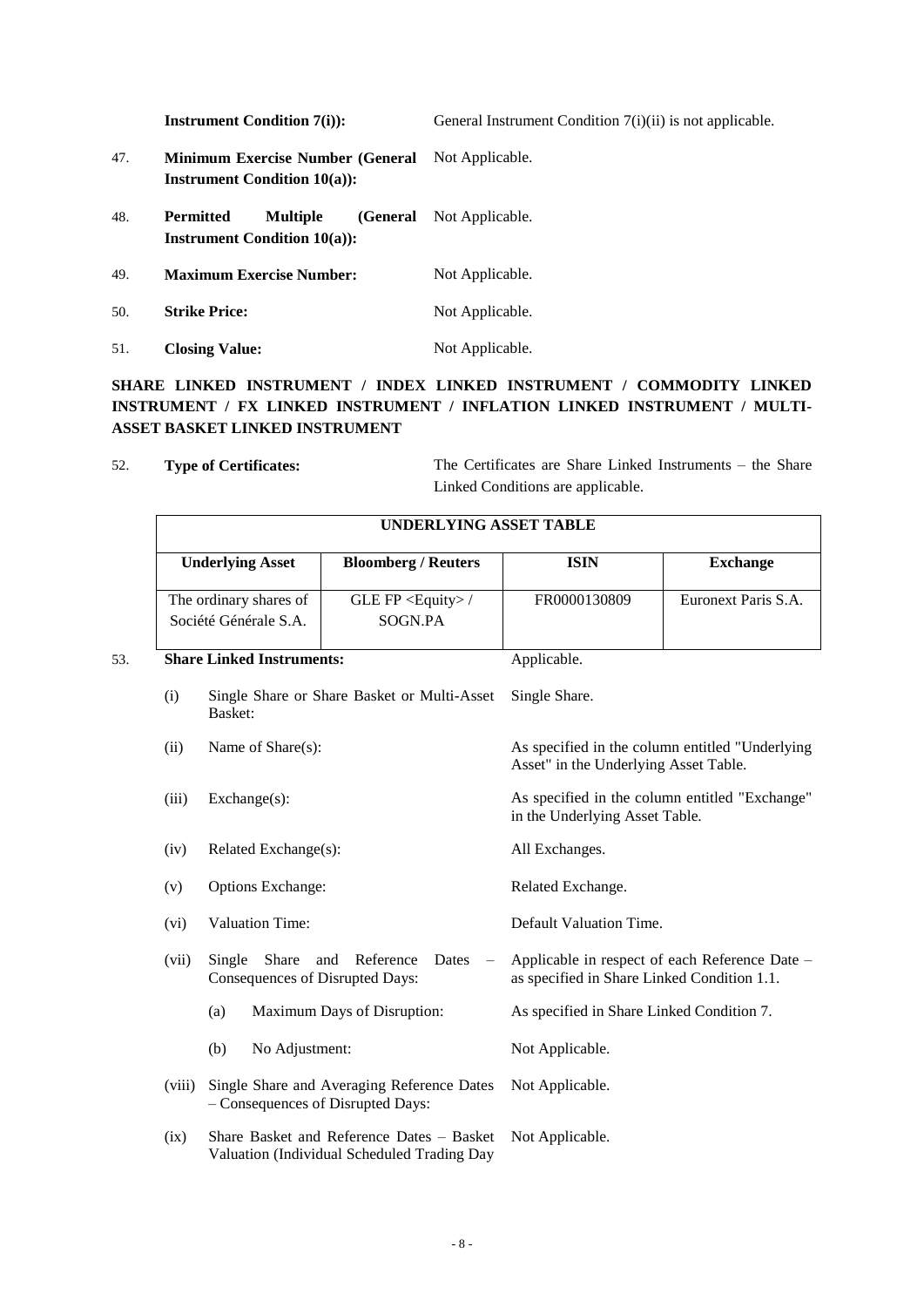and Individual Disrupted Day):

|     | (x)                                                      | Share Basket and Averaging Reference Dates<br>- Basket Valuation (Individual Scheduled<br>Trading Day and Individual Disrupted Day): | Not Applicable.                                                                     |  |  |
|-----|----------------------------------------------------------|--------------------------------------------------------------------------------------------------------------------------------------|-------------------------------------------------------------------------------------|--|--|
|     | $(x_i)$                                                  | Share Basket and Reference Dates - Basket<br>Valuation (Common Scheduled Trading Day<br>but Individual Disrupted Day):               | Not Applicable.                                                                     |  |  |
|     | (xii)                                                    | Share Basket and Averaging Reference Dates<br>- Basket Valuation (Common Scheduled<br>Trading Day but Individual Disrupted Day):     | Not Applicable.                                                                     |  |  |
|     | (xiii)                                                   | Share Basket and Reference Dates - Basket<br>Valuation (Common Scheduled Trading Day<br>and Common Disrupted Day):                   | Not Applicable.                                                                     |  |  |
|     | (xiv)                                                    | Share Basket and Averaging Reference Dates<br>- Basket Valuation (Common Scheduled<br>Trading Day and Common Disrupted Day):         | Not Applicable.                                                                     |  |  |
|     | $\left( xy\right)$                                       | <b>Fallback Valuation Date:</b>                                                                                                      | Not Applicable.                                                                     |  |  |
|     |                                                          | (xvi) Change in Law:                                                                                                                 | Applicable.                                                                         |  |  |
|     |                                                          | (xvii) Extraordinary Event - Share Substitution:                                                                                     | Applicable.                                                                         |  |  |
|     |                                                          | (xviii) Correction of Share Price:                                                                                                   | Applicable.                                                                         |  |  |
|     |                                                          | (xix) Correction Cut-off Date:                                                                                                       | Default Correction Cut-off Date is applicable in<br>respect of each Reference Date. |  |  |
|     | $\left( xx\right)$                                       | Depositary Receipts Provisions:                                                                                                      | Not Applicable.                                                                     |  |  |
| 54. |                                                          | <b>Index Linked Instruments:</b>                                                                                                     | Not Applicable.                                                                     |  |  |
| 55. |                                                          | <b>Commodity</b><br><b>Linked</b><br><b>Instruments</b><br>(Single<br><b>Commodity or Commodity Basket):</b>                         | Not Applicable.                                                                     |  |  |
| 56. |                                                          | Commodity<br>Linked<br><b>Instruments</b><br><b>Commodity Index or Commodity Index Basket):</b>                                      | (Single Not Applicable.                                                             |  |  |
| 57. |                                                          | <b>FX Linked Instruments:</b>                                                                                                        | Not Applicable.                                                                     |  |  |
| 58. |                                                          | <b>Inflation Linked Instruments:</b>                                                                                                 | Not Applicable.                                                                     |  |  |
| 59. |                                                          | <b>Multi-Asset Basket Linked Instruments:</b>                                                                                        | Not Applicable.                                                                     |  |  |
|     | <b>GENERAL PROVISIONS APPLICABLE TO THE CERTIFICATES</b> |                                                                                                                                      |                                                                                     |  |  |
| 60. |                                                          | FX Disruption Event/CNY FX Disruption<br><b>Event/Currency Conversion Disruption Event</b><br>(General Instrument Condition 14):     | Not Applicable.                                                                     |  |  |

- 61. **Rounding (General Instrument Condition 24):**
	- (i) Non-Default Rounding − calculation values Not Applicable.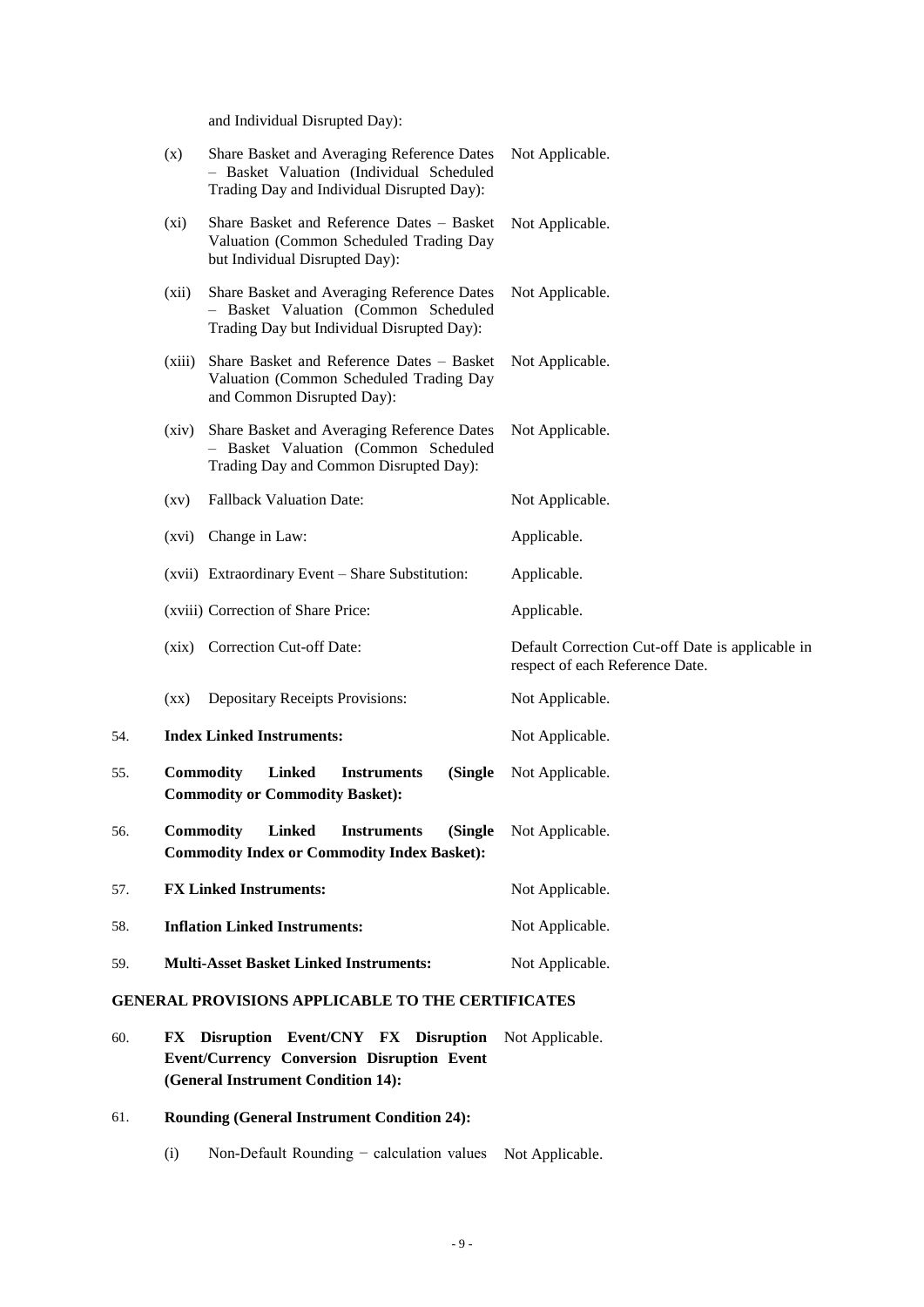and percentages:

|     | (ii)                                                                | Non-Default Rounding $-$ amounts due and<br>payable:                                              |                                                                                                 | Not Applicable.                                                                                                                                                                                                                                                                                                                                                                                                |  |
|-----|---------------------------------------------------------------------|---------------------------------------------------------------------------------------------------|-------------------------------------------------------------------------------------------------|----------------------------------------------------------------------------------------------------------------------------------------------------------------------------------------------------------------------------------------------------------------------------------------------------------------------------------------------------------------------------------------------------------------|--|
|     | (iii)                                                               | Other Rounding Convention:                                                                        |                                                                                                 | Not Applicable.                                                                                                                                                                                                                                                                                                                                                                                                |  |
| 62. |                                                                     | <b>Additional Business Centre(s):</b>                                                             |                                                                                                 | Not Applicable.                                                                                                                                                                                                                                                                                                                                                                                                |  |
|     |                                                                     | Non-Default Business Day:                                                                         |                                                                                                 | Not Applicable.                                                                                                                                                                                                                                                                                                                                                                                                |  |
| 63. |                                                                     | <b>Principal Financial Centre:</b>                                                                |                                                                                                 | Not Applicable.                                                                                                                                                                                                                                                                                                                                                                                                |  |
|     |                                                                     | Non-Default Principal Financial Centre:                                                           |                                                                                                 | Not Applicable.                                                                                                                                                                                                                                                                                                                                                                                                |  |
| 64. |                                                                     | <b>Form of Certificates:</b>                                                                      |                                                                                                 | Euroclear/Clearstream Instruments.                                                                                                                                                                                                                                                                                                                                                                             |  |
| 65. | <b>Minimum</b>                                                      | <b>Trading</b><br><b>Number</b><br><b>Instrument Condition 5(b)):</b>                             | (General                                                                                        | One Certificate.                                                                                                                                                                                                                                                                                                                                                                                               |  |
| 66. | <b>Permitted</b>                                                    | <b>Trading</b><br><b>Multiple</b><br><b>Instrument Condition 5(b)):</b>                           | (General                                                                                        | One Certificate.                                                                                                                                                                                                                                                                                                                                                                                               |  |
| 67. |                                                                     | <b>Calculation</b><br>(General<br><b>Agent</b><br><b>Condition 19):</b>                           | <b>Instrument</b>                                                                               | Goldman Sachs International.                                                                                                                                                                                                                                                                                                                                                                                   |  |
|     | <b>DISTRIBUTION</b>                                                 |                                                                                                   |                                                                                                 |                                                                                                                                                                                                                                                                                                                                                                                                                |  |
| 68. |                                                                     | <b>Method of distribution:</b>                                                                    | Non-syndicated.                                                                                 |                                                                                                                                                                                                                                                                                                                                                                                                                |  |
|     | (i)                                                                 | If<br>syndicated,<br>names<br>and<br>addresses<br>of Managers<br>and<br>underwriting commitments: | Not Applicable.                                                                                 |                                                                                                                                                                                                                                                                                                                                                                                                                |  |
|     | (ii)                                                                | Date of Subscription Agreement:                                                                   | Not Applicable.                                                                                 |                                                                                                                                                                                                                                                                                                                                                                                                                |  |
|     | (iii)<br>non-syndicated,<br>If<br>name<br>and<br>address of Dealer: |                                                                                                   | Goldman Sachs International, Peterborough Court, 133 Fleet<br>Street, London EC4A 2BB, England. |                                                                                                                                                                                                                                                                                                                                                                                                                |  |
| 69. |                                                                     | Non-exempt Offer:                                                                                 |                                                                                                 | An offer of the Certificates may be made by the placers<br>other than pursuant to Article $3(2)$ of the Prospectus<br>Directive in the Republic of Italy (the "Public Offer<br>Jurisdiction") during the period commencing on (and<br>including) March 19, 2019 and ending on (and including)<br>April 26, 2019 ("Offer Period"). See further paragraph<br>entitled "Terms and Conditions of the Offer" below. |  |
| 70. | <b>Investors:</b>                                                   | Prohibition of Sales to EEA Retail                                                                | Not Applicable.                                                                                 |                                                                                                                                                                                                                                                                                                                                                                                                                |  |

Signed on behalf of Goldman Sachs International:

By: ................................................

Duly authorised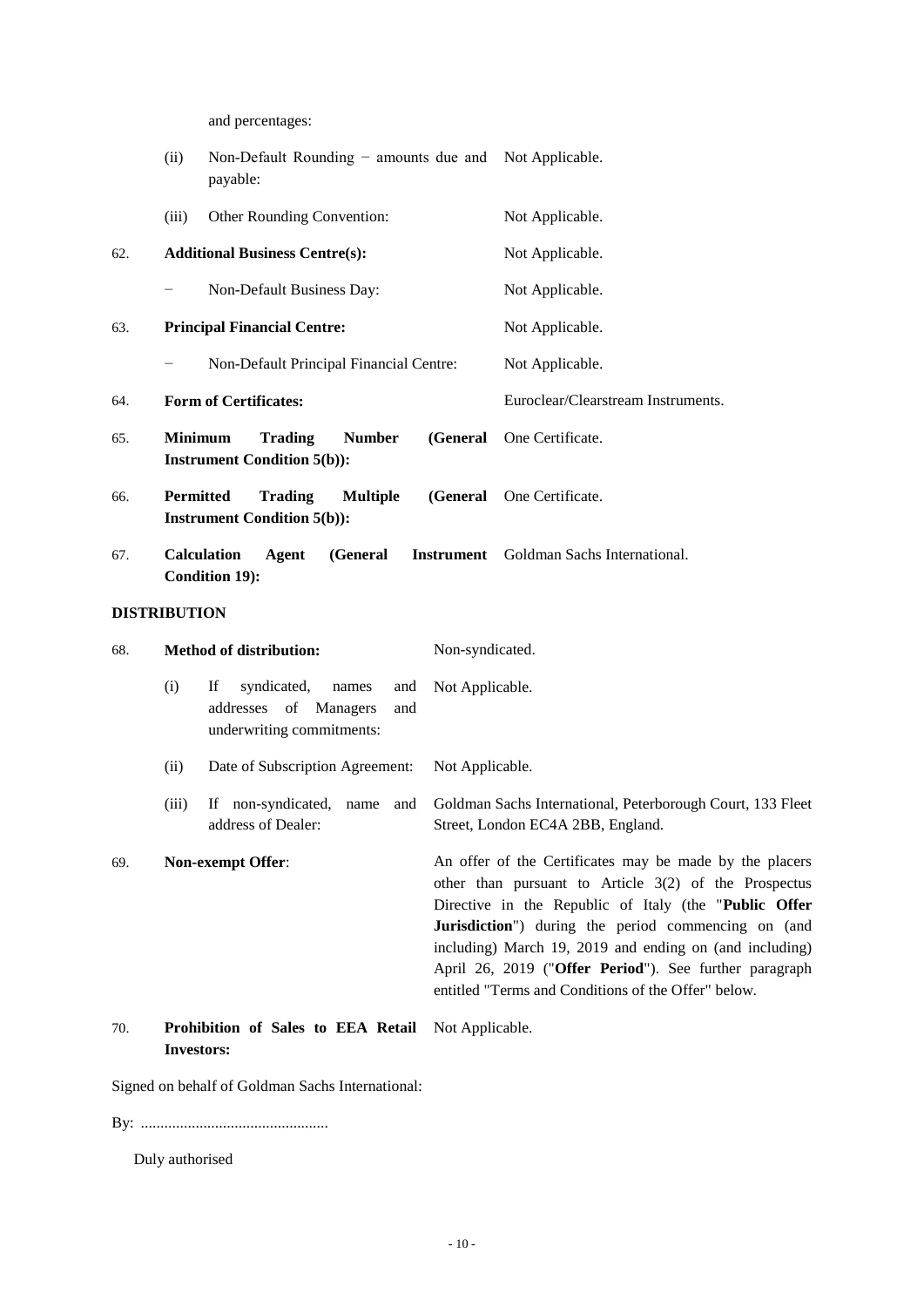350128733(Ver5)/Ashurst(MARBOU)/ABG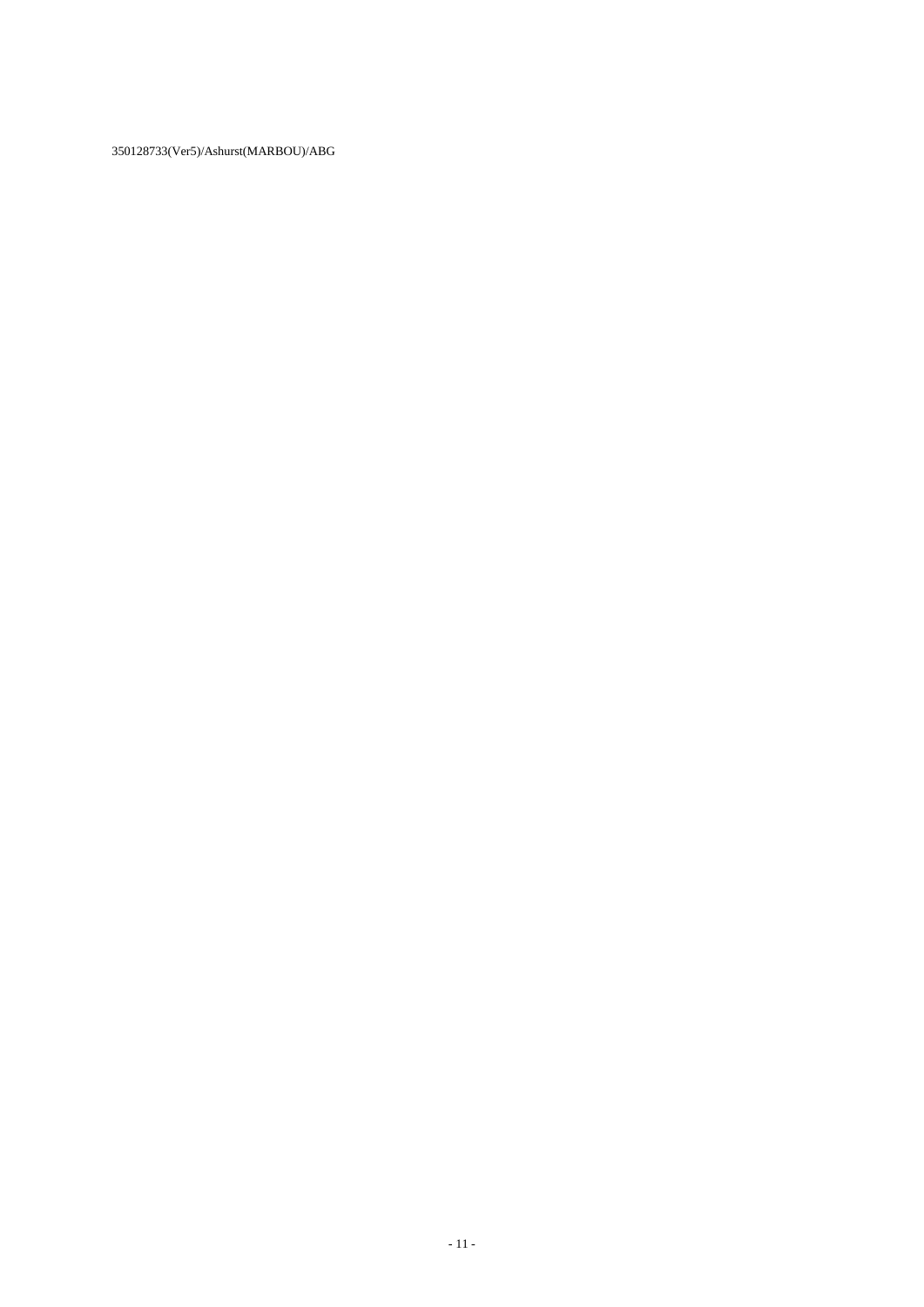1. **LISTING AND ADMISSION TO TRADING** Application will be made by the Issuer (or on its behalf) for the admission to trading of the Certificates on the Euro TLX market, a multilateral trading facility organised and managed by Euro TLX SIM S.p.A. The admission to trading of the Certificates is expected to be by the Issue Date. The effectiveness of the offer of the Certificates is conditional upon such admission to trading occurring by the Issue Date. In the event that admission to trading of the Certificates does not take place by the Issue Date for whatever reason, the Issuer will withdraw the offer, the offer will be deemed to be null and void and the Certificates will not be issued. The Issuer has no duty to maintain the trading (if any) of

the Certificates on the relevant stock exchange(s) over their entire lifetime. The Certificates may be suspended from trading and/or de-listed at any time in accordance with applicable rules and regulations of the relevant stock exchange(s).

#### 2. **LIQUIDITY ENHANCEMENT AGREEMENTS** Not Applicable.

3. **RATINGS** Not Applicable.

## 4. **INTERESTS OF NATURAL AND LEGAL PERSONS INVOLVED IN THE OFFER**

A placement commission of up to 4.00 per cent. (4.00%) of the Issue Price will be paid by the Issuer to each placer in respect of the Certificates placed by such placer.

### 5. **REASONS FOR THE OFFER, ESTIMATED NET PROCEEDS AND TOTAL EXPENSES**

- (i) Reasons for the offer: Not Applicable. (ii) Estimated net proceeds: Not Applicable.
- (iii) Estimated total expenses: Not Applicable.

## 6. **PERFORMANCE AND VOLATILITY OF THE UNDERLYING ASSET**

Details of the past and further performance and volatility of the Underlying Asset may be obtained from Bloomberg and Reuters. However, past performance is not indicative of future performance.

See the section entitled "*Examples*" below for examples of the potential return on the Securities in various hypothetical scenarios.

### 7. **OPERATIONAL INFORMATION**

Any Clearing System(s) other than Euroclear Not Applicable.Bank S.A./N.V. and Clearstream Banking S.A. and the relevant identification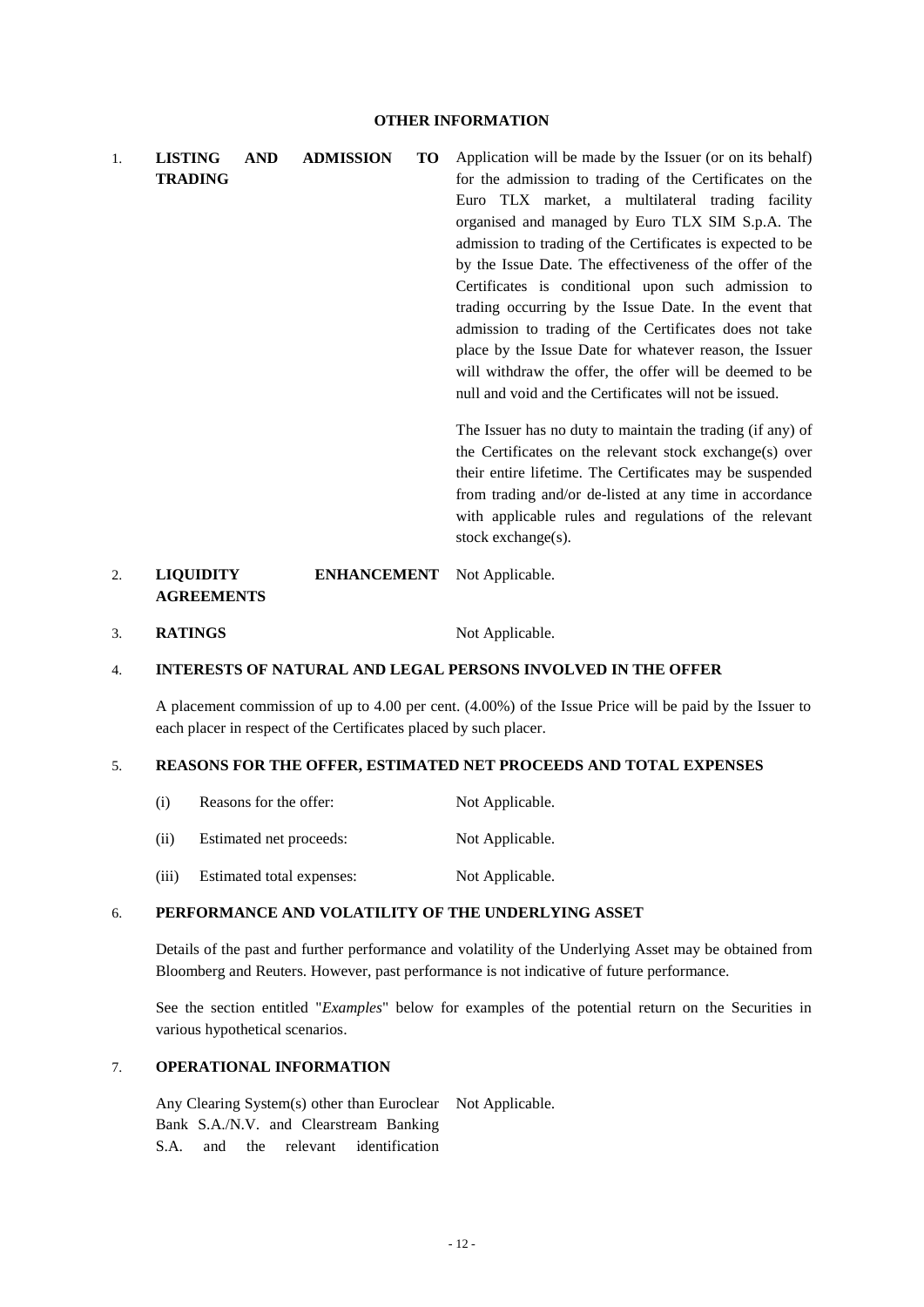number(s):

| Delivery:                                     |  |                                                          | Delivery against payment.                          |
|-----------------------------------------------|--|----------------------------------------------------------|----------------------------------------------------|
| Agent(s) (if any):                            |  | Names and addresses of additional Paying Not Applicable. |                                                    |
| <i><b>Operational</b></i><br>Programme Agent: |  |                                                          | contact(s) for Principal eq-sd-operations @gs.com. |

### 8. **TERMS AND CONDITIONS OF THE OFFER**

Offer Period: An offer of the Certificates may be made by the placers other than pursuant to Article 3(2) of the Prospectus Directive in the Public Offer Jurisdiction during the period commencing on (and including) March 19, 2019 and ending on (and including) April 26, 2019, subject to early termination as described below under "Terms and Conditions of the Offer—Conditions to which the offer is subject".

> The Certificates may be placed in Italy outside the premises of the distributors ("door-to-door"), by means of financial advisors authorised to make off-premises offers (*consulenti finanziari abilitati all'offerta fuori sede*) pursuant to Article 30 of Legislative Decree No. 58 of February 24, 1998, as amended (the "**Financial Services Act**") from and including March 19, 2019 to and including April 17, 2019.

> Pursuant to Article 30, paragraph 6, of the Financial Services Act, the effects of the subscriptions made "door-to-door" are suspended for a period of seven days from the date of the subscription. During such period, investors have the right to withdraw from the subscription without any charge or fee, by means of notification to the relevant placer.

> The Certificates may be placed in Italy via distance communication techniques (*tecniche di comunicazione a distanza*) pursuant to article 32 of the Italian Financial Services Act, including subscriptions made through a website, from and including March 19, 2019 to and including April 12, 2019.

> Pursuant to Article 67-*duodecies* of Legislative Decree No. 206 of September 6, 2005, subscriptions made via distance communication techniques are suspended for a period of fourteen days from the date of acceptance of the subscription by the relevant placers. During such period, investors have the right to withdraw from the subscription without any charge or fee and without having to indicate any reasons thereof, by means of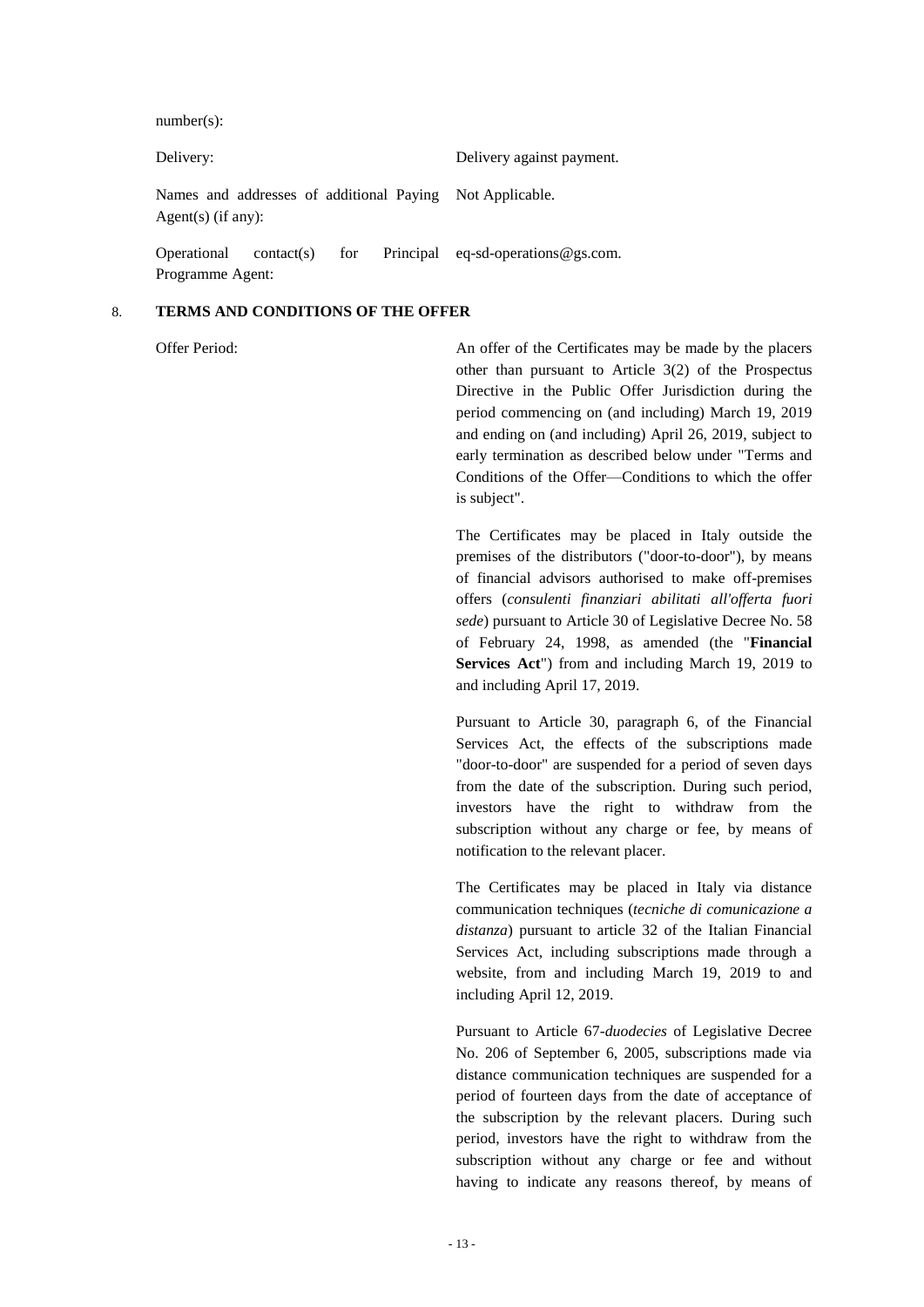notification pursuant to the modalities set forth on the relevant website where the subscription was made.

Offer Price: Issue Price.

The Offer Price includes the placement commission per Certificate of up to 4.00 per cent. (4.00%) of the Issue Price which will be paid by the Issuer to each placer in relation to the Securities placed by such placer.

Conditions to which the offer is subject: The offer of the Certificates for sale to the public in the Public Offer Jurisdiction is subject to the relevant regulatory approvals having been granted, and the Certificates being issued.

> The Issuer may, in agreement with the placers, at any time during the Offer Period terminate early the Offer Period and immediately suspend the acceptance of additional orders without any prior notice. If the Offer Period is terminated early, a notice to that effect will be made available during normal business hours at the registered office of the relevant placer and on www.goldman-sachs.it.

> In addition, the Issuer may in certain situations, including a material change in its financial position, results of operations, a change in applicable law or interpretation of applicable law, at any time following the publication of these Final Terms and prior to the Issue Date, terminate and withdraw the offer and cancel the issuance of Certificates. For the avoidance of doubt, if any application has been made by a potential investor and the Issuer exercises such right, all subscription applications will become void and have no effect and no potential investor will be entitled to receive the relevant Certificates. The Issuer and the placers will inform the public of the withdrawal of the offer of the Certificates and the cancelation of the issuance of the Certificates by means of one or more notices to be made available during normal business hours at the registered office of the relevant placer and on www.goldman-sachs.it.

> The effectiveness of the offer of the Certificates is conditional upon the admission to trading of the Certificates on the Euro TLX market, a multilateral trading facility organised and managed by Euro TLX SIM S.p.A., occurring by the Issue Date. In the event that admission to trading of the Certificates does not take place by the Issue Date for whatever reason, the Issuer will withdraw the offer, the offer will be deemed to be null and void and the Certificates will not be issued.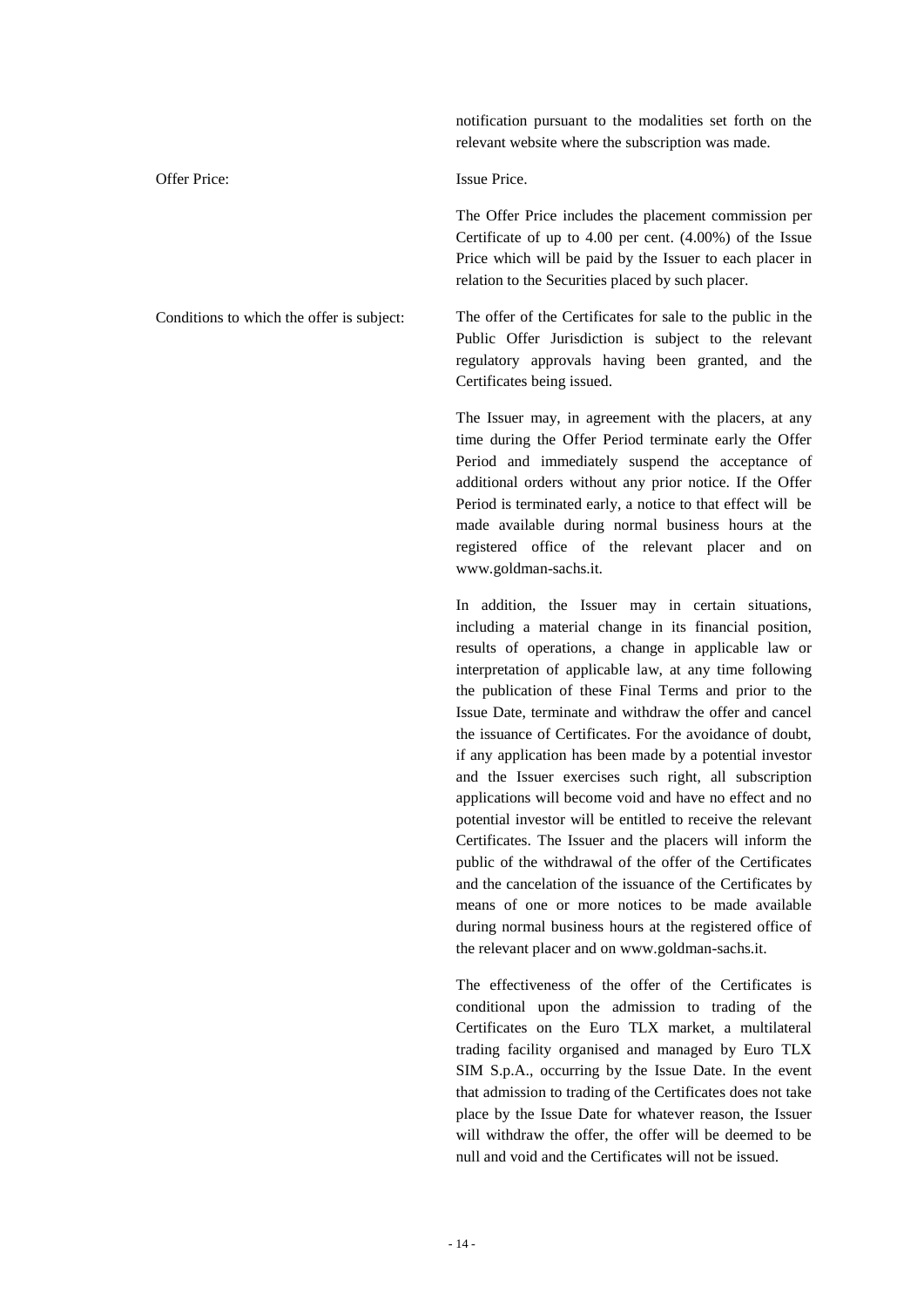|                                                                                                                                                        | The placers are responsible for the notification of any<br>withdrawal right applicable in relation to the offer of the<br>Certificates to potential investors.                                                                                                                                                                                                                                                               |
|--------------------------------------------------------------------------------------------------------------------------------------------------------|------------------------------------------------------------------------------------------------------------------------------------------------------------------------------------------------------------------------------------------------------------------------------------------------------------------------------------------------------------------------------------------------------------------------------|
| Description of the application process:                                                                                                                | A prospective investor in the Certificates should contact<br>the relevant placer for details of the application process<br>in order to subscribe the Certificates during the Offer<br>Period. A prospective investor in the Certificates will<br>invest in accordance with the arrangements existing<br>between the relevant placer and its customers relating to<br>the placement and subscription of securities generally. |
| Description<br>possibility<br>reduce<br>of<br>to<br>subscriptions and manner for refunding<br>excess amount paid by applicants:                        | Not Applicable.                                                                                                                                                                                                                                                                                                                                                                                                              |
| Details of the minimum and/or maximum<br>amount of application:                                                                                        | The minimum amount of application per investor will be<br>one Certificate.                                                                                                                                                                                                                                                                                                                                                   |
|                                                                                                                                                        | The maximum amount of application will be subject<br>only to availability at the time of application.                                                                                                                                                                                                                                                                                                                        |
| Details of the method and time limits for<br>paying up and delivering the Certificates:                                                                | Each subscriber shall pay the Issue Price to the relevant<br>placer who shall pay the Issue Price reduced by the<br>placement commission per Certificate of up to 4.00 per<br>cent. (4.00%) of the Issue Price to the Issuer.                                                                                                                                                                                                |
|                                                                                                                                                        | Each investor has been notified by the relevant placer of<br>the settlement arrangement in respect of the Certificate at<br>the time of such investor's application and payment for<br>the Certificates shall be made by the investor to the<br>relevant placer in accordance with arrangements existing<br>between the relevant placer and its customers relating to<br>the subscription of securities generally.           |
|                                                                                                                                                        | The Issuer estimates that the Certificates will be<br>delivered to the subscribers' respective book-entry<br>securities account on or around the Issue Date.                                                                                                                                                                                                                                                                 |
| Manner in and date on which results of the<br>offer are to be made public:                                                                             | The results of the offering will be available on the<br>website of the Issuer www.goldman-sachs.it at or around<br>the end of the Offer Period.                                                                                                                                                                                                                                                                              |
| Procedure for exercise of any right of pre-<br>emption, negotiability of subscription rights<br>and treatment of subscription rights not<br>exercised: | Not Applicable.                                                                                                                                                                                                                                                                                                                                                                                                              |
| Categories of potential investors and whether<br>tranche(s) have been reserved for certain                                                             | The Certificates will be offered to the public in the<br>Public Offer Jurisdiction.                                                                                                                                                                                                                                                                                                                                          |
| countries:                                                                                                                                             | Offers may only be made by offerors authorised to do so<br>in the Public Offer Jurisdiction. Neither the Issuer nor                                                                                                                                                                                                                                                                                                          |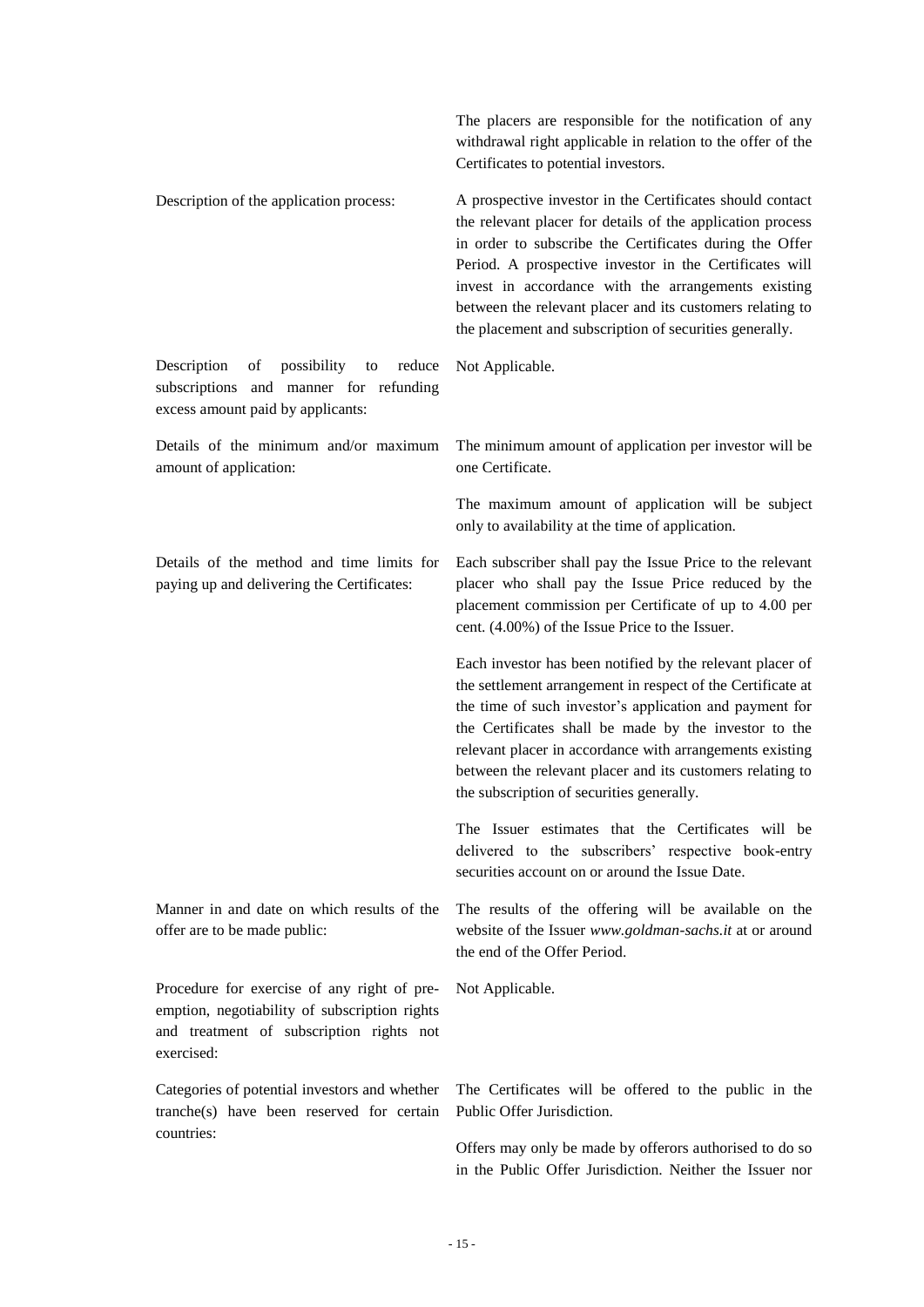the Dealer has taken or will take any action specifically in relation to the Certificates referred to herein to permit a public offering of such Certificates in any jurisdiction other than the Public Offer Jurisdiction.

Notwithstanding anything else in the Base Prospectus, the Issuer will not accept responsibility for the information given in the Base Prospectus or these Final Terms in relation to offers of Certificates made by an offeror not authorised by the Issuer to make such offers.

Process for notification to applicants of the amount allotted and the indication whether dealing may begin before notification is made:

Amount of any expenses and taxes specifically charged to the subscriber or purchaser:

Name(s) and address(es), to the extent known to the Issuer, of the placers in the various countries where the offer takes place:

#### **Consent to use the Base Prospectus**

Identity of financial intermediary(ies) that are allowed to use the Base Prospectus:

them following the publication of the notice of the results of the Offer.

Each placer will notify investors of amounts allotted to

Dealing in the Certificates may commence on the Issue Date.

Not Applicable.

Please refer to "Italian Tax Considerations" in the section entitled "Taxation" in the Base Prospectus.

Deutsche Bank S.p.A.: Piazza del Calendario, 3 - 20126 Milan, Italy will act as placer (the "**Distributor**") and such other placers as may be notified to potential investors from time to time by publication on the Issuer's website (www.goldman-sachs.it) in accordance with the applicable laws and regulations of the Public Offer Jurisdiction.

The Distributor. Additionally, if the Issuer appoints additional financial intermediaries after the date of these Final Terms and publishes details in relation to them on its website (www.goldman-sachs.it), each financial intermediary whose details are so published, for as long as such financial intermediaries are authorised to place the certificates under the Markets in Financial Instruments Directive (Directive 2014/65/UE) (each an "**Authorised Offeror**" and together the "**Authorised Offerors**").

Offer period during which subsequent resale or final placement of Instruments by financial intermediaries can be made:

The Offer Period.

Conditions attached to the consent: (a) The Issuer and the Distributor have entered into a distribution agreement with respect to the Certificates (the "**Distribution Agreement**"). Subject to the conditions that the consent is (i) only valid during the Offer Period and (ii) is subject to the terms and conditions of the Distribution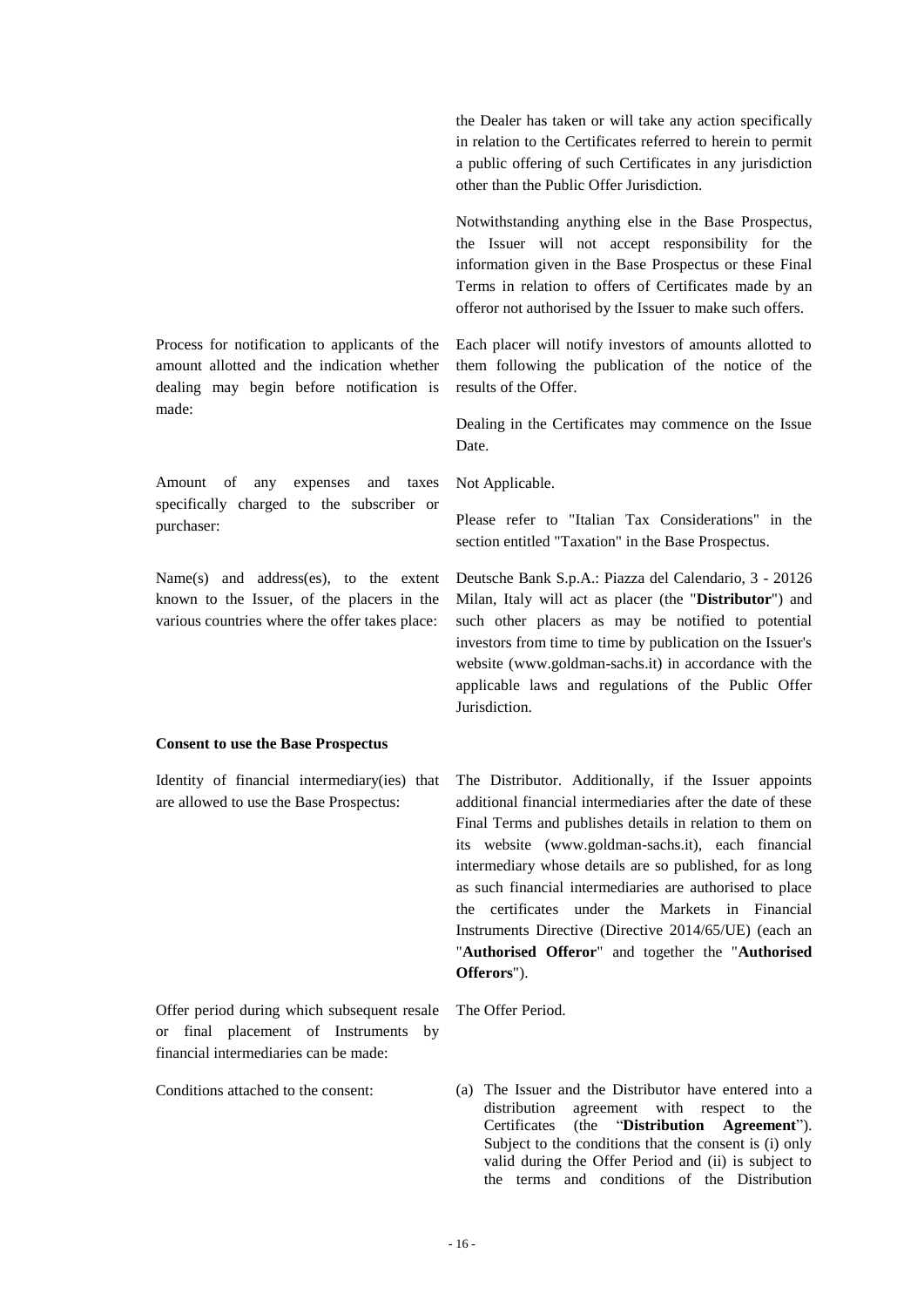Agreement, the Distributor has agreed to promote and place the Certificates in Italy.

- (b) The consent of the Issuer to the use of the Base Prospectus and these Final Terms by the Distributor and the other Authorised Offerors (the "**Managers**") is subject to the following conditions:
	- (i) the consent is only valid during the Offer Period; and
	- (ii) the consent only extends to the use of the Base Prospectus and these Final Terms to make Nonexempt Offers of the tranche of Certificates in the Republic of Italy.

The Issuer may (i) in agreement with the Distributor, at any time during the Offer Period terminate early the Offer Period and/or withdraw the Offer, and/or (ii) remove or add conditions attached to the consent under these Final Terms and, if it does so, any such information will be published by the Issuer on its website [\(www.goldman](http://www.goldman-sachs.it/)[sachs.it\)](http://www.goldman-sachs.it/). Any additional information which is relevant in connection with the consent to the use of the Base Prospectus by the Distributor or any Authorised Offeror that is not known as of the date of these Final Terms will be published by the Issuer on its website (www.goldmansachs.it).

#### 9. **UNITED STATES TAX CONSIDERATIONS**

#### **Section 871(m) Withholding Tax**

The U.S. Treasury Department has issued regulations under which amounts paid or deemed paid on certain financial instruments that are treated as attributable to U.S.-source dividends could be treated, in whole or in part depending on the circumstances, as a "dividend equivalent" payment that is subject to tax at a rate of 30 per cent. (or a lower rate under an applicable treaty). We have determined that, as of the issue date of the Certificates, the Certificates will not be subject to withholding under these rules. In certain limited circumstances, however, it is possible for United States alien holders to be liable for tax under these rules with respect to a combination of transactions treated as having been entered into in connection with each other even when no withholding is required. United States alien holders should consult their tax advisor concerning these regulations, subsequent official guidance and regarding any other possible alternative characterisations of their Certificates for United States federal income tax purposes. See "*United States Tax Considerations – Dividend Equivalent Payments*" in the Base Prospectus for a more comprehensive discussion of the application of Section 871(m) to the Certificates.

### 10. **BENCHMARKS REGULATION**

Not Applicable.

#### 11. **INDEX DISCLAIMER**

Not Applicable.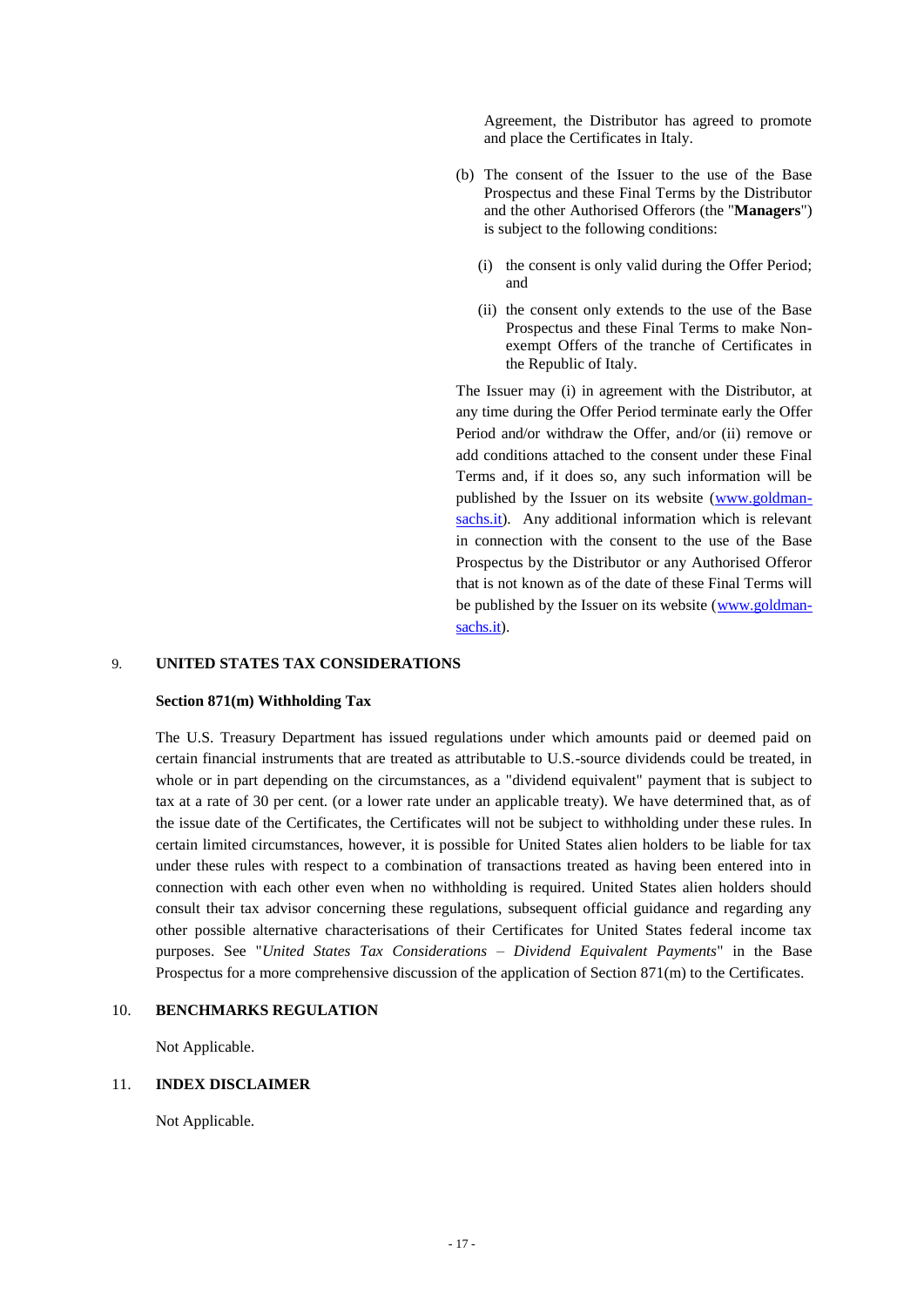## **EXAMPLES**

## **THE EXAMPLES PRESENTED BELOW ARE FOR ILLUSTRATIVE PURPOSES ONLY.**

For the purposes of each Example:

- (i) the Issue Price is EUR 100 per Certificate and the Calculation Amount is EUR 100; and
- (ii) in respect of the Underlying Asset, the Autocall Level is 100 per cent. (100%) of the Asset Initial Price, the Barrier Level is 70 per cent. (70%) of the Asset Initial Price, and the Trigger Level is 100 per cent. (100%) of the Asset Initial Price.

## **AUTOMATIC EARLY EXERCISE**

# **Example 1 – Automatic Early Exercise: The Reference Price in respect of the Underlying Asset for the first** *Valuation Date is greater than or equal to the Autocall Level.*

In this Example, the Certificates will be exercised on such Valuation Date, and the Automatic Early Exercise Amount payable per Certificate on the Automatic Early Exercise Date immediately following such Valuation Date will be an amount equal to the Autocall Event Amount for the first Valuation Date, i.e., EUR 120.50.

## **Example 2 – no Automatic Early Exercise:** *The Reference Price in respect of the Underlying Asset for the first Valuation Date is less than the Autocall Level.*

In this Example, the Certificates will not be exercised on the first Valuation Date.

# **Example 3 – Automatic Early Exercise:** *The Reference Price in respect of the Underlying Asset for the second Valuation Date is greater than or equal to the Autocall Level.*

In this Example, the Certificates will be exercised on such Valuation Date, and the Automatic Early Exercise Amount payable per Certificate on the Automatic Early Exercise Date immediately following such Valuation Date will be an amount equal to the Autocall Event Amount for the second Valuation Date, i.e., EUR 141.00.

## **Example 4 – no Automatic Early Exercise:** *The Reference Price in respect of the Underlying Asset for the second Valuation Date is less than the Autocall Level.*

In this Example, the Certificates will not be exercised on the second Valuation Date.

### **SETTLEMENT AMOUNT**

**Example 5 – positive scenario:** *The Certificates have not been exercised on an Automatic Early Exercise* Date, and the Final Closing Price in respect of the Underlying Asset is 100 per cent. (100%) or more of the *Asset Initial Price.*

In this Example, the Certificates will be exercised on the final Valuation Date and the Settlement Amount payable in respect of each Certificate on the Maturity Date will be 202.50 per cent. (202.50%) of the Calculation Amount, i.e., EUR 202.50.

**Example 6 – neutral scenario:** *The Certificates have not been exercised on a Valuation Date preceding the*  final Valuation Date, and the Final Closing Price in respect of the Underlying Asset is 70 per cent. (70%) or *more of its Asset Initial Price but less than 100 per cent. (100%) of its Asset Initial Price.*

In this Example, the Certificates will be exercised on the final Valuation Date and the Settlement Amount payable in respect of each Certificate on the Maturity Date will be 100.00 per cent. (100.00%) of the Calculation Amount, i.e., EUR 100.00.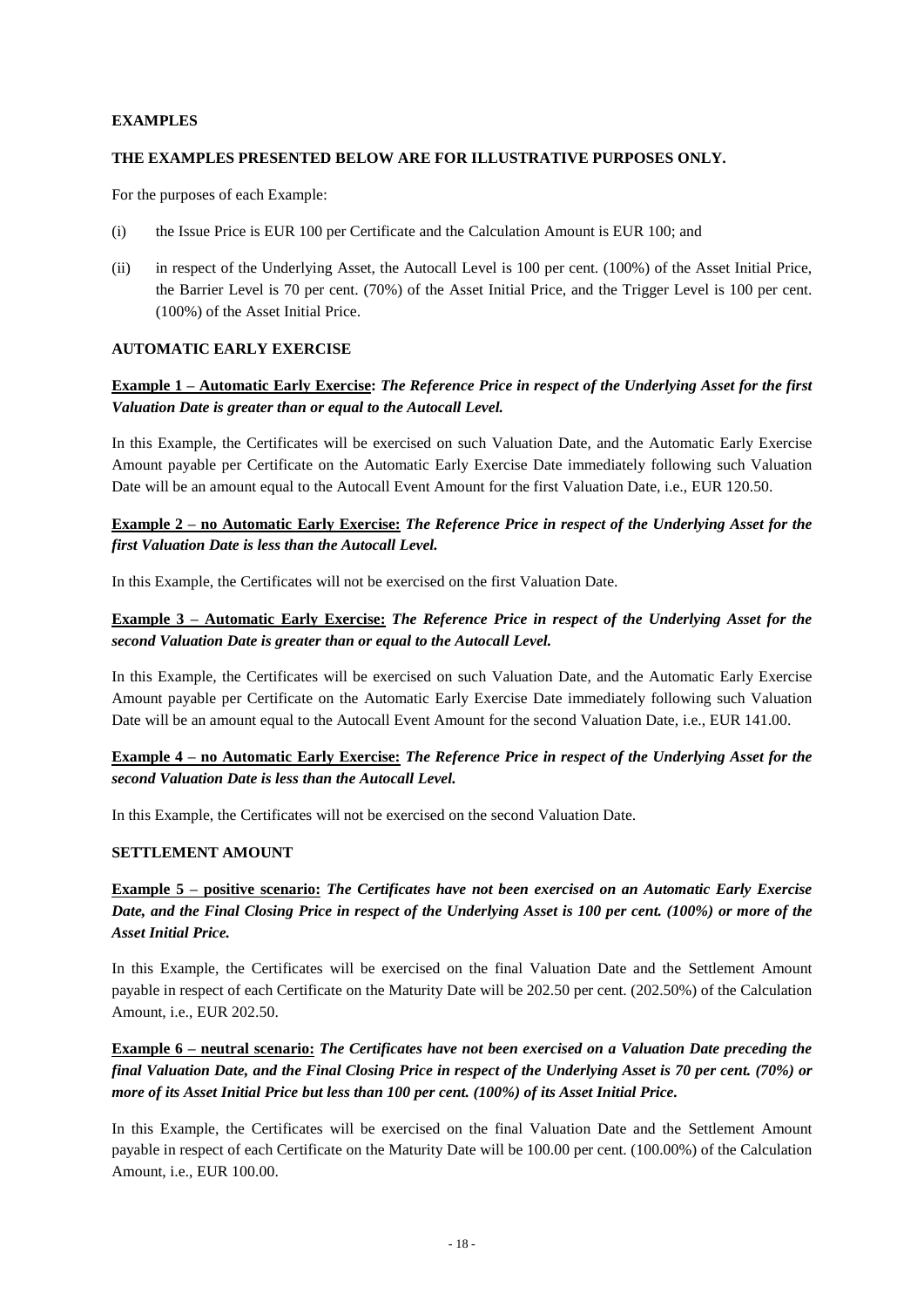# **Example 7 – negative scenario:** *The Certificates have not been exercised on a Valuation Date preceding the*  final Valuation Date, and the Final Closing Price in respect of the Underlying Asset is 69 per cent. (69%) of *its Asset Initial Price.*

In this Example, the Certificates will be exercised on the final Valuation Date and the Settlement Amount payable in respect of each Certificate on the Maturity Date will be 69.00 per cent. (69.00%) of the Calculation Amount, i.e., EUR 69.00. **In this Example, an investor who purchased the Certificates at the Issue Price will sustain a substantial loss of the amount invested in the Certificates.**

**Example 8 – negative scenario:** *The Certificates have not been exercised on an Automatic Early Exercise* Date, and the Final Closing Price in respect of the Underlying Asset is zero per cent. (0%) of its Asset Initial *Price.*

In this Example, the Certificates will be exercised on the final Valuation Date and the Settlement Amount payable in respect of each Certificate on the Maturity Date will be zero per cent. (0.00%) of the Calculation Amount, i.e., zero. **In this Example, an investor will sustain a total loss of the amount invested in the Certificates.**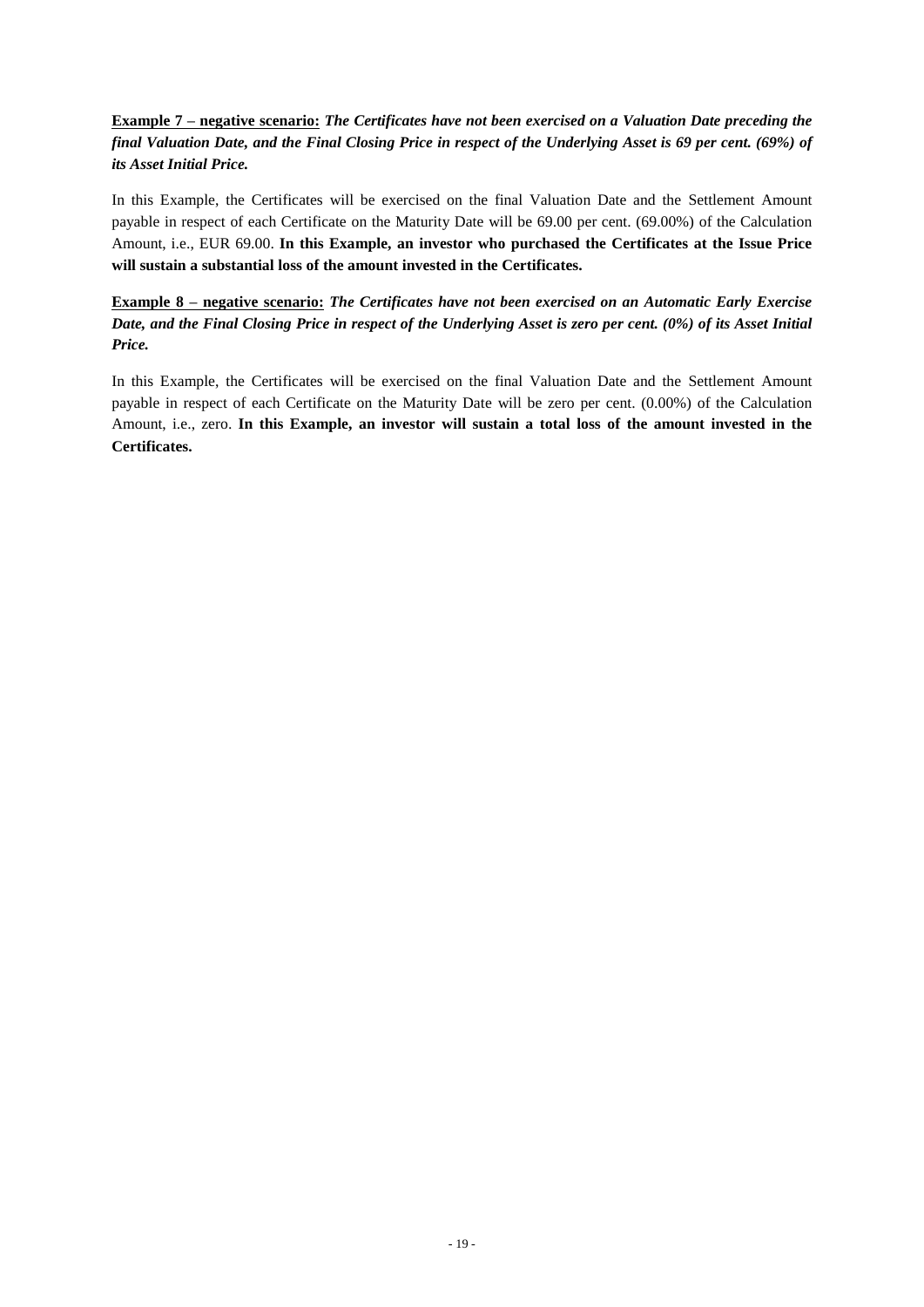## **ISSUE-SPECIFIC SUMMARY OF THE SECURITIES**

- Summaries are made up of disclosure requirements known as "Elements". These elements are numbered in Sections  $A - E(A.1 - E.7)$ .
- This summary contains all the Elements required to be included in a summary for this type of security and Issuer. Because some Elements are not required to be addressed, there may be gaps in the numbering sequence of the Elements.
- Even though an Element may be required to be inserted in the summary because of the type of security and Issuer, it is possible that no relevant information can be given regarding the Element. In this case a short description of the Element is included in the summary with the mention of "not applicable".

|                                        |                                                                                                                                                                                                       | <b>SECTION A - INTRODUCTION AND WARNINGS</b>                                                                                                                                                                                                                                                                                                                                                                                                                                                                                                                                                                                                                                                                                                                                                                                                                                                                                                                                |  |  |  |  |
|----------------------------------------|-------------------------------------------------------------------------------------------------------------------------------------------------------------------------------------------------------|-----------------------------------------------------------------------------------------------------------------------------------------------------------------------------------------------------------------------------------------------------------------------------------------------------------------------------------------------------------------------------------------------------------------------------------------------------------------------------------------------------------------------------------------------------------------------------------------------------------------------------------------------------------------------------------------------------------------------------------------------------------------------------------------------------------------------------------------------------------------------------------------------------------------------------------------------------------------------------|--|--|--|--|
| A.1                                    | <b>Introduction</b><br>and warnings                                                                                                                                                                   | This summary should be read as an introduction to the Base Prospectus. Any<br>decision to invest in the Securities should be based on consideration of the Base<br>Prospectus as a whole by the investor. Where a claim relating to the information<br>contained in the Base Prospectus is brought before a court, the plaintiff investor<br>might, under the national legislation of the Member States, have to bear the costs<br>of translating the Base Prospectus before the legal proceedings are initiated.<br>Civil liability attaches only to those persons who have tabled the summary<br>including any translation thereof, but only if the summary is misleading,<br>inaccurate or inconsistent when read together with the other parts of the Base<br>Prospectus or it does not provide, when read together with the other parts of the<br>Base Prospectus, key information in order to aid investors when considering<br>whether to invest in such Securities. |  |  |  |  |
| A.2                                    | <b>Consents</b>                                                                                                                                                                                       | Subject to the conditions set out below, in connection with a Non-exempt Offer<br>(as defined below) of Securities, the Issuer consents to the use of the Base<br>Prospectus by:                                                                                                                                                                                                                                                                                                                                                                                                                                                                                                                                                                                                                                                                                                                                                                                            |  |  |  |  |
|                                        |                                                                                                                                                                                                       | Deutsche Bank S.p.A.: Piazza del Calendario, 3 - 20126 Milan, Italy (the<br>(1)<br>"Initial Authorised Offeror"); and                                                                                                                                                                                                                                                                                                                                                                                                                                                                                                                                                                                                                                                                                                                                                                                                                                                       |  |  |  |  |
| (2)<br>whose details are so published, |                                                                                                                                                                                                       | if the Issuer appoints additional financial intermediaries after the date of<br>the Final Terms dated March 19, 2019 and publishes details in relation to<br>them on its website (www.goldman-sachs.it), each financial intermediary                                                                                                                                                                                                                                                                                                                                                                                                                                                                                                                                                                                                                                                                                                                                        |  |  |  |  |
|                                        |                                                                                                                                                                                                       | in the case of $(1)$ or $(2)$ above, for as long as such financial intermediaries are<br>authorised to make such offers under the Markets in Financial Instruments<br>Directive (Directive 2014/65/EU)                                                                                                                                                                                                                                                                                                                                                                                                                                                                                                                                                                                                                                                                                                                                                                      |  |  |  |  |
|                                        |                                                                                                                                                                                                       | (each an "Authorised Offeror" and together the "Authorised Offerors").                                                                                                                                                                                                                                                                                                                                                                                                                                                                                                                                                                                                                                                                                                                                                                                                                                                                                                      |  |  |  |  |
|                                        |                                                                                                                                                                                                       | The consent of the Issuer is subject to the following conditions:                                                                                                                                                                                                                                                                                                                                                                                                                                                                                                                                                                                                                                                                                                                                                                                                                                                                                                           |  |  |  |  |
|                                        |                                                                                                                                                                                                       | the consent is only valid during the period from (and including) March<br>(i)<br>19, 2019 to (and including) April 26, 2019 (the "Offer Period");                                                                                                                                                                                                                                                                                                                                                                                                                                                                                                                                                                                                                                                                                                                                                                                                                           |  |  |  |  |
|                                        |                                                                                                                                                                                                       | (ii)<br>the consent only extends to the use of the Base Prospectus to make Non-<br>exempt Offers (as defined below) of the tranche of Securities in the<br>Republic of Italy; and                                                                                                                                                                                                                                                                                                                                                                                                                                                                                                                                                                                                                                                                                                                                                                                           |  |  |  |  |
|                                        |                                                                                                                                                                                                       | the consent is subject to the further following conditions: The Issuer and<br>(iii)<br>the Initial Authorised Offeror have entered into a distribution agreement<br>with respect to the Certificates (the "Distribution Agreement"). Subject<br>to the conditions that the consent (a) is only valid during the Offer Period<br>and (b) is subject to the terms and conditions of the Distribution<br>Agreement, the Initial Authorised Offeror has agreed to promote and<br>place the Certificates in in the Republic of Italy                                                                                                                                                                                                                                                                                                                                                                                                                                             |  |  |  |  |
|                                        | A "Non-exempt Offer" of Securities is an offer of Securities that is not within<br>an exemption from the requirement to publish a prospectus under Directive<br>2003/71/EC, as amended or superseded. |                                                                                                                                                                                                                                                                                                                                                                                                                                                                                                                                                                                                                                                                                                                                                                                                                                                                                                                                                                             |  |  |  |  |
|                                        |                                                                                                                                                                                                       | Any person (an "Investor") intending to acquire or acquiring any Securities                                                                                                                                                                                                                                                                                                                                                                                                                                                                                                                                                                                                                                                                                                                                                                                                                                                                                                 |  |  |  |  |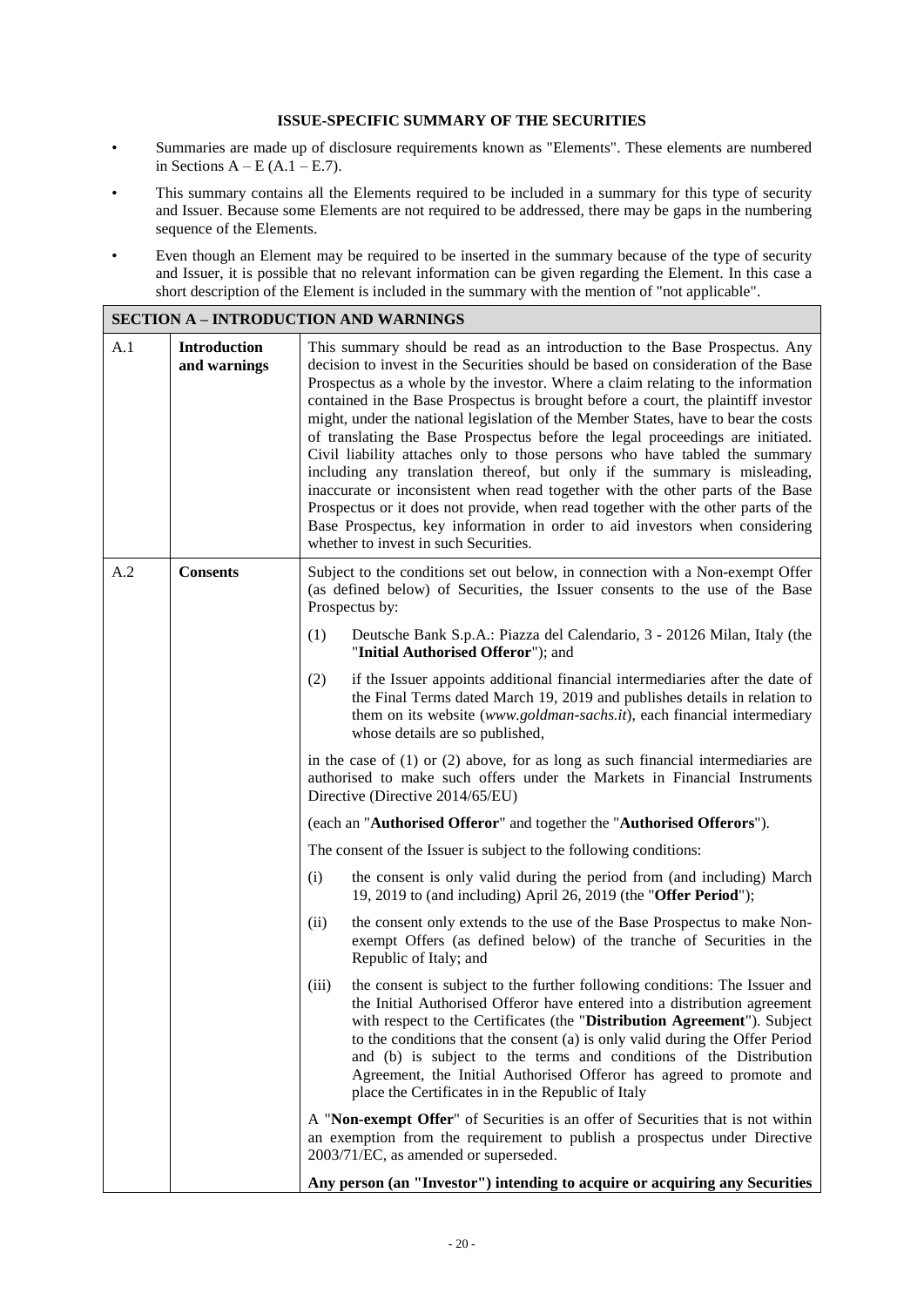|                                                                                                 | from an Authorised Offeror will do so, and offers and sales of Securities to<br>an Investor by an Authorised Offeror will be made, in accordance with any<br>terms and other arrangements in place between such Authorised Offeror<br>and such Investor including as to price, allocations and settlement<br>arrangements. The Issuer will not be a party to any such arrangements with<br>Investors in connection with the offer or sale of the Securities and,<br>accordingly, the Base Prospectus and the Final Terms will not contain such<br>information and an Investor must obtain such information from the<br>Authorised Offeror. Information in relation to an offer to the public will be<br>made available at the time such sub-offer is made, and such information<br>will also be provided by the relevant Authorised Offeror at the time of such<br>offer. |                                                                                                                                                                                                                              |                       |                      |                                           |  |  |
|-------------------------------------------------------------------------------------------------|---------------------------------------------------------------------------------------------------------------------------------------------------------------------------------------------------------------------------------------------------------------------------------------------------------------------------------------------------------------------------------------------------------------------------------------------------------------------------------------------------------------------------------------------------------------------------------------------------------------------------------------------------------------------------------------------------------------------------------------------------------------------------------------------------------------------------------------------------------------------------|------------------------------------------------------------------------------------------------------------------------------------------------------------------------------------------------------------------------------|-----------------------|----------------------|-------------------------------------------|--|--|
| <b>SECTION B - ISSUER AND GUARANTOR (IF APPLICABLE)</b>                                         |                                                                                                                                                                                                                                                                                                                                                                                                                                                                                                                                                                                                                                                                                                                                                                                                                                                                           |                                                                                                                                                                                                                              |                       |                      |                                           |  |  |
| B.1<br><b>Legal</b> and<br>commercial<br>name of the<br><b>Issuer</b>                           |                                                                                                                                                                                                                                                                                                                                                                                                                                                                                                                                                                                                                                                                                                                                                                                                                                                                           | Goldman Sachs International ("GSI" or the "Issuer").                                                                                                                                                                         |                       |                      |                                           |  |  |
| B.2<br>Domicile, legal<br>form, legislation<br>and country of<br>incorporation of<br>the Issuer |                                                                                                                                                                                                                                                                                                                                                                                                                                                                                                                                                                                                                                                                                                                                                                                                                                                                           | GSI is a private unlimited liability company incorporated in England and Wales.<br>GSI mainly operates under English law. The registered office of GSI is<br>Peterborough Court, 133 Fleet Street, London EC4A 2BB, England. |                       |                      |                                           |  |  |
| B.4b<br><b>Known trends</b><br>with respect to<br>the Issuer                                    | GSI's prospects will be affected, potentially adversely, by developments in<br>global, regional and national economies, including in the United Kingdom,<br>movements and activity levels, in financial, commodities, currency and other<br>markets, interest rate movements, political and military developments<br>throughout the world, client activity levels and legal and regulatory<br>developments in the United Kingdom and other countries where GSI does<br>business.                                                                                                                                                                                                                                                                                                                                                                                          |                                                                                                                                                                                                                              |                       |                      |                                           |  |  |
| B.5<br>The Issuer's<br>group                                                                    | Goldman Sachs Group UK Limited, a company incorporated under English law<br>has a 100 per cent. shareholding in GSI. Goldman Sachs (UK) L.L.C. is<br>established under the laws of the State of Delaware and holds 100 per cent. of<br>the ordinary shares of Goldman Sachs Group UK Limited. The Goldman Sachs<br>Group, Inc. is established in Delaware and has a 100 per cent. shareholding in<br>Goldman Sachs (UK) L.L.C.                                                                                                                                                                                                                                                                                                                                                                                                                                            |                                                                                                                                                                                                                              |                       |                      |                                           |  |  |
| B.9<br><b>Profit forecast</b><br>or estimate                                                    | Not applicable; GSI has not made any profit forecasts or estimates.                                                                                                                                                                                                                                                                                                                                                                                                                                                                                                                                                                                                                                                                                                                                                                                                       |                                                                                                                                                                                                                              |                       |                      |                                           |  |  |
| <b>B.10</b><br><b>Audit report</b><br>qualifications                                            | Not applicable; there are no qualifications in the audit report of GSI on its<br>historical financial information.                                                                                                                                                                                                                                                                                                                                                                                                                                                                                                                                                                                                                                                                                                                                                        |                                                                                                                                                                                                                              |                       |                      |                                           |  |  |
| <b>B.12</b><br><b>Selected</b><br>historical key                                                | The following table shows selected key historical financial information in<br>relation to GSI:                                                                                                                                                                                                                                                                                                                                                                                                                                                                                                                                                                                                                                                                                                                                                                            |                                                                                                                                                                                                                              |                       |                      |                                           |  |  |
| financial<br>information of                                                                     | As at and for the nine months<br>ended (unaudited)                                                                                                                                                                                                                                                                                                                                                                                                                                                                                                                                                                                                                                                                                                                                                                                                                        |                                                                                                                                                                                                                              |                       |                      | As at and for the year ended<br>(audited) |  |  |
| the Issuer                                                                                      | (in USD millions)                                                                                                                                                                                                                                                                                                                                                                                                                                                                                                                                                                                                                                                                                                                                                                                                                                                         | September 30,<br>2018                                                                                                                                                                                                        | September 30,<br>2017 | December 31,<br>2017 | December 31,<br>2016                      |  |  |
|                                                                                                 | <b>Operating Profit</b>                                                                                                                                                                                                                                                                                                                                                                                                                                                                                                                                                                                                                                                                                                                                                                                                                                                   | 2,581                                                                                                                                                                                                                        | 1,871                 | 2,389                | 2,280                                     |  |  |
|                                                                                                 | Profit before<br>taxation                                                                                                                                                                                                                                                                                                                                                                                                                                                                                                                                                                                                                                                                                                                                                                                                                                                 | 2,398                                                                                                                                                                                                                        | 1,629                 | 2,091                | 1,943                                     |  |  |
|                                                                                                 | Profit for the<br>financial period                                                                                                                                                                                                                                                                                                                                                                                                                                                                                                                                                                                                                                                                                                                                                                                                                                        | 1,797                                                                                                                                                                                                                        | 1,216                 | 1,557                | 1,456                                     |  |  |
|                                                                                                 |                                                                                                                                                                                                                                                                                                                                                                                                                                                                                                                                                                                                                                                                                                                                                                                                                                                                           |                                                                                                                                                                                                                              | As of (unaudited)     |                      | As of (audited)                           |  |  |
|                                                                                                 | (in USD millions)                                                                                                                                                                                                                                                                                                                                                                                                                                                                                                                                                                                                                                                                                                                                                                                                                                                         |                                                                                                                                                                                                                              | September 30, 2018    | December 31,         | December 31,                              |  |  |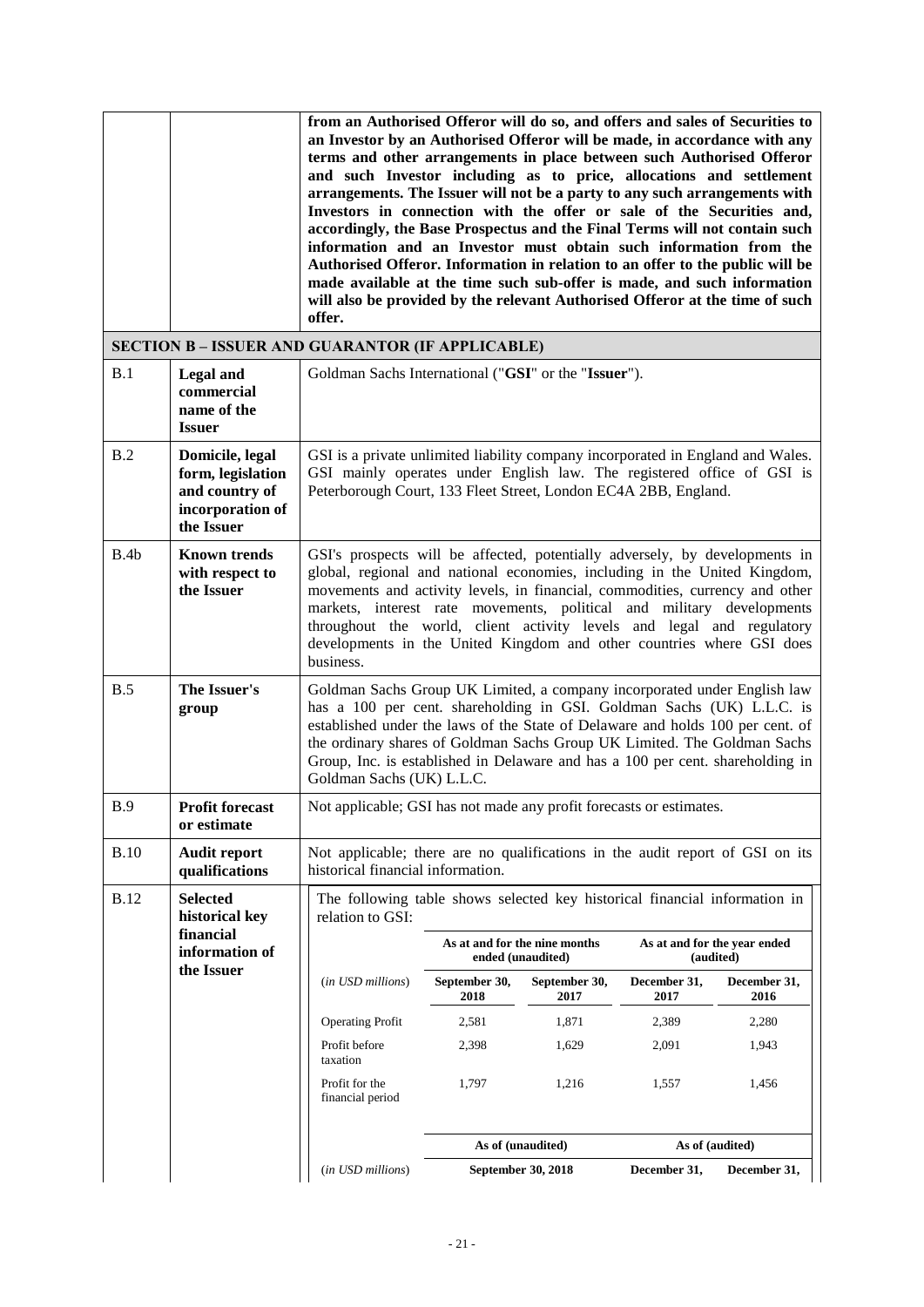|             |                                                                                          |                                                                                                                                                                                                                                                                                                                                                                                                                                                                 |                                                                                                                                                                                                                                                                                                                                                                                                                              | 2017    | 2016    |  |  |
|-------------|------------------------------------------------------------------------------------------|-----------------------------------------------------------------------------------------------------------------------------------------------------------------------------------------------------------------------------------------------------------------------------------------------------------------------------------------------------------------------------------------------------------------------------------------------------------------|------------------------------------------------------------------------------------------------------------------------------------------------------------------------------------------------------------------------------------------------------------------------------------------------------------------------------------------------------------------------------------------------------------------------------|---------|---------|--|--|
|             |                                                                                          | <b>Fixed Assets</b>                                                                                                                                                                                                                                                                                                                                                                                                                                             | 303                                                                                                                                                                                                                                                                                                                                                                                                                          | 210     | 140     |  |  |
|             |                                                                                          | <b>Current Assets</b>                                                                                                                                                                                                                                                                                                                                                                                                                                           | 888,429                                                                                                                                                                                                                                                                                                                                                                                                                      | 939,863 | 934,129 |  |  |
|             |                                                                                          | Total Shareholder's<br>funds                                                                                                                                                                                                                                                                                                                                                                                                                                    | 33,543                                                                                                                                                                                                                                                                                                                                                                                                                       | 31,701  | 27,533  |  |  |
|             |                                                                                          | December 31, 2017.                                                                                                                                                                                                                                                                                                                                                                                                                                              | There has been no material adverse change in the prospects of GSI since                                                                                                                                                                                                                                                                                                                                                      |         |         |  |  |
|             |                                                                                          |                                                                                                                                                                                                                                                                                                                                                                                                                                                                 | Not applicable; there has been no significant change in the financial or trading<br>position particular to GSI subsequent to September 30, 2018.                                                                                                                                                                                                                                                                             |         |         |  |  |
| <b>B.13</b> | <b>Recent events</b><br>material to the<br>evaluation of the<br><b>Issuer's solvency</b> |                                                                                                                                                                                                                                                                                                                                                                                                                                                                 | Not applicable; there have been no recent events particular to GSI which are to a<br>material extent relevant to the evaluation of GSI's solvency.                                                                                                                                                                                                                                                                           |         |         |  |  |
| <b>B.14</b> | <b>Issuer's position</b>                                                                 | Please refer to Element B.5 above.                                                                                                                                                                                                                                                                                                                                                                                                                              |                                                                                                                                                                                                                                                                                                                                                                                                                              |         |         |  |  |
|             | in its corporate<br>group                                                                |                                                                                                                                                                                                                                                                                                                                                                                                                                                                 | GSI is part of a group of companies of which The Goldman Sachs Group, Inc. is<br>the holding company (the "Goldman Sachs Group") and transacts with, and<br>depends on, entities within such group accordingly.                                                                                                                                                                                                              |         |         |  |  |
| <b>B.15</b> | Principal<br>activities                                                                  | The principal activities of GSI consist of securities underwriting and<br>distribution, trading of corporate debt and equity services, non-U.S. sovereign<br>debt and mortgage securities, execution of swaps and derivative instruments,<br>mergers and acquisitions, financial advisory services for restructurings/private<br>placements/lease and project financings, real estate brokerage and finance,<br>merchant banking, stock brokerage and research. |                                                                                                                                                                                                                                                                                                                                                                                                                              |         |         |  |  |
| <b>B.16</b> | <b>Ownership and</b><br>control of the<br><b>Issuer</b>                                  | Goldman Sachs Group UK Limited, a company incorporated under English law<br>has a 100 per cent. shareholding in GSI. Goldman Sachs (UK) L.L.C. is<br>established under the laws of the State of Delaware and holds 100 per cent. of<br>the ordinary shares of Goldman Sachs Group UK Limited. The Goldman Sachs<br>Group, Inc. is established in Delaware and has a 100 per cent. shareholding in<br>Goldman Sachs (UK) L.L.C.                                  |                                                                                                                                                                                                                                                                                                                                                                                                                              |         |         |  |  |
|             | <b>SECTION C - SECURITIES</b>                                                            |                                                                                                                                                                                                                                                                                                                                                                                                                                                                 |                                                                                                                                                                                                                                                                                                                                                                                                                              |         |         |  |  |
| C.1         | <b>Type and class</b><br>of Securities                                                   |                                                                                                                                                                                                                                                                                                                                                                                                                                                                 | Cash settled Securities comprised of Share Linked Securities, being up to<br>300,000 Five-Year EUR Autocallable Certificates linked to the ordinary shares<br>of Société Générale, due May 7, 2024 (the "Securities").                                                                                                                                                                                                       |         |         |  |  |
|             |                                                                                          |                                                                                                                                                                                                                                                                                                                                                                                                                                                                 | ISIN: GB00BHCZ8C94; Common Code: 178879880; Valoren: 46681460.                                                                                                                                                                                                                                                                                                                                                               |         |         |  |  |
| C.2         | <b>Currency</b>                                                                          |                                                                                                                                                                                                                                                                                                                                                                                                                                                                 | The currency of the Securities is Euro ("EUR").                                                                                                                                                                                                                                                                                                                                                                              |         |         |  |  |
| C.5         | <b>Restrictions on</b><br>the free<br>transferability                                    | state securities law.                                                                                                                                                                                                                                                                                                                                                                                                                                           | The Securities and (if applicable) securities to be delivered upon exercise or<br>settlement of the Securities may not be offered, sold or delivered within the<br>United States or to U.S. persons as defined in Regulation S under the Securities<br>Act ("Regulation S"), except pursuant to an exemption from, or in a transaction<br>not subject to, the registration requirements of the Securities Act and applicable |         |         |  |  |
|             |                                                                                          | ownership.                                                                                                                                                                                                                                                                                                                                                                                                                                                      | Rights arising under the Securities (if applicable) will be exercisable by the<br>holder of the Securities only upon certification as to non-U.S. beneficial                                                                                                                                                                                                                                                                 |         |         |  |  |
|             |                                                                                          |                                                                                                                                                                                                                                                                                                                                                                                                                                                                 | Further, the Securities may not be acquired by, on behalf of, or with the assets of<br>any plans subject to ERISA or Section 4975 of the U.S. Internal Revenue Code<br>of 1986, as amended, other than certain insurance company general accounts.                                                                                                                                                                           |         |         |  |  |
|             |                                                                                          |                                                                                                                                                                                                                                                                                                                                                                                                                                                                 | Subject to the above, the Securities will be freely transferable.                                                                                                                                                                                                                                                                                                                                                            |         |         |  |  |
| C.8         | <b>Rights attached</b><br>to the Securities                                              |                                                                                                                                                                                                                                                                                                                                                                                                                                                                 | Rights: The Securities give the right to each holder of Securities (a "Holder") to<br>receive a potential return on the Securities (see Element C.18 below), together<br>with certain ancillary rights such as the right to receive notice of certain                                                                                                                                                                        |         |         |  |  |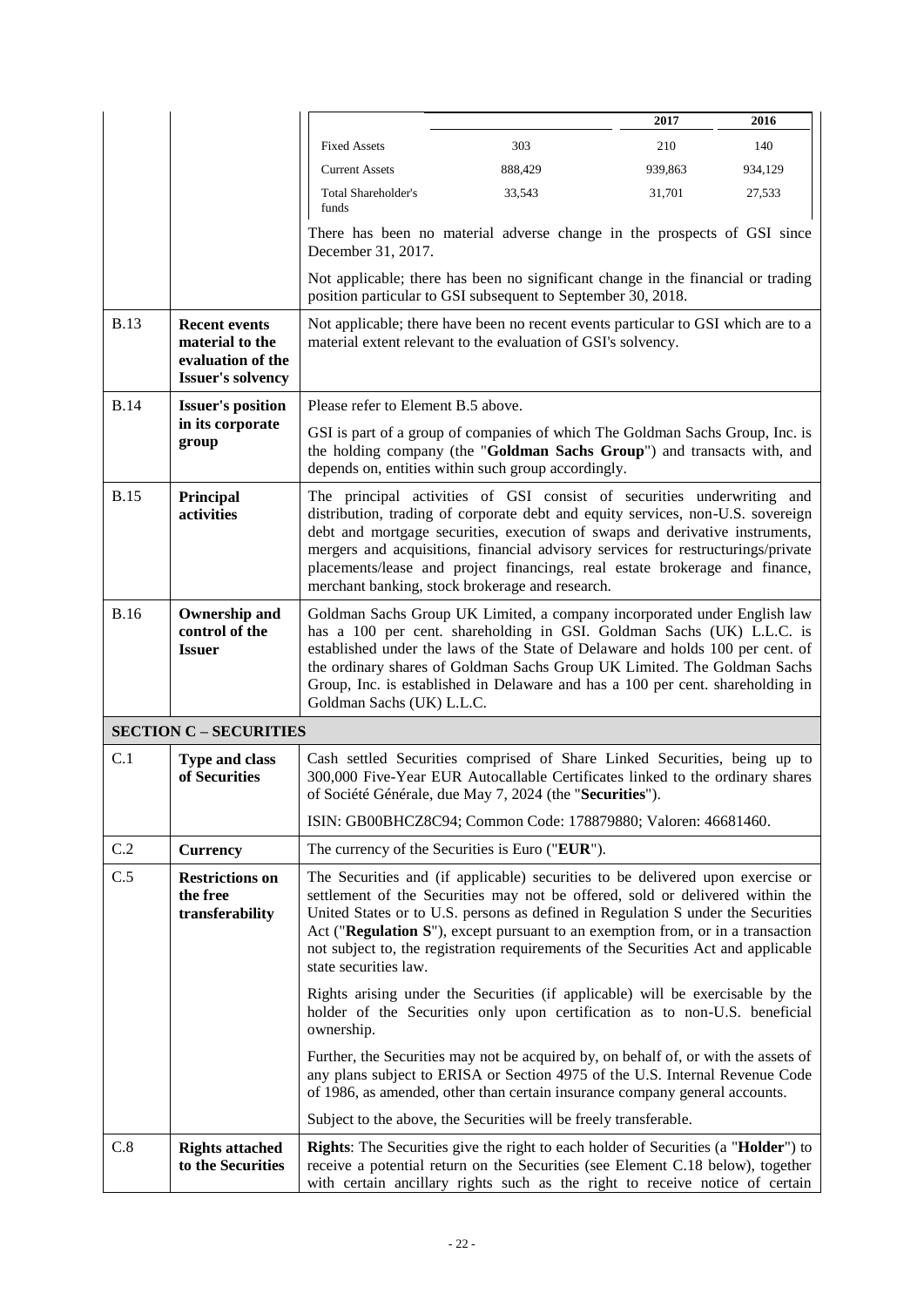|      |                                                            | determinations and events and to vote on future amendments. The terms and<br>conditions are governed under English law.                                                                                                                                                                                                                                                                                                                                                                                                                                                                                                                                                                                                            |  |  |  |  |
|------|------------------------------------------------------------|------------------------------------------------------------------------------------------------------------------------------------------------------------------------------------------------------------------------------------------------------------------------------------------------------------------------------------------------------------------------------------------------------------------------------------------------------------------------------------------------------------------------------------------------------------------------------------------------------------------------------------------------------------------------------------------------------------------------------------|--|--|--|--|
|      |                                                            | <b>Ranking:</b> The Securities are direct, unsubordinated and unsecured obligations of<br>the Issuer and rank equally with all other direct, unsubordinated and unsecured<br>obligations of the Issuer.                                                                                                                                                                                                                                                                                                                                                                                                                                                                                                                            |  |  |  |  |
|      |                                                            | Limitations to rights:                                                                                                                                                                                                                                                                                                                                                                                                                                                                                                                                                                                                                                                                                                             |  |  |  |  |
|      |                                                            | Notwithstanding that the Securities are linked to the performance of the<br>underlying asset(s), Holders do not have any rights in respect of the<br>underlying asset(s).                                                                                                                                                                                                                                                                                                                                                                                                                                                                                                                                                          |  |  |  |  |
|      |                                                            | The terms and conditions of the Securities contain provisions for calling<br>meetings of Holders to consider matters affecting their interests generally<br>and these provisions permit defined majorities to bind all Holders,<br>including Holders who did not attend and vote at the relevant meeting and<br>Holders who voted in a manner contrary to the majority. Further, in<br>certain circumstances, the Issuer may amend the terms and conditions of<br>the Securities, without the Holders' consent.                                                                                                                                                                                                                    |  |  |  |  |
|      |                                                            | The terms and conditions of the Securities permit the Issuer and the<br>Calculation Agent (as the case may be), on the occurrence of certain<br>events and in certain circumstances, without the Holders' consent, to<br>make adjustments to the terms and conditions of the Securities, to redeem<br>the Securities prior to maturity (where applicable), to postpone valuation<br>of the underlying asset(s) or scheduled payments under the Securities, to<br>change the currency in which the Securities are denominated, to substitute<br>the Issuer with another permitted entity subject to certain conditions, and<br>to take certain other actions with regard to the Securities and the<br>underlying asset(s) (if any). |  |  |  |  |
| C.11 | <b>Admission</b> to<br>trading on a<br>regulated<br>market | Not applicable; the Securities will not be admitted to trading on any regulated<br>market, but application will be made to admit the Securities to trading on the<br>Euro TLX market, a multilateral trading facility organised and managed by Euro<br>TLX SIM S.p.A., which is not a regulated market for the purposes of Directive<br>2014/65/EU on Markets in Financial Instruments.                                                                                                                                                                                                                                                                                                                                            |  |  |  |  |
| C.15 | <b>Effect</b> of<br>underlying                             | The amount payable on the Securities will depend on the performance of the<br>underlying asset.                                                                                                                                                                                                                                                                                                                                                                                                                                                                                                                                                                                                                                    |  |  |  |  |
|      | instrument on<br>value of<br>investment                    | If the Securities are not exercised early, then the cash settlement amount payable<br>on the maturity date will be determined in accordance with Element C.18 of this<br>Summary.                                                                                                                                                                                                                                                                                                                                                                                                                                                                                                                                                  |  |  |  |  |
|      |                                                            | If the Securities are exercised early following an Autocall Event, the Autocall<br>Event Amount payable on the Autocall Payment Date will be determined in<br>accordance with Element C.18 of this Summary.                                                                                                                                                                                                                                                                                                                                                                                                                                                                                                                        |  |  |  |  |
| C.16 | <b>Expiration or</b><br>maturity date                      | Provided that an Autocall Event does not occur or the Securities are not<br>otherwise exercised early, the maturity date is May 7, 2024, subject to<br>adjustment in accordance with the terms and conditions.                                                                                                                                                                                                                                                                                                                                                                                                                                                                                                                     |  |  |  |  |
| C.17 | <b>Settlement</b><br>procedure                             | Settlement of the Securities shall take place through Euroclear Bank SA/NV /<br>Clearstream Banking, S.A.                                                                                                                                                                                                                                                                                                                                                                                                                                                                                                                                                                                                                          |  |  |  |  |
|      |                                                            | The Issuer will have discharged its payment obligations by payment to, or to the<br>order of, the relevant clearing system in respect of the amount so paid.                                                                                                                                                                                                                                                                                                                                                                                                                                                                                                                                                                       |  |  |  |  |
| C.18 | <b>Return on the</b>                                       | The return on the Securities will derive from:                                                                                                                                                                                                                                                                                                                                                                                                                                                                                                                                                                                                                                                                                     |  |  |  |  |
|      | <b>Securities</b>                                          | the potential payment of an Autocall Event Amount following<br>$\bullet$<br>redemption of the Securities prior to scheduled maturity due to the<br>occurrence of an "Autocall Event" (as described below);                                                                                                                                                                                                                                                                                                                                                                                                                                                                                                                         |  |  |  |  |
|      |                                                            | the potential payment of a Non-scheduled Early Repayment Amount<br>upon an unscheduled early redemption of the Securities (as described                                                                                                                                                                                                                                                                                                                                                                                                                                                                                                                                                                                            |  |  |  |  |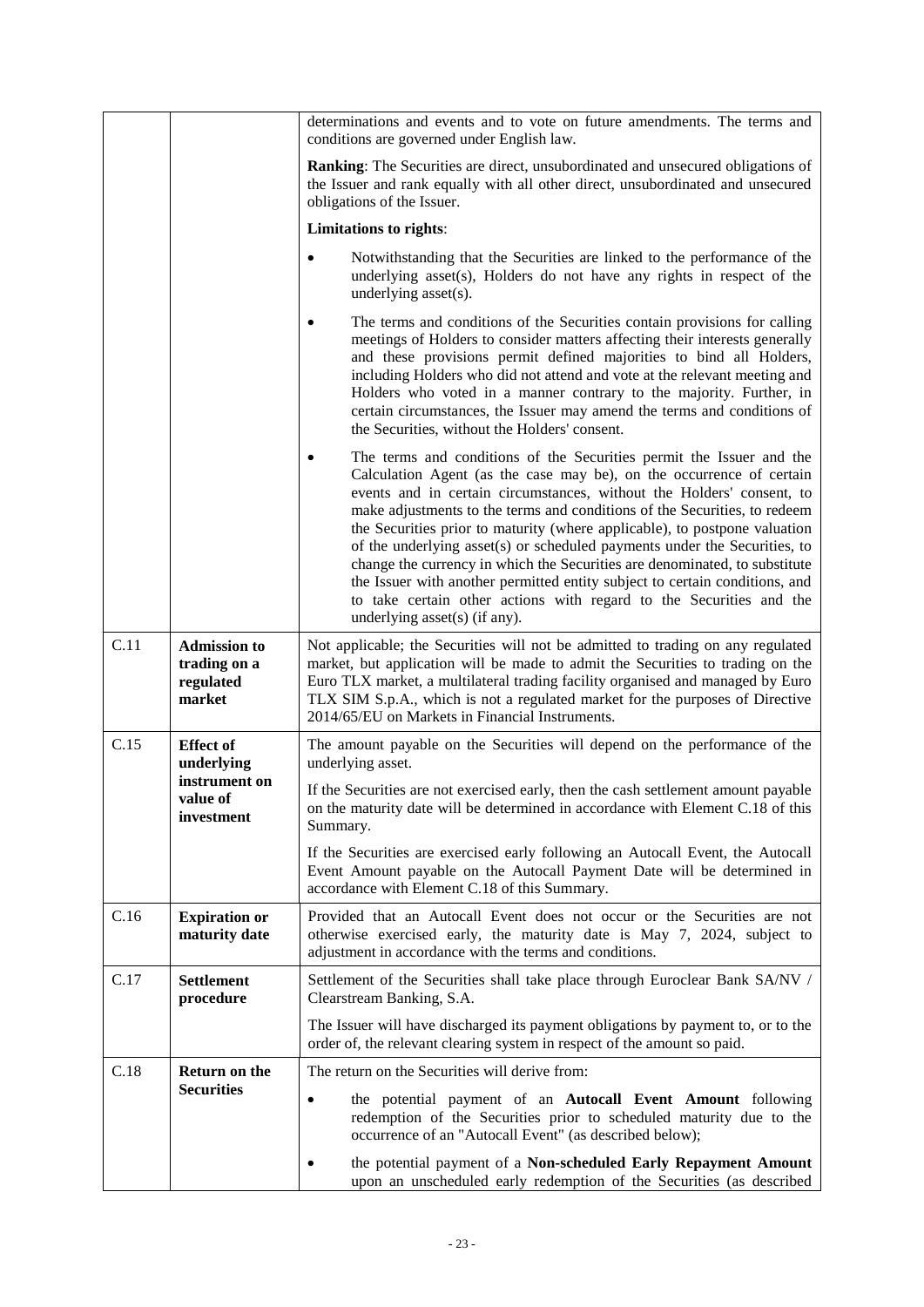| below); or                                                                                                                                                                                                                                                                                       |                                                                                                                                                                                                                   |                                        |  |  |
|--------------------------------------------------------------------------------------------------------------------------------------------------------------------------------------------------------------------------------------------------------------------------------------------------|-------------------------------------------------------------------------------------------------------------------------------------------------------------------------------------------------------------------|----------------------------------------|--|--|
| if the Securities are not previously exercised, or purchased and cancelled,<br>$\bullet$<br>the payment of the Settlement Amount on the scheduled maturity date of<br>the Securities.                                                                                                            |                                                                                                                                                                                                                   |                                        |  |  |
|                                                                                                                                                                                                                                                                                                  | <b>Autocall</b>                                                                                                                                                                                                   |                                        |  |  |
| If an Autocall Event occurs on an Autocall Observation Date, then the Issuer<br>shall exercise each Security on such Autocall Observation Date and shall pay the<br>Autocall Event Amount corresponding to such Autocall Observation Date on the<br>immediately following Autocall Payment Date. |                                                                                                                                                                                                                   |                                        |  |  |
| Defined terms used above:                                                                                                                                                                                                                                                                        |                                                                                                                                                                                                                   |                                        |  |  |
| Autocall Event: see below.<br>$\bullet$                                                                                                                                                                                                                                                          |                                                                                                                                                                                                                   |                                        |  |  |
| $\bullet$<br>Observation Date in the table below.                                                                                                                                                                                                                                                | Autocall Event Amount: being the amount in the column entitled<br>"Autocall Event Amount" in the same row as the relevant Autocall                                                                                |                                        |  |  |
| $\bullet$                                                                                                                                                                                                                                                                                        | <b>Autocall Observation Date:</b> each date set out in the column entitled<br>"Autocall Observation Date" in the table below, in each case, subject to<br>adjustment in accordance with the terms and conditions. |                                        |  |  |
| $\bullet$                                                                                                                                                                                                                                                                                        | Autocall Payment Date: each date set out in the column entitled<br>"Autocall Payment Date" in the table below, in each case, subject to<br>adjustment in accordance with the terms and conditions.                |                                        |  |  |
| <b>Autocall Observation</b><br>Date                                                                                                                                                                                                                                                              | <b>Autocall Payment</b><br>Date                                                                                                                                                                                   | <b>Autocall Event</b><br><b>Amount</b> |  |  |
| April 29, 2020                                                                                                                                                                                                                                                                                   | May 7, 2020                                                                                                                                                                                                       | EUR 120.50                             |  |  |
| April 29, 2021                                                                                                                                                                                                                                                                                   | May 6, 2021                                                                                                                                                                                                       | EUR 141.00                             |  |  |
| April 29, 2022                                                                                                                                                                                                                                                                                   | May 6, 2022                                                                                                                                                                                                       | EUR 161.50                             |  |  |
| May 2, 2023                                                                                                                                                                                                                                                                                      | May 9, 2023                                                                                                                                                                                                       | <b>EUR 182.00</b>                      |  |  |
| An " <b>Autocall Event</b> " occurs if the Autocall Reference Value on any Autocall<br>Observation Date is greater than or equal to its Autocall Level for such Autocall<br><b>Observation Date.</b>                                                                                             | <b>Autocall Event</b>                                                                                                                                                                                             |                                        |  |  |
| Defined terms used above:                                                                                                                                                                                                                                                                        |                                                                                                                                                                                                                   |                                        |  |  |
| $\bullet$                                                                                                                                                                                                                                                                                        | Asset Initial Price: the Initial Closing Price of the Underlying Asset.                                                                                                                                           |                                        |  |  |
| ٠                                                                                                                                                                                                                                                                                                | Autocall Level: in respect of the Underlying Asset, 100 per cent. (100%)<br>of the Asset Initial Price of such Underlying Asset.                                                                                  |                                        |  |  |
| ٠<br>on the relevant Autocall Observation Date.                                                                                                                                                                                                                                                  | Autocall Reference Value: the Reference Price of the Underlying Asset                                                                                                                                             |                                        |  |  |
| ٠<br>conditions.                                                                                                                                                                                                                                                                                 | Initial Closing Price: the Reference Price of the Underlying Asset on<br>April 29, 2019, subject to adjustment in accordance with the terms and                                                                   |                                        |  |  |
| $\bullet$<br>date.                                                                                                                                                                                                                                                                               | Reference Price: the closing share price of the Share for the relevant                                                                                                                                            |                                        |  |  |
|                                                                                                                                                                                                                                                                                                  | <b>Non-scheduled Early Repayment Amount</b>                                                                                                                                                                       |                                        |  |  |
| Unscheduled early redemption: The Securities may be redeemed prior to the                                                                                                                                                                                                                        |                                                                                                                                                                                                                   |                                        |  |  |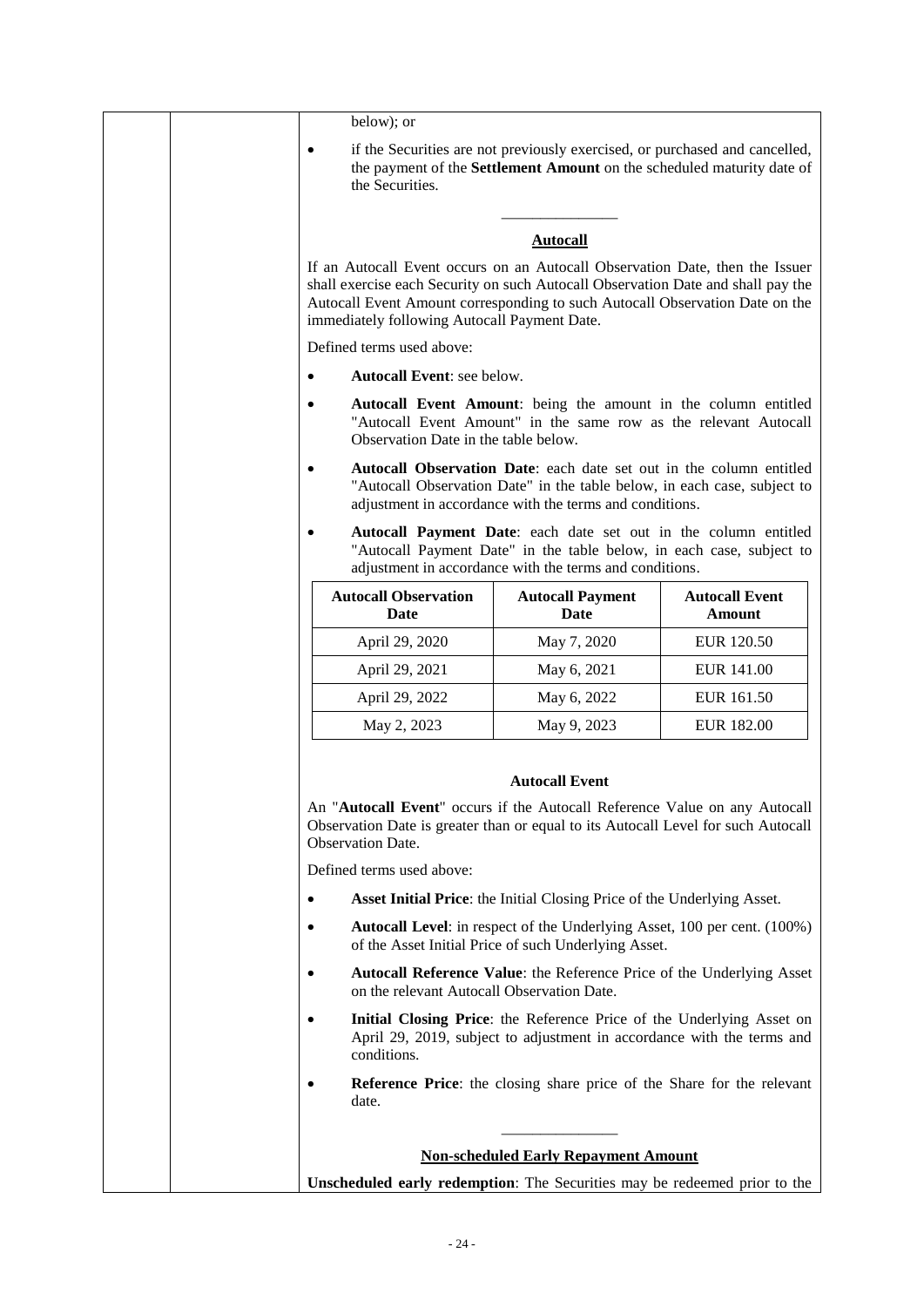|  | scheduled maturity (i) at the Issuer's option (a) if the Issuer determines a change<br>in applicable law has the effect that performance by the Issuer or its affiliates<br>under the Securities or hedging transactions relating to the Securities has become<br>(or there is a substantial likelihood in the immediate future that it will become)<br>unlawful or impracticable (in whole or in part), (b) where applicable, if the<br>Calculation Agent determines that certain additional disruption events or<br>adjustment events as provided in the terms and conditions of the Securities have<br>occurred in relation to the underlying asset(s) or (ii) upon notice by a Holder<br>declaring such Securities to be immediately repayable due to the occurrence of<br>an event of default which is continuing. |
|--|-------------------------------------------------------------------------------------------------------------------------------------------------------------------------------------------------------------------------------------------------------------------------------------------------------------------------------------------------------------------------------------------------------------------------------------------------------------------------------------------------------------------------------------------------------------------------------------------------------------------------------------------------------------------------------------------------------------------------------------------------------------------------------------------------------------------------|
|  | In such case, the Non-scheduled Early Repayment Amount payable on such<br>unscheduled early redemption shall be, for each Security, an amount<br>representing the fair market value of the Security taking into account all relevant<br>factors less all costs incurred by the Issuer or any of its affiliates in connection<br>with such early redemption, including those related to unwinding of any<br>underlying and/or related hedging and funding arrangement.                                                                                                                                                                                                                                                                                                                                                   |
|  | The Non-scheduled Early Repayment Amount may be less than your initial<br>investment and therefore you may lose some or all of your investment on an<br>unscheduled early redemption.                                                                                                                                                                                                                                                                                                                                                                                                                                                                                                                                                                                                                                   |
|  |                                                                                                                                                                                                                                                                                                                                                                                                                                                                                                                                                                                                                                                                                                                                                                                                                         |
|  | <b>Settlement Amount</b>                                                                                                                                                                                                                                                                                                                                                                                                                                                                                                                                                                                                                                                                                                                                                                                                |
|  | Unless previously exercised early, or purchased and cancelled, the Settlement<br>Amount payable in respect of each Security on the Maturity Date will be:                                                                                                                                                                                                                                                                                                                                                                                                                                                                                                                                                                                                                                                               |
|  | If a Trigger Event has not occurred, the Settlement Amount payable in respect of<br>each Security will be calculated in accordance with the formula below:                                                                                                                                                                                                                                                                                                                                                                                                                                                                                                                                                                                                                                                              |
|  | $CA \times Trigger$ Percentage                                                                                                                                                                                                                                                                                                                                                                                                                                                                                                                                                                                                                                                                                                                                                                                          |
|  | If a Barrier Event has not occurred but a Trigger Event has occurred, the<br>Settlement Amount payable in respect of each Security will be calculated in<br>accordance with the formula below:                                                                                                                                                                                                                                                                                                                                                                                                                                                                                                                                                                                                                          |
|  | $CA \times Redemption Percentage$                                                                                                                                                                                                                                                                                                                                                                                                                                                                                                                                                                                                                                                                                                                                                                                       |
|  | If a Barrier Event has occurred and a Trigger Event has occurred, the Settlement<br>Amount payable in respect of each Security will be calculated in accordance<br>with the formula below:                                                                                                                                                                                                                                                                                                                                                                                                                                                                                                                                                                                                                              |
|  | Final Reference Value<br>CAx                                                                                                                                                                                                                                                                                                                                                                                                                                                                                                                                                                                                                                                                                                                                                                                            |
|  | Initial Reference Value                                                                                                                                                                                                                                                                                                                                                                                                                                                                                                                                                                                                                                                                                                                                                                                                 |
|  | Defined terms used above:                                                                                                                                                                                                                                                                                                                                                                                                                                                                                                                                                                                                                                                                                                                                                                                               |
|  | CA: Calculation Amount, being EUR 100.<br>$\bullet$                                                                                                                                                                                                                                                                                                                                                                                                                                                                                                                                                                                                                                                                                                                                                                     |
|  | Final Closing Price: the Reference Price of the Underlying Asset on the<br>Final Reference Date, subject to adjustment in accordance with the terms<br>and conditions.                                                                                                                                                                                                                                                                                                                                                                                                                                                                                                                                                                                                                                                  |
|  | Final Reference Date: April 29, 2024.                                                                                                                                                                                                                                                                                                                                                                                                                                                                                                                                                                                                                                                                                                                                                                                   |
|  | Final Reference Value: the Final Value.                                                                                                                                                                                                                                                                                                                                                                                                                                                                                                                                                                                                                                                                                                                                                                                 |
|  | Final Value: the Final Closing Price of the Underlying Asset.                                                                                                                                                                                                                                                                                                                                                                                                                                                                                                                                                                                                                                                                                                                                                           |
|  | Initial Reference Value: the Initial Value.                                                                                                                                                                                                                                                                                                                                                                                                                                                                                                                                                                                                                                                                                                                                                                             |
|  | Initial Value: 100 per cent. (100%) of the Initial Closing Price of the<br>Underlying Asset.                                                                                                                                                                                                                                                                                                                                                                                                                                                                                                                                                                                                                                                                                                                            |
|  | Redemption Percentage: 100 per cent. (100%).                                                                                                                                                                                                                                                                                                                                                                                                                                                                                                                                                                                                                                                                                                                                                                            |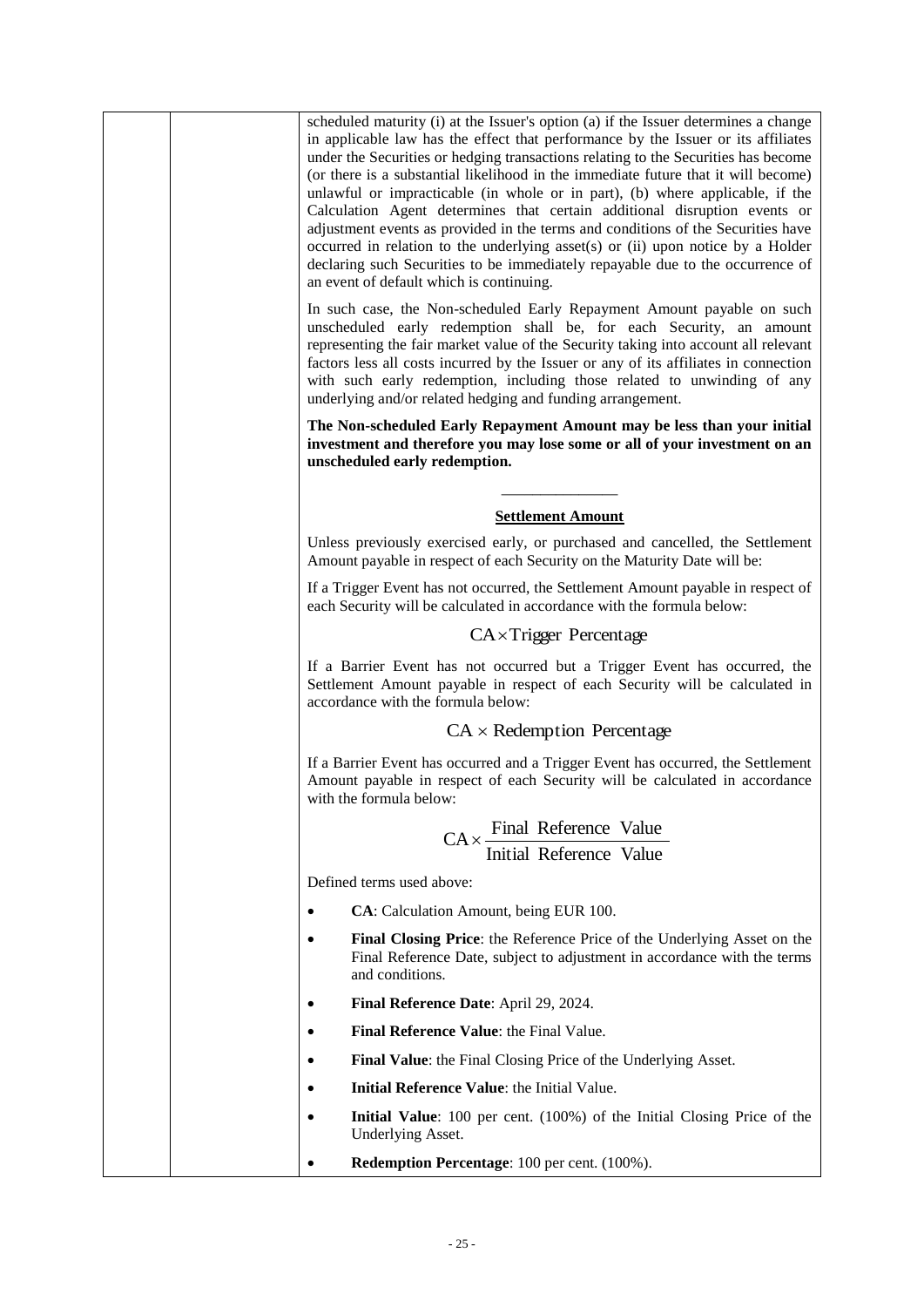|      |                                                                           | <b>Trigger Percentage:</b> 202.50 per cent. (202.50%).<br>٠                                                                                                                                                                                                                                                                                                                                                                                                                                                                                                                                                                                                                                           |                                                                                             |                                    |                                                                                 |                               |  |
|------|---------------------------------------------------------------------------|-------------------------------------------------------------------------------------------------------------------------------------------------------------------------------------------------------------------------------------------------------------------------------------------------------------------------------------------------------------------------------------------------------------------------------------------------------------------------------------------------------------------------------------------------------------------------------------------------------------------------------------------------------------------------------------------------------|---------------------------------------------------------------------------------------------|------------------------------------|---------------------------------------------------------------------------------|-------------------------------|--|
|      |                                                                           | <b>Trigger Event</b>                                                                                                                                                                                                                                                                                                                                                                                                                                                                                                                                                                                                                                                                                  |                                                                                             |                                    |                                                                                 |                               |  |
|      |                                                                           | A "Trigger Event" occurs if the Trigger Reference Value is less than the<br>Trigger Level.                                                                                                                                                                                                                                                                                                                                                                                                                                                                                                                                                                                                            |                                                                                             |                                    |                                                                                 |                               |  |
|      |                                                                           | Defined terms used above:                                                                                                                                                                                                                                                                                                                                                                                                                                                                                                                                                                                                                                                                             |                                                                                             |                                    |                                                                                 |                               |  |
|      |                                                                           | $\bullet$                                                                                                                                                                                                                                                                                                                                                                                                                                                                                                                                                                                                                                                                                             | Trigger Level: in respect of the Asset, 100 per cent. (100%) of the Asset<br>Initial Price. |                                    |                                                                                 |                               |  |
|      |                                                                           | Trigger Reference<br><b>Value:</b><br>the Final<br>Closing Price<br>of<br>the<br>$\bullet$<br>Undelying Asset.                                                                                                                                                                                                                                                                                                                                                                                                                                                                                                                                                                                        |                                                                                             |                                    |                                                                                 |                               |  |
|      |                                                                           |                                                                                                                                                                                                                                                                                                                                                                                                                                                                                                                                                                                                                                                                                                       |                                                                                             | <b>Barrier Event</b>               |                                                                                 |                               |  |
|      |                                                                           | A "Barrier Event" occurs if the Barrier Reference Value is less than the Barrier<br>Level.                                                                                                                                                                                                                                                                                                                                                                                                                                                                                                                                                                                                            |                                                                                             |                                    |                                                                                 |                               |  |
|      |                                                                           | Defined terms used above:                                                                                                                                                                                                                                                                                                                                                                                                                                                                                                                                                                                                                                                                             |                                                                                             |                                    |                                                                                 |                               |  |
|      |                                                                           | $\bullet$<br>the Asset Initial Price.                                                                                                                                                                                                                                                                                                                                                                                                                                                                                                                                                                                                                                                                 |                                                                                             |                                    | <b>Barrier Level</b> :in respect of the Underlying Asset, 70 per cent. (70%) of |                               |  |
|      |                                                                           | $\bullet$<br>Asset.                                                                                                                                                                                                                                                                                                                                                                                                                                                                                                                                                                                                                                                                                   |                                                                                             |                                    | Barrier Reference Value: the Final Closing Price of the Underlying              |                               |  |
| C.19 | <b>Exercise</b><br>price/final<br>reference price<br>of the<br>underlying | The closing share price of the Share will be determined on the Final Reference<br>Date, subject to adjustment in accordance with the terms and conditions.                                                                                                                                                                                                                                                                                                                                                                                                                                                                                                                                            |                                                                                             |                                    |                                                                                 |                               |  |
| C.20 | The underlying<br>asset                                                   | The underlying asset is specified in the column entitled "Underlying Asset" (the<br>"underlying asset" or the "Underlying Asset"), in the table below.                                                                                                                                                                                                                                                                                                                                                                                                                                                                                                                                                |                                                                                             |                                    |                                                                                 |                               |  |
|      |                                                                           | <b>Bloomberg</b><br><b>Underlying Asset</b><br><b>ISIN</b><br><b>Reuters screen</b><br>page                                                                                                                                                                                                                                                                                                                                                                                                                                                                                                                                                                                                           |                                                                                             |                                    |                                                                                 | <b>Exchange</b>               |  |
|      |                                                                           | The ordinary shares<br>of Société Générale<br>S.A.                                                                                                                                                                                                                                                                                                                                                                                                                                                                                                                                                                                                                                                    | FR0000130809                                                                                | <b>GLE FP</b><br>$\leq$ Equity $>$ | SOGN.PA                                                                         | <b>Euronext Paris</b><br>S.A. |  |
|      |                                                                           | Share: the ordinary share set forth in the table above in the column<br>entitled "Underlying Asset".                                                                                                                                                                                                                                                                                                                                                                                                                                                                                                                                                                                                  |                                                                                             |                                    |                                                                                 |                               |  |
|      | <b>SECTION D - RISKS</b>                                                  |                                                                                                                                                                                                                                                                                                                                                                                                                                                                                                                                                                                                                                                                                                       |                                                                                             |                                    |                                                                                 |                               |  |
| D.2  | Key risks that<br>are specific to<br>the Issuer                           | The payment of any amount due on the Securities is subject to our credit risk.<br>The Securities are our unsecured obligations. The Securities are not bank<br>deposits and are not insured or guaranteed by the UK Financial Services<br>Compensation Scheme or any other government or governmental or private<br>agency, or deposit protection scheme in any jurisdiction. The value of and return<br>on your securities will be subject to our credit risk and to changes in the market's<br>view of our creditworthiness.<br>References in Element B.12 above to the "prospects" and "financial or trading<br>position" of the Issuer, are specifically to the Issuer's ability to meet its full |                                                                                             |                                    |                                                                                 |                               |  |
|      |                                                                           | payment obligations under the Securities in a timely manner. Material<br>information about the Issuer's financial condition and prospects is included in<br>GSI's annual and interim reports. You should be aware, however, that each of<br>the key risks highlighted below could have a material adverse effect on the<br>Issuer's businesses, operations, financial and trading position and prospects,<br>which, in turn, could have a material adverse effect on the return investors                                                                                                                                                                                                             |                                                                                             |                                    |                                                                                 |                               |  |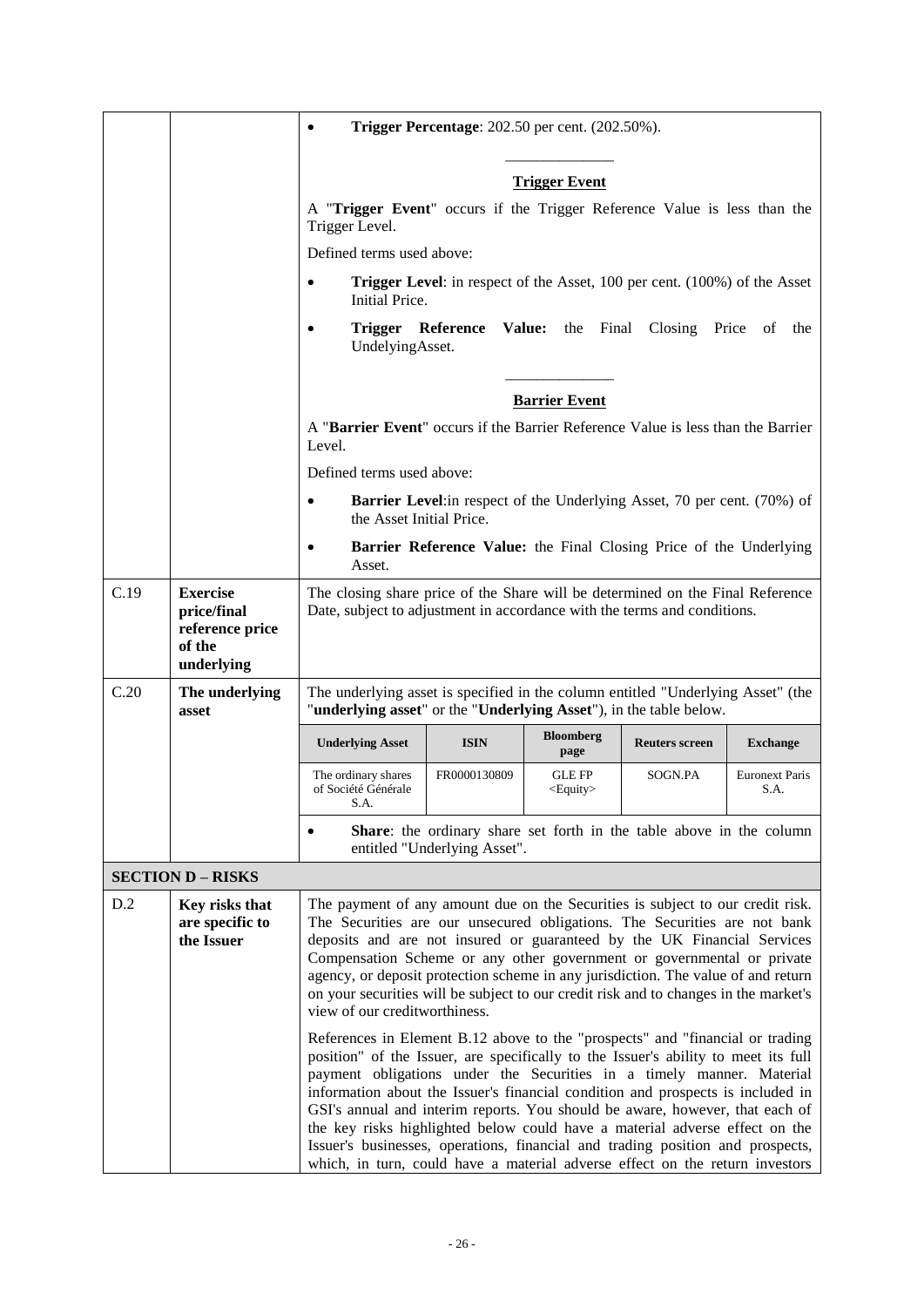|  | receive on the Securities. |                                                                                                                                                                                                                                                                                                                                                          |  |  |
|--|----------------------------|----------------------------------------------------------------------------------------------------------------------------------------------------------------------------------------------------------------------------------------------------------------------------------------------------------------------------------------------------------|--|--|
|  |                            | The Issuer is subject to a number of key risks:                                                                                                                                                                                                                                                                                                          |  |  |
|  | $\bullet$                  | GSI's businesses have been and may continue to be adversely affected by<br>conditions in the global financial markets and economic conditions<br>generally.                                                                                                                                                                                              |  |  |
|  |                            | GSI's businesses and those of its clients are subject to extensive and<br>pervasive regulation around the world.                                                                                                                                                                                                                                         |  |  |
|  | $\bullet$                  | GSI's businesses have been and may be adversely affected by declining<br>asset values. This is particularly true for those businesses in which it has<br>net "long" positions, receives fees based on the value of assets managed,<br>or receives or posts collateral.                                                                                   |  |  |
|  |                            | GSI's businesses have been and may be adversely affected by disruptions<br>in the credit markets, including reduced access to credit and higher costs<br>of obtaining credit.                                                                                                                                                                            |  |  |
|  | ٠                          | GSI's investment banking, client execution and investment management<br>businesses have been adversely affected and may continue to be<br>adversely affected by market uncertainty or lack of confidence among<br>investors and CEOs due to general declines in economic activity and<br>other unfavourable economic, geopolitical or market conditions. |  |  |
|  |                            | GSI's investment management business may be affected by the poor<br>investment performance of its investment products.                                                                                                                                                                                                                                   |  |  |
|  | ٠                          | GSI may incur losses as a result of ineffective risk management processes<br>and strategies.                                                                                                                                                                                                                                                             |  |  |
|  | ٠                          | GSI's liquidity, profitability and businesses may be adversely affected by<br>an inability to access the debt capital markets or to sell assets or by a<br>reduction in its credit ratings or by an increase in its credit spreads.                                                                                                                      |  |  |
|  |                            | A failure to appropriately identify and address potential conflicts of<br>interest could adversely affect GSI's businesses.                                                                                                                                                                                                                              |  |  |
|  |                            | A failure in GSI's operational systems or infrastructure, or those of third<br>parties, as well as human error, could impair GSI's liquidity, disrupt GSI's<br>businesses, result in the disclosure of confidential information, damage<br>GSI's reputation and cause losses.                                                                            |  |  |
|  |                            | A failure to protect GSI's computer systems, networks and information,<br>and GSI's clients' information, against cyber-attacks and similar threats<br>could impair GSI's ability to conduct GSI's businesses, result in the<br>disclosure, theft or destruction of confidential information, damage GSI's<br>reputation and cause losses.               |  |  |
|  |                            | GSI's businesses, profitability and liquidity may be adversely affected by<br>deterioration in the credit quality of, or defaults by, third parties who owe<br>GSI money, securities or other assets or whose securities or obligations<br>GSI holds.                                                                                                    |  |  |
|  |                            | Concentration of risk increases the potential for significant losses in GSI's<br>market-making, underwriting, investing and lending activities.                                                                                                                                                                                                          |  |  |
|  |                            | The financial services industry is both highly competitive and<br>interrelated.                                                                                                                                                                                                                                                                          |  |  |
|  |                            | GSI faces enhanced risks as new business initiatives lead it to transact<br>with a broader array of clients and counterparties and exposes it to new<br>asset classes and new markets.                                                                                                                                                                   |  |  |
|  |                            | Derivative transactions and delayed settlements may expose GSI to<br>unexpected risk and potential losses.                                                                                                                                                                                                                                               |  |  |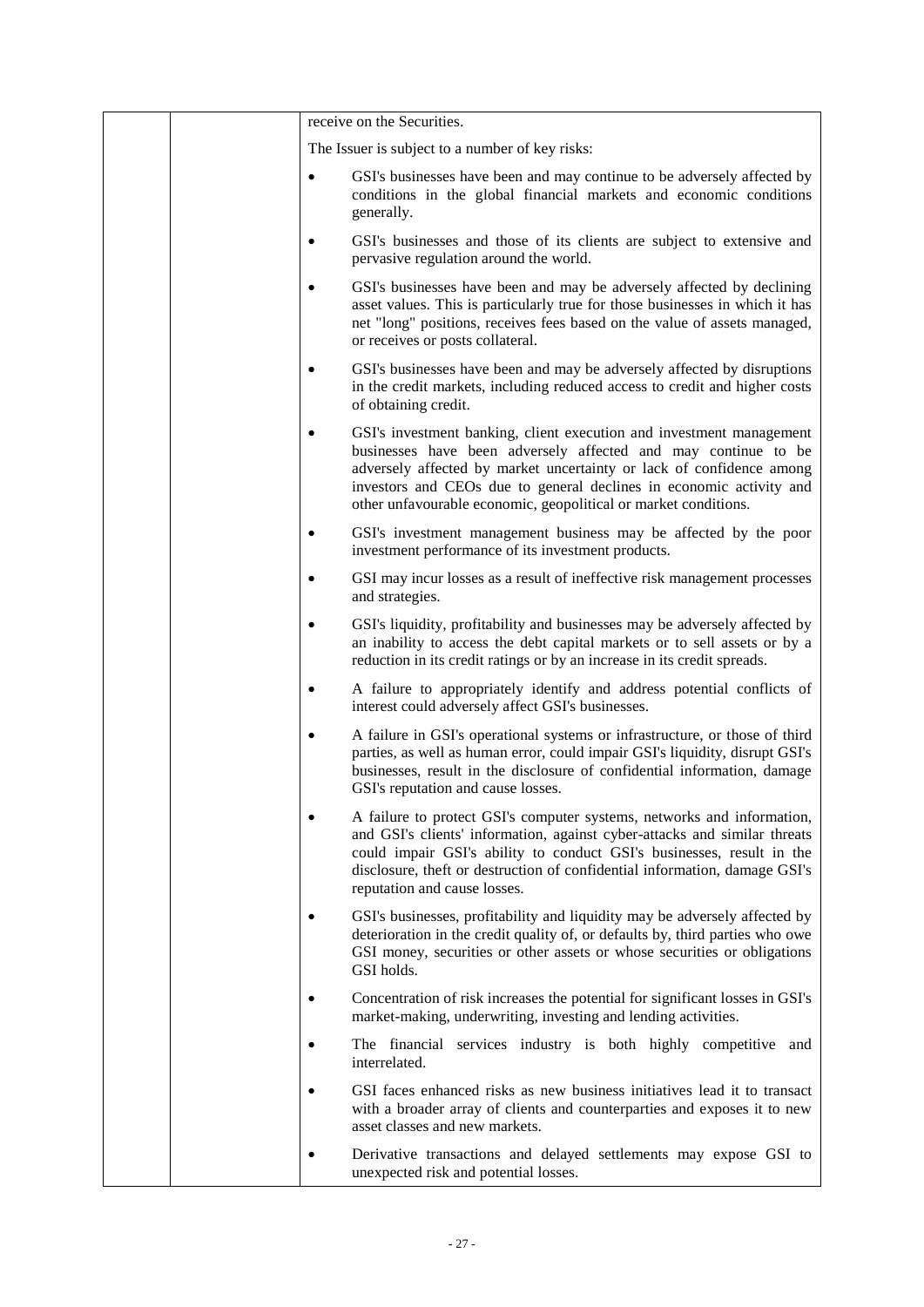|     |                                   | $\bullet$ | GSI's businesses may be adversely affected if GSI is unable to hire and<br>retain qualified employees.                                                                                                                                                                                                                                                                                                                                                                                                                                                                              |
|-----|-----------------------------------|-----------|-------------------------------------------------------------------------------------------------------------------------------------------------------------------------------------------------------------------------------------------------------------------------------------------------------------------------------------------------------------------------------------------------------------------------------------------------------------------------------------------------------------------------------------------------------------------------------------|
|     |                                   |           | GSI may be adversely affected by increased governmental and regulatory<br>scrutiny or negative publicity.                                                                                                                                                                                                                                                                                                                                                                                                                                                                           |
|     |                                   |           | Substantial legal liability or significant regulatory action against GSI<br>could have material adverse financial effects or cause significant<br>reputational harm to GSI, which in turn could seriously harm GSI's<br>business prospects.                                                                                                                                                                                                                                                                                                                                         |
|     |                                   |           | The growth of electronic trading and the introduction of new trading<br>technology may adversely affect GSI's business and may increase<br>competition.                                                                                                                                                                                                                                                                                                                                                                                                                             |
|     |                                   |           | GSI's commodities activities, particularly its power generation interests<br>and physical commodities activities, subject GSI to extensive regulation,<br>potential catastrophic events and environmental, reputational and other<br>risks that may expose it to significant liabilities and costs.                                                                                                                                                                                                                                                                                 |
|     |                                   |           | In conducting its businesses around the world, GSI is subject to political,<br>economic, legal, operational and other risks that are inherent in operating<br>in many countries.                                                                                                                                                                                                                                                                                                                                                                                                    |
|     |                                   |           | GSI may incur losses as a result of unforeseen or catastrophic events,<br>including the emergence of a pandemic, terrorist attacks, extreme weather<br>events or other natural disasters.                                                                                                                                                                                                                                                                                                                                                                                           |
|     |                                   |           | Favourable or simply less adverse developments or market conditions<br>involving industries or markets in a business where GSI has a lower<br>concentration of clients in such industry or market may result in GSI<br>underperforming relative to a similar business of a competitor that has a<br>higher concentration of clients in such industry or market. For example,<br>GSI has a smaller corporate client base in its market-making businesses<br>than many of its peers and therefore GSI's competitors may benefit more<br>from increased activity by corporate clients. |
|     |                                   |           | Certain of GSI's businesses and its funding may be adversely affected by<br>changes in the reference rates, currencies, indexes, baskets, exchange-<br>traded funds or other financial metrics to which the products offered by<br>GSI or funding raised by GSI are linked.                                                                                                                                                                                                                                                                                                         |
| D.6 | Key risks that<br>are specific to | ٠         | Your capital is at risk. Depending on the performance of the<br>underlying asset(s), you may lose some or all of your investment.                                                                                                                                                                                                                                                                                                                                                                                                                                                   |
|     | the Securities                    |           | You could also lose some or all of your investment in the Securities<br>where:                                                                                                                                                                                                                                                                                                                                                                                                                                                                                                      |
|     |                                   |           | $\circ$<br>We (as Issuer) fail or are otherwise unable to meet our payment<br>obligations;                                                                                                                                                                                                                                                                                                                                                                                                                                                                                          |
|     |                                   |           | $\circ$<br>You do not hold your Securities to maturity and the secondary sale<br>price you receive is less than the original purchase price; or                                                                                                                                                                                                                                                                                                                                                                                                                                     |
|     |                                   |           | $\circ$<br>Your Securities are redeemed early due to an unexpected event<br>and the amount you receive is less than the original purchase<br>price.                                                                                                                                                                                                                                                                                                                                                                                                                                 |
|     |                                   |           | The estimated value of your Securities (as determined by reference to<br>pricing models used by us) at the time the terms and conditions of your<br>Securities are set on the trade date, will be less than the original issue<br>price of your Securities.                                                                                                                                                                                                                                                                                                                         |
|     |                                   |           | Your Securities may not have an active trading market, and you may be<br>unable to dispose of them.                                                                                                                                                                                                                                                                                                                                                                                                                                                                                 |
|     |                                   |           | We give no assurance that application for listing and admission to trading                                                                                                                                                                                                                                                                                                                                                                                                                                                                                                          |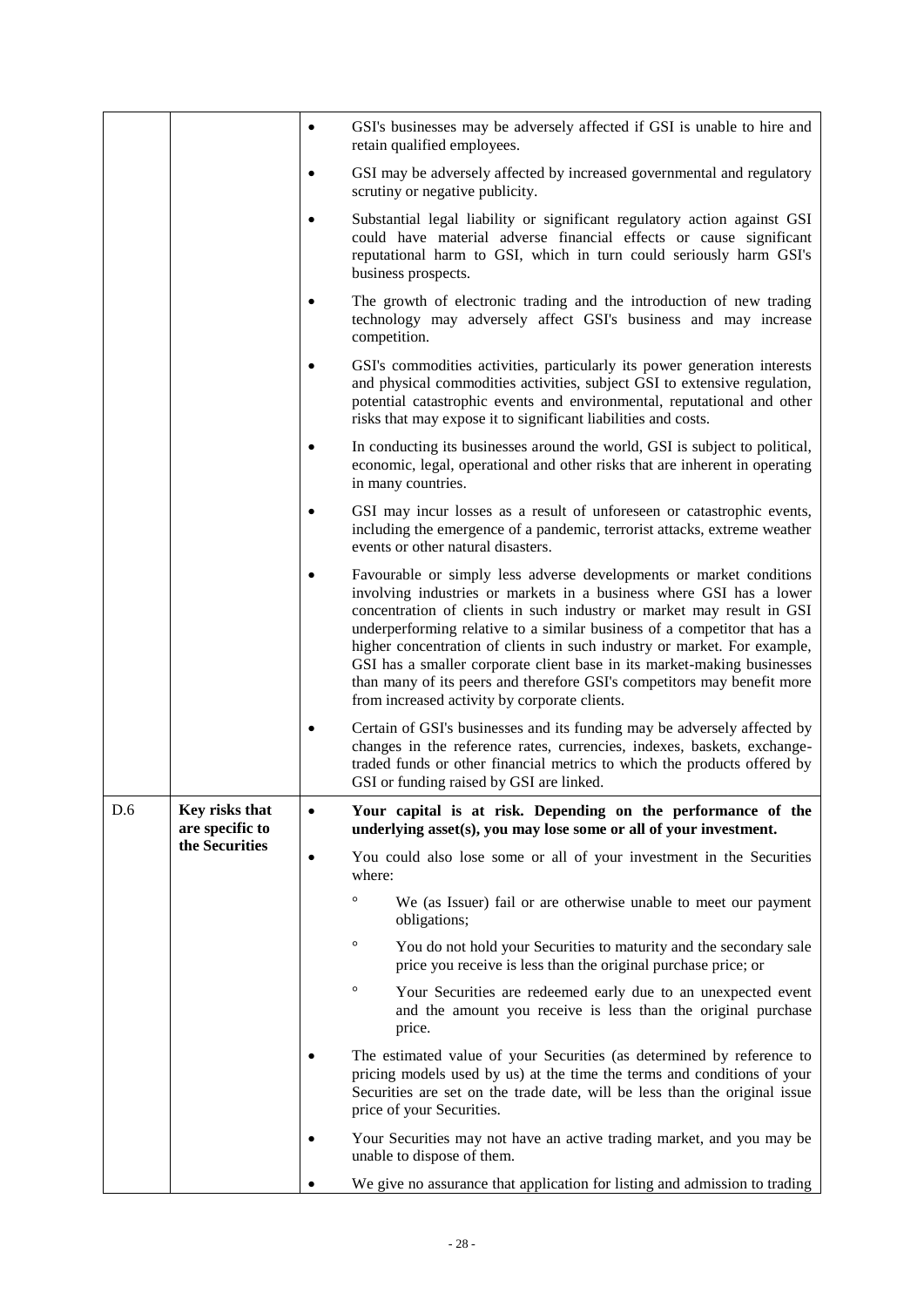|      |                                                        | will be granted (or, if granted, will be granted by the issue date) or that an<br>active trading market in the Securities will develop. We may discontinue<br>any such listing at any time.                                                                                                                                                                                                                                                                                                                                                                                                                                            |
|------|--------------------------------------------------------|----------------------------------------------------------------------------------------------------------------------------------------------------------------------------------------------------------------------------------------------------------------------------------------------------------------------------------------------------------------------------------------------------------------------------------------------------------------------------------------------------------------------------------------------------------------------------------------------------------------------------------------|
|      |                                                        | The potential for the value of the Securities to increase is limited as the<br>performance of the underlying asset(s) to which the Securities are linked<br>is capped.                                                                                                                                                                                                                                                                                                                                                                                                                                                                 |
|      |                                                        | Risks associated with Securities linked to underlying asset(s):                                                                                                                                                                                                                                                                                                                                                                                                                                                                                                                                                                        |
|      |                                                        | The value and return on the Securities depends on the performance of<br>such underlying asset(s), which may be subject to unpredictable change<br>over time.                                                                                                                                                                                                                                                                                                                                                                                                                                                                           |
|      |                                                        | Past performance of an underlying asset is not indicative of future<br>performance.                                                                                                                                                                                                                                                                                                                                                                                                                                                                                                                                                    |
|      |                                                        | You will not have any rights of ownership in the underlying asset(s), and<br>our obligations under the Securities to you are not secured by any assets.                                                                                                                                                                                                                                                                                                                                                                                                                                                                                |
|      |                                                        | Following a disruption event, the valuation of the underlying asset(s) may<br>be postponed and/or valued by us (as Calculation Agent) in our<br>discretion.                                                                                                                                                                                                                                                                                                                                                                                                                                                                            |
|      |                                                        | Following the occurrence of certain extraordinary events in relation to the<br>underlying asset(s) or in relation to index linked securities, following the<br>occurrence of an index adjustment event, depending on the terms and<br>conditions of the particular Securities, amongst other potential<br>consequences, the terms and conditions of your Securities may be<br>adjusted, the underlying asset may be substituted, or the Securities may<br>be redeemed early at the non-scheduled early repayment amount. Such<br>amount may be less than your initial investment and you could lose some<br>or all of your investment. |
|      |                                                        | The performance of shares is dependent upon many unpredictable factors.                                                                                                                                                                                                                                                                                                                                                                                                                                                                                                                                                                |
|      |                                                        | You may receive a lower return on the Securities than you would have<br>received from investing in the shares directly because the price of the<br>shares may not include the value of dividends.                                                                                                                                                                                                                                                                                                                                                                                                                                      |
|      |                                                        | The issuer of a share may take any actions in respect of a share without<br>regard to your interests as Holders of the Securities, and any of these<br>actions could negatively affect the value of and return on the Securities.                                                                                                                                                                                                                                                                                                                                                                                                      |
|      |                                                        | Your Securities may be adjusted or redeemed prior to maturity due to a<br>change in law. Any such adjustment may have a negative effect on the<br>value of and return on your Securities; the amount you receive following<br>an early redemption may be less than your initial investment and you<br>could lose some or all of your investment.                                                                                                                                                                                                                                                                                       |
|      |                                                        | The Issuer of your Securities may be substituted with another company.                                                                                                                                                                                                                                                                                                                                                                                                                                                                                                                                                                 |
|      |                                                        | We may amend the terms and conditions of your Securities in certain<br>circumstances without your consent.                                                                                                                                                                                                                                                                                                                                                                                                                                                                                                                             |
|      | <b>SECTION E - THE OFFER</b>                           |                                                                                                                                                                                                                                                                                                                                                                                                                                                                                                                                                                                                                                        |
| E.2b | <b>Reasons for the</b><br>offer and use of<br>proceeds | The net proceeds of the offer will be used in the general business of the Issuer.                                                                                                                                                                                                                                                                                                                                                                                                                                                                                                                                                      |
| E.3  | <b>Terms</b> and<br>conditions of the<br>offer         | An offer of the Securities may be made other than pursuant to Article $3(2)$ of the<br>Prospectus Directive in the Republic of Italy ("Public Offer Jurisdiction")<br>during the period from (and including) March 19, 2019 to (and including) April<br>26, 2019 ("Offer Period") by the Authorised Offeror(s).                                                                                                                                                                                                                                                                                                                        |
|      |                                                        | The Securities may be placed in Italy outside the premises of the distributors                                                                                                                                                                                                                                                                                                                                                                                                                                                                                                                                                         |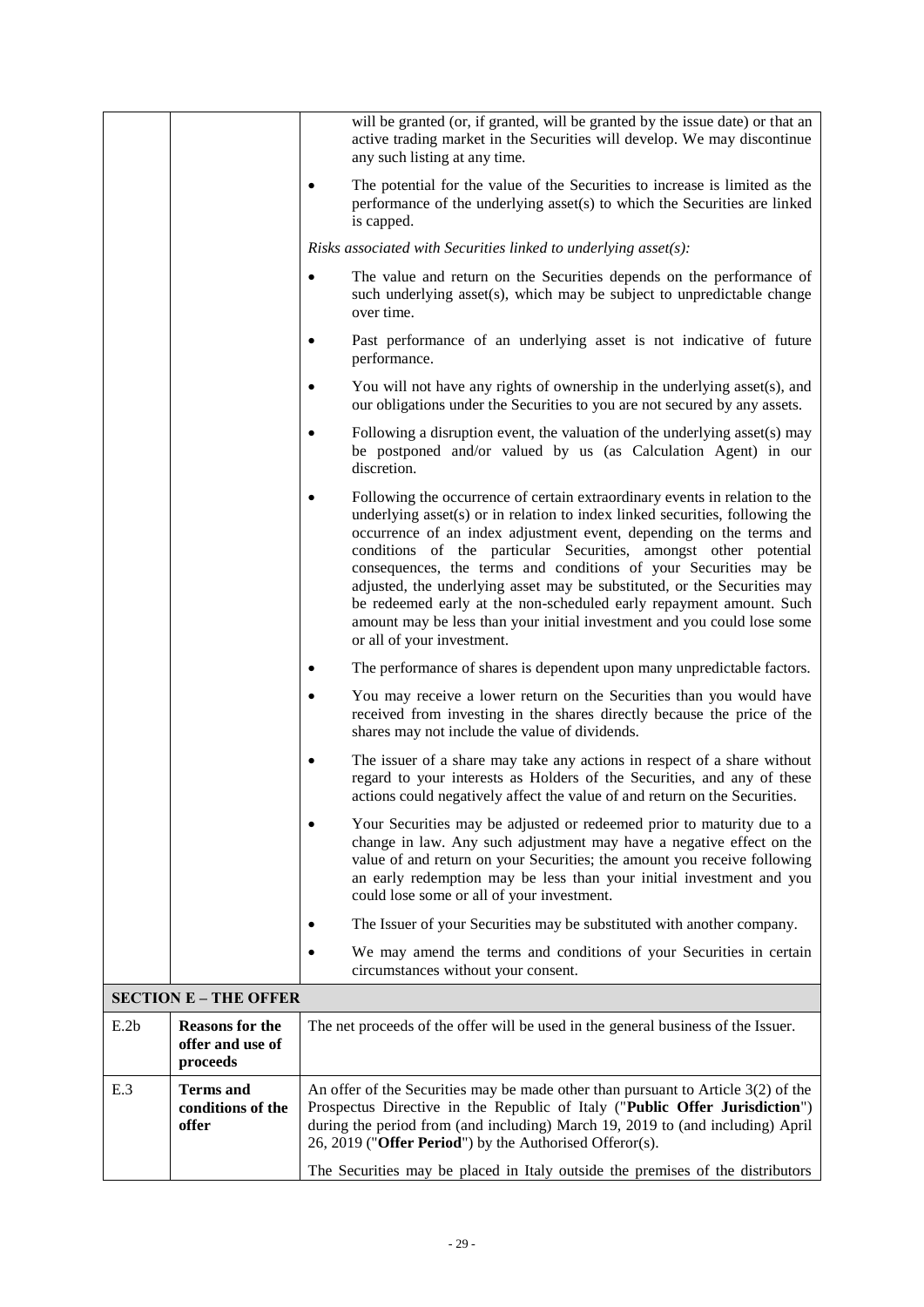|     |                                                    | ("door-to-door") by means of financial advisors authorised to make off-premises<br>offers (consulenti finanziari abilitati all'offerta fuori sede), pursuant to Article<br>30 of Legislative Decree No. 58 of February 24, 1998, as amended (the<br>"Financial Services Act") shall be from and including March 19, 2019 to and<br>including April 19, 2019.                                                                                                                                                                                                                                                                        |
|-----|----------------------------------------------------|-------------------------------------------------------------------------------------------------------------------------------------------------------------------------------------------------------------------------------------------------------------------------------------------------------------------------------------------------------------------------------------------------------------------------------------------------------------------------------------------------------------------------------------------------------------------------------------------------------------------------------------|
|     |                                                    | Pursuant to Article 30, paragraph 6, of the Financial Service Act, the effects of<br>the subscriptions made "door-to-door" are suspended for a period of seven days<br>from the date of the subscription. During such period, investors have the right to<br>withdraw from the subscription without any charge or fee, by means of<br>notification to the relevant placer.                                                                                                                                                                                                                                                          |
|     |                                                    | The Certificates may be placed in Italy via distance selling techniques (tecniche<br>di comunicazione a distanza) pursuant to article 32 of the Italian Financial<br>Services Act, including subscriptions made through a website, from and<br>including March 19, 2019 to and including April 12, 2019.                                                                                                                                                                                                                                                                                                                            |
|     |                                                    | Pursuant to Article 67-duodecies of Legislative Decree No. 206 of September 6,<br>2005, subscriptions made via distance communication techniques are suspended<br>for a period of fourteen days from the date of acceptance of the subscription by<br>the relevant placers. During such period, investors have the right to withdraw<br>from the subscription without any charge or fee and without having to indicate<br>any reasons thereof, by means of notification pursuant to the modalities set forth<br>on the relevant website where the subscription was made.                                                            |
|     |                                                    | The Offer Price is EUR 100 per Security (the "Issue Price").                                                                                                                                                                                                                                                                                                                                                                                                                                                                                                                                                                        |
|     |                                                    | Offers of Securities are conditional on their issue and are subject to the<br>admission to trading of the Securities on the Euro TLX market (a multilateral<br>trading facility organised and managed by Euro TLX SIM S.p.A., which is not a<br>regulated market for the purposes of Directive 2014/65/EU on Markets in<br>Financial Instruments) occurring by the issue date, being April 30, 2019. As<br>between each Authorised Offeror and its customers, offers of the Securities are<br>further subject to such conditions as may be agreed between them and/or as is<br>specified in the arrangements in place between them. |
| E.4 | <b>Interests</b><br>material to the<br>issue/offer | In connection with the placement of the Securities, the Issuer will pay to each<br>Authorised Offeror, a placement commission per Certificate of up to 4.00 per<br>cent. (4.00%) of the Issue Price in relation to the Securities placed by such<br>Authorised Offeror.                                                                                                                                                                                                                                                                                                                                                             |
|     |                                                    | Save for the above,; so far as the Issuer is aware, no person involved in the issue<br>of the Securities has an interest material to the offer, including conflicting<br>interests.                                                                                                                                                                                                                                                                                                                                                                                                                                                 |
| E.7 | <b>Estimated</b><br>expenses                       | Not Applicable - No expenses will be charged to investors by the Issuer or each<br>Authorised Offeror.                                                                                                                                                                                                                                                                                                                                                                                                                                                                                                                              |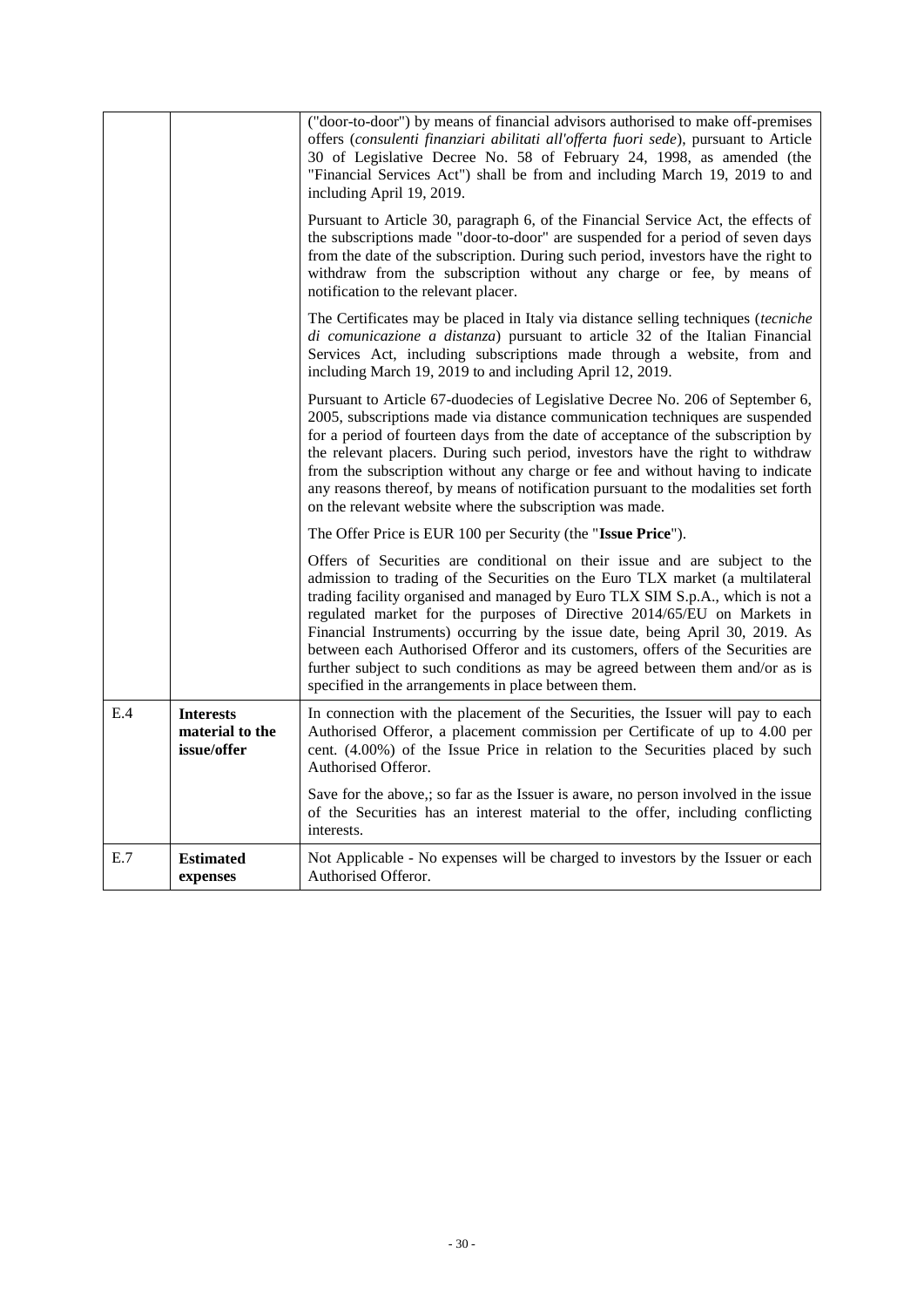# NOTA DI SINTESI DELLA SPECIFICA EMISSIONE DEGLI STRUMENTI FINANZIARI

- *Le note di sintesi sono costituite da obblighi di informativa conosciuti come "Elementi". Questi elementi sono numerati nelle Sezioni A - E (A.1 - E.7).*
- *La presente nota di sintesi contiene tutti gli Elementi che devono essere inclusi in una nota di sintesi relativa agli strumenti finanziari e all'Emittente. Poiché alcuni elementi non devono essere trattati, vi possono essere intervalli nella sequenza numerica degli Elementi.*
- *Anche qualora l'inclusione di un Elemento nella nota di sintesi sia richiesta in ragione della tipologia di strumenti finanziari e dell'Emittente, è possibile che nessuna informazione rilevante possa essere fornita in merito a quell'Elemento. In questo caso, una breve descrizione dell'Elemento è inclusa nella nota di sintesi con la menzione "Non applicabile".*

| <b>SEZIONE A - INTRODUZIONE E AVVERTENZE</b> |                                                                                                                                                                                                                                                                                                                                                                                                                                                                                                                                                                                                                                                                                                                                                                                                                                                                                                                                                                                                                                                                                                                                                                                                                                                                                                                                                                                                                                                                                                                                                                                                   |  |  |  |  |  |
|----------------------------------------------|---------------------------------------------------------------------------------------------------------------------------------------------------------------------------------------------------------------------------------------------------------------------------------------------------------------------------------------------------------------------------------------------------------------------------------------------------------------------------------------------------------------------------------------------------------------------------------------------------------------------------------------------------------------------------------------------------------------------------------------------------------------------------------------------------------------------------------------------------------------------------------------------------------------------------------------------------------------------------------------------------------------------------------------------------------------------------------------------------------------------------------------------------------------------------------------------------------------------------------------------------------------------------------------------------------------------------------------------------------------------------------------------------------------------------------------------------------------------------------------------------------------------------------------------------------------------------------------------------|--|--|--|--|--|
| Introduzione e<br>A.1<br>avvertenze          | La presente Nota di Sintesi va letta come introduzione al Prospetto di Base. Qualsiasi<br>decisione di investire negli Strumenti Finanziari dovrebbe basarsi sull'esame del<br>Prospetto di Base nel suo complesso da parte dell'investitore. Qualora sia proposta<br>un'azione legale in merito alle informazioni contenute nel Prospetto di Base dinanzi<br>all'autorità giudiziaria, l'investitore ricorrente, ai sensi della legislazione nazionale<br>degli Stati Membri, potrebbe essere tenuto a sostenere le spese di traduzione del<br>Prospetto di Base prima dell'inizio del procedimento. La responsabilità civile<br>incombe solo sulle persone che hanno preparato la Nota di Sintesi, compresa la sua<br>eventuale traduzione, ma solo quando la Nota di Sintesi sia fuorviante, imprecisa o<br>incoerente se letta insieme con le altre parti del Prospetto di Base oppure, se letta<br>insieme con le altre parti del Prospetto di Base, non contenga informazioni chiave che<br>aiutino gli investitori nello stabilire se investire in tali Strumenti Finanziari.                                                                                                                                                                                                                                                                                                                                                                                                                                                                                                              |  |  |  |  |  |
| A.2<br><b>Consenso</b>                       | Fatte salve le condizioni di seguito indicate, in relazione ad un'Offerta Non Esente<br>(come di seguito definita) di Strumenti Finanziari, l'Emittente acconsente all'utilizzo<br>del Prospetto di Base da parte di:<br>1) Deutsche Bank S.p.A., Piazza del Calendario, 3 - 20126, Milano, Italia<br>(l'"Offerente Iniziale Autorizzato");<br>2)<br>qualora l'Emittente nomini ulteriori intermediari finanziari successivamente<br>alla data delle Condizioni Definitive del 19 marzo 2019 e pubblichi i<br>dettagli relativi a tali intermediari sul proprio sito web (www.goldman-<br>sachs.it), ciascun intermediario finanziario i cui dettagli siano stati così resi<br>noti, e<br>il consenso è soggetto alle seguenti ulteriori condizioni: L'Emittente e<br>3)<br>l'Iniziale Offerente Autorizzato hanno stipulato un accordo di collocamento<br>in relazione ai Certificati (l' "Accordo di Collocamento"). Nel rispetto<br>delle condizioni secondo le quali il consenso (i) è valido soltanto durante il<br>Periodo di Offerta ed (ii) è soggetto ai termini ed alle condizioni<br>dell'Accordo di Collocamento, l'Iniziale Offerente Autorizzato ha<br>concordato di promuovere e collocare i Certificati nella Repubblica Italiana.<br>nei casi 1) e 2) sopra menzionati, per il tempo e nella misura in cui tali intermediari<br>finanziari siano autorizzati ad effettuare tali offerte ai sensi della Direttiva sui Mercati<br>degli Strumenti Finanziari (Direttiva 2014/65/UE)<br>"Offerente Autorizzato" e, congiuntamente, gli "Offerenti<br>(ciascuno un<br>Autorizzati"). |  |  |  |  |  |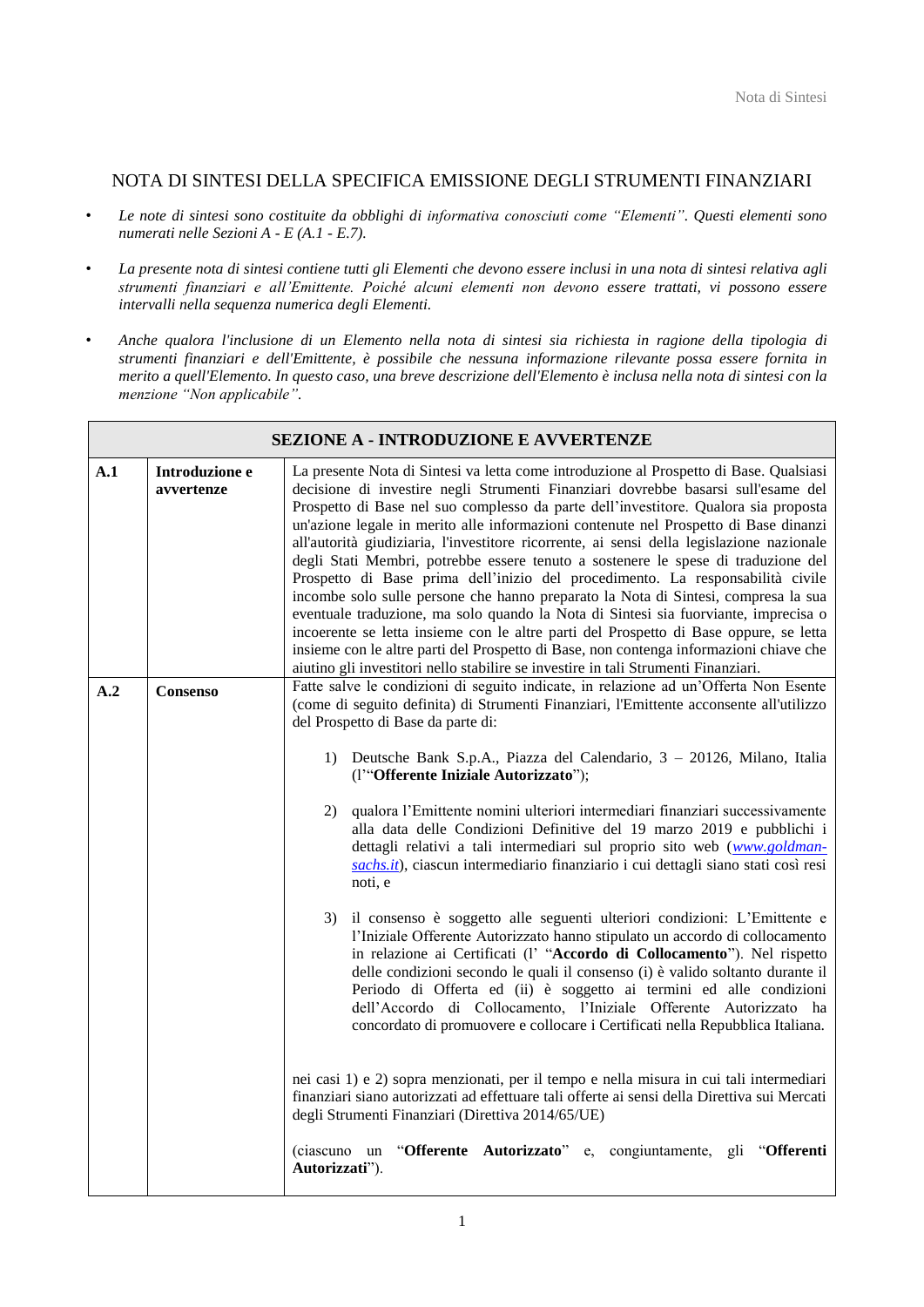|      |                                                                                             | Il consenso dell'Emittente è soggetto alle seguenti condizioni:                                                                                                                                                                                                                                                                                                                                                                                                                                                                                                                                                                                                                                                                                                                                                                                                                                                                                                                                                                                            |  |  |
|------|---------------------------------------------------------------------------------------------|------------------------------------------------------------------------------------------------------------------------------------------------------------------------------------------------------------------------------------------------------------------------------------------------------------------------------------------------------------------------------------------------------------------------------------------------------------------------------------------------------------------------------------------------------------------------------------------------------------------------------------------------------------------------------------------------------------------------------------------------------------------------------------------------------------------------------------------------------------------------------------------------------------------------------------------------------------------------------------------------------------------------------------------------------------|--|--|
|      |                                                                                             | il consenso è valido solo nel periodo dal 19 marzo2019 (incluso) al 26 aprile<br>(i)<br>2019 (incluso) (il "Periodo di Offerta"); e                                                                                                                                                                                                                                                                                                                                                                                                                                                                                                                                                                                                                                                                                                                                                                                                                                                                                                                        |  |  |
|      |                                                                                             | il consenso è valido solo per l'uso del Prospetto di Base per effettuare Offerte<br>(ii)<br>Non Esenti (come di seguito definite) della tranche di Strumenti Finanziari<br>nella Repubblica Italiana.                                                                                                                                                                                                                                                                                                                                                                                                                                                                                                                                                                                                                                                                                                                                                                                                                                                      |  |  |
|      |                                                                                             | Un'"Offerta Non Esente" di Strumenti Finanziari è un'offerta di Strumenti<br>Finanziari che non sia coperta da un'esenzione dall'obbligo di pubblicare un prospetto<br>ai sensi della Direttiva 2003/71/CE, come modificata o sostituita.                                                                                                                                                                                                                                                                                                                                                                                                                                                                                                                                                                                                                                                                                                                                                                                                                  |  |  |
|      |                                                                                             | Qualsiasi persona (un "Investitore") che intenda acquistare o che acquisti<br>Strumenti Finanziari da un Offerente Autorizzato lo farà, e le offerte e le vendite<br>di Strumenti Finanziari a un Investitore da parte di un Offerente Autorizzato<br>saranno svolte, in conformità ai termini e agli accordi esistenti tra tale Offerente<br>Autorizzato e tale Investitore, compresi gli accordi in relazione al prezzo, alle<br>allocazioni e al regolamento. L'Emittente non sarà una parte in tali accordi con<br>gli Investitori in relazione all'offerta o alla vendita degli Strumenti Finanziari e,<br>di conseguenza, il Prospetto di Base e le Condizioni Definitive non conterranno<br>tali informazioni e ciascun Investitore dovrà ottenere tali informazioni<br>dall'Offerente Autorizzato. Le informazioni in relazione ad un'offerta al<br>pubblico saranno rese disponibili al momento in cui tale sub-offerta avrà luogo e<br>tali informazioni saranno fornite anche dal relativo Offerente Autorizzato al<br>momento di tale offerta. |  |  |
|      |                                                                                             | <b>SEZIONE B - EMITTENTE E GARANTE (OVE APPLICABILE)</b>                                                                                                                                                                                                                                                                                                                                                                                                                                                                                                                                                                                                                                                                                                                                                                                                                                                                                                                                                                                                   |  |  |
| B.1  | Denominazione<br>legale e<br>commerciale<br>dell'Emittente                                  | Goldman Sachs International ("GSI" o l'"Emittente").                                                                                                                                                                                                                                                                                                                                                                                                                                                                                                                                                                                                                                                                                                                                                                                                                                                                                                                                                                                                       |  |  |
| B.2  | Domicilio, forma<br>giuridica,<br>legislazione e paese<br>di costituzione<br>dell'Emittente | GSI è una società a responsabilità illimitata regolarmente costituita in Inghilterra e<br>nel Galles. GSI opera prevalentemente ai sensi della legge inglese. La sede legale di<br>GSI è Peterborough Court, 133 Fleet Street, Londra EC4A 2BB, Inghilterra.                                                                                                                                                                                                                                                                                                                                                                                                                                                                                                                                                                                                                                                                                                                                                                                               |  |  |
| B.4b | <b>Descrizione delle</b><br>tendenze note che<br>riguardano<br>l'Emittente                  | Le prospettive di GSI saranno influenzate, potenzialmente in modo negativo, dagli<br>sviluppi delle economie globali, regionali e nazionali, compreso il Regno Unito, dai<br>movimenti e dai livelli di attività nei mercati finanziari, delle materie prime, delle<br>valute e in altri mercati, dai movimenti dei tassi di interesse, dagli sviluppi politici e<br>militari in tutto il mondo, dai livelli di attività dei clienti e dagli sviluppi legislativi e<br>regolamentari nel Regno Unito e in altri paesi in cui opera GSI.                                                                                                                                                                                                                                                                                                                                                                                                                                                                                                                    |  |  |
| B.5  | <b>Descrizione del</b><br>gruppo<br>dell'Emittente                                          | Goldman Sachs Group UK Limited è una società costituita ai sensi della legge<br>inglese con una partecipazione del 100 per cento in GSI. Goldman Sachs (UK) LLC<br>è una società costituita ai sensi delle leggi dello Stato del Delaware e detiene una<br>partecipazione del 100 per cento delle azioni ordinarie di Goldman Sachs Group UK<br>Limited. The Goldman Sachs Group, Inc è una società costituita ai sensi delle leggi<br>dello Stato del Delaware e detiene una partecipazione del 100 per cento in Goldman<br>Sachs (UK) LLC.                                                                                                                                                                                                                                                                                                                                                                                                                                                                                                               |  |  |
| B.9  | Previsione o<br>stima degli utili                                                           | Non applicabile; GSI non ha effettuato alcuna previsione o stima degli utili.                                                                                                                                                                                                                                                                                                                                                                                                                                                                                                                                                                                                                                                                                                                                                                                                                                                                                                                                                                              |  |  |
| B.10 | Rilievi contenuti<br>nella relazione di<br>revisione contabile                              | Non applicabile; non ci sono rilievi nella relazione di revisione contabile in merito<br>alle informazioni finanziarie relative agli esercizi passati di GSI.                                                                                                                                                                                                                                                                                                                                                                                                                                                                                                                                                                                                                                                                                                                                                                                                                                                                                              |  |  |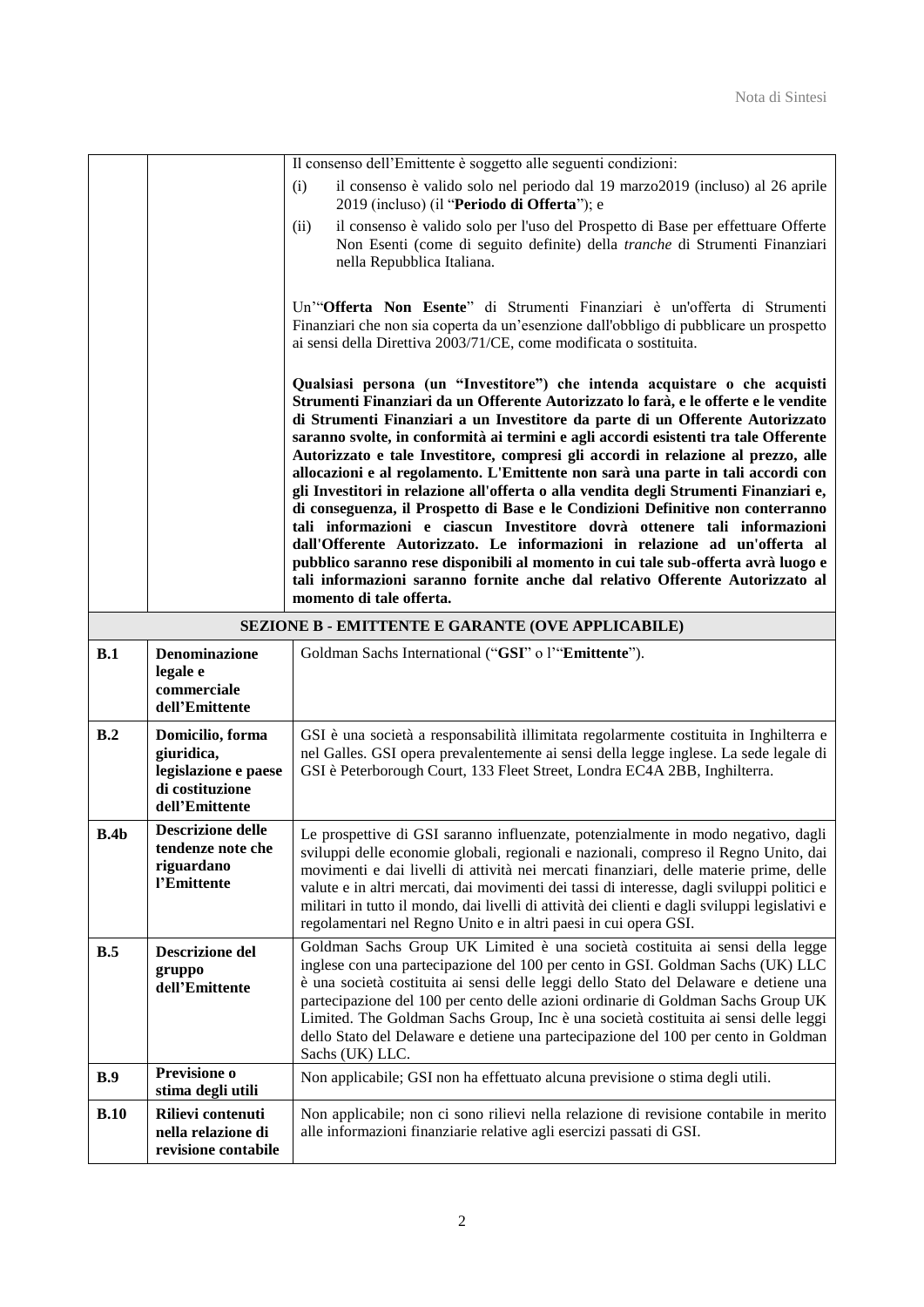| B.12        | Informazioni<br>La seguente tabella contiene le informazioni finanziarie chiave relative agli esercizi<br>finanziarie<br>passati di GSI:<br>fondamentali<br>selezionate |                                                                                                                                                                                                                                                                                                                                                                                                                                                                                                                                                                                                                         |                                                                               |                      |                                                                                                                                                                            |                     |
|-------------|-------------------------------------------------------------------------------------------------------------------------------------------------------------------------|-------------------------------------------------------------------------------------------------------------------------------------------------------------------------------------------------------------------------------------------------------------------------------------------------------------------------------------------------------------------------------------------------------------------------------------------------------------------------------------------------------------------------------------------------------------------------------------------------------------------------|-------------------------------------------------------------------------------|----------------------|----------------------------------------------------------------------------------------------------------------------------------------------------------------------------|---------------------|
|             | sull'Emittente                                                                                                                                                          |                                                                                                                                                                                                                                                                                                                                                                                                                                                                                                                                                                                                                         | Al e per i nove mesi conclusi il<br>(non sottoposti a revisione<br>contabile) |                      | Al e per l'esercizio concluso il (sottoposti<br>a revisione contabile)                                                                                                     |                     |
|             |                                                                                                                                                                         | (in milioni<br>di USD)                                                                                                                                                                                                                                                                                                                                                                                                                                                                                                                                                                                                  | 30 settembre<br>2018                                                          | 30 settembre<br>2017 | 31 dicembre 2017                                                                                                                                                           | 31 dicembre<br>2016 |
|             |                                                                                                                                                                         | Utile<br>Operativo                                                                                                                                                                                                                                                                                                                                                                                                                                                                                                                                                                                                      | 2.581                                                                         | 1.871                | 2.389                                                                                                                                                                      | 2.280               |
|             |                                                                                                                                                                         | Utile al<br>lordo delle<br>imposte                                                                                                                                                                                                                                                                                                                                                                                                                                                                                                                                                                                      | 2.398                                                                         | 1.629                | 2.091                                                                                                                                                                      | 1.943               |
|             |                                                                                                                                                                         | Utile per<br>l'anno<br>finanziario                                                                                                                                                                                                                                                                                                                                                                                                                                                                                                                                                                                      | 1.797                                                                         | 1.216                | 1.557                                                                                                                                                                      | 1.456               |
|             |                                                                                                                                                                         |                                                                                                                                                                                                                                                                                                                                                                                                                                                                                                                                                                                                                         | Al (non sottoposti a revisione<br>contabile)                                  |                      | Al (sottoposti a revisione contabile)                                                                                                                                      |                     |
|             |                                                                                                                                                                         | (in milioni<br>di USD)                                                                                                                                                                                                                                                                                                                                                                                                                                                                                                                                                                                                  | 30 settembre 2018                                                             |                      | 31 dicembre 2017                                                                                                                                                           | 31 dicembre<br>2016 |
|             |                                                                                                                                                                         | Attività<br>Fisse                                                                                                                                                                                                                                                                                                                                                                                                                                                                                                                                                                                                       | 303                                                                           |                      | 210                                                                                                                                                                        | 140                 |
|             |                                                                                                                                                                         | Attività<br>Correnti                                                                                                                                                                                                                                                                                                                                                                                                                                                                                                                                                                                                    | 888.429                                                                       |                      | 939.863                                                                                                                                                                    | 934.129             |
|             |                                                                                                                                                                         | Fondi<br>Patrimoniali<br>Totali                                                                                                                                                                                                                                                                                                                                                                                                                                                                                                                                                                                         | 33.543                                                                        |                      | 31.701                                                                                                                                                                     | 27.533              |
|             |                                                                                                                                                                         | 31 dicembre 2017.                                                                                                                                                                                                                                                                                                                                                                                                                                                                                                                                                                                                       | finanziaria o commerciale di GSI dal 30 settembre 2018.                       |                      | Non si sono verificati cambiamenti negativi sostanziali delle prospettive di GSI dal<br>Non applicabile; Non si sono verificati cambiamenti significativi della situazione |                     |
| <b>B.13</b> | Descrizione di<br>qualsiasi fatto<br>recente relativo<br>all'Emittente che<br>sia sostanzialmente<br>rilevante per la<br>valutazione della<br>sua solvibilità           | Non applicabile; non vi sono stati eventi recenti particolari per GSI che siano<br>sostanzialmente rilevanti per la valutazione della sua solvibilità.                                                                                                                                                                                                                                                                                                                                                                                                                                                                  |                                                                               |                      |                                                                                                                                                                            |                     |
| B.14        | <b>Posizione</b><br>dell'Emittente                                                                                                                                      |                                                                                                                                                                                                                                                                                                                                                                                                                                                                                                                                                                                                                         | Si veda Elemento B.5 di cui sopra.                                            |                      |                                                                                                                                                                            |                     |
|             | all'interno del<br>gruppo di<br>appartenenza                                                                                                                            | GSI fa parte di un gruppo di società del quale The Goldman Sachs Group, Inc. è la<br>società holding (il "Goldman Sachs Group") e pertanto effettua transazioni con, e<br>dipende da, le entità di tale gruppo di appartenenza.                                                                                                                                                                                                                                                                                                                                                                                         |                                                                               |                      |                                                                                                                                                                            |                     |
| B.15        | Principali attività                                                                                                                                                     | Le principali attività di GSI comprendono sottoscrizione e distribuzione di strumenti<br>finanziari, negoziazione del debito societario e dei servizi relativi alle partecipazioni<br>azionarie, titoli di debito sovrano non-Statunitensi e strumenti finanziari collegati a<br>mutui ipotecari, conclusione di swap e strumenti derivati, fusioni e acquisizioni,<br>servizi di consulenza finanziaria per ristrutturazioni / collocamenti privati /<br>finanziamenti relativi a leasing e progetti, intermediazione e finanza immobiliare,<br>banca commerciale (merchant banking), brokeraggio azionario e ricerca. |                                                                               |                      |                                                                                                                                                                            |                     |
| <b>B.16</b> | Proprietà e<br>controllo                                                                                                                                                | Goldman Sachs Group UK Limited è una società costituita ai sensi della legge<br>inglese con una partecipazione del 100 per cento in GSI. Goldman Sachs (UK) LLC                                                                                                                                                                                                                                                                                                                                                                                                                                                         |                                                                               |                      |                                                                                                                                                                            |                     |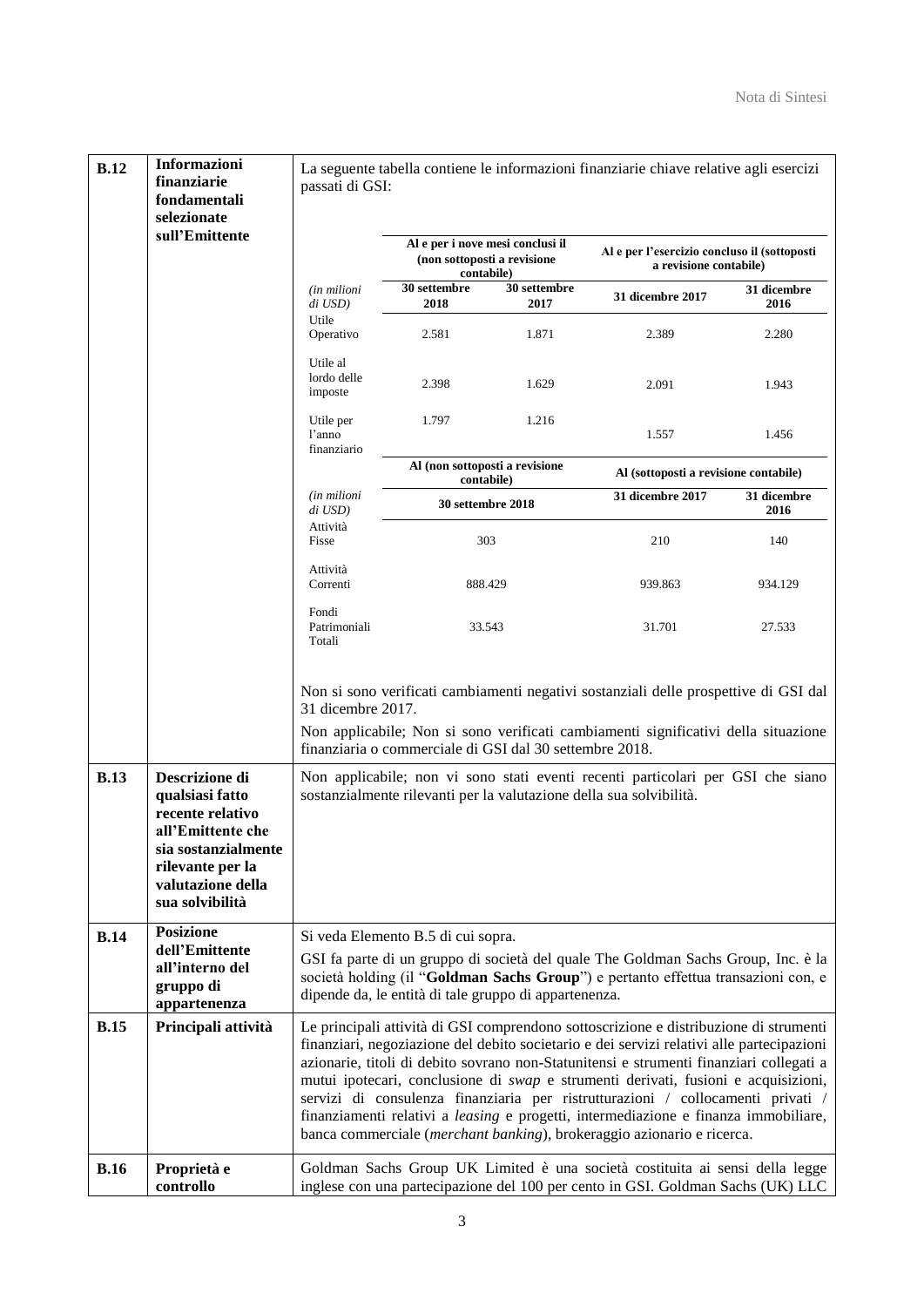|     | dell'Emittente                                        | è costituita secondo le leggi dello Stato del Delaware e detiene il 100 per cento delle<br>azioni ordinarie di Goldman Sachs Group UK Limited. The Goldman Sachs Group,<br>Inc è costituita nello Stato del Delaware e detiene una partecipazione del 100 per<br>cento in Goldman Sachs (UK) LLC.                                                                                                                                                                                                                                                                                                                                                                                                                                                                                                                                                                                                                                                                                                                                                                                                                                                                                                                                                                                                                                                                                                                                                                                                                                                                                                                            |  |  |  |
|-----|-------------------------------------------------------|------------------------------------------------------------------------------------------------------------------------------------------------------------------------------------------------------------------------------------------------------------------------------------------------------------------------------------------------------------------------------------------------------------------------------------------------------------------------------------------------------------------------------------------------------------------------------------------------------------------------------------------------------------------------------------------------------------------------------------------------------------------------------------------------------------------------------------------------------------------------------------------------------------------------------------------------------------------------------------------------------------------------------------------------------------------------------------------------------------------------------------------------------------------------------------------------------------------------------------------------------------------------------------------------------------------------------------------------------------------------------------------------------------------------------------------------------------------------------------------------------------------------------------------------------------------------------------------------------------------------------|--|--|--|
|     |                                                       | <b>SEZIONE C - STRUMENTI FINANZIARI</b>                                                                                                                                                                                                                                                                                                                                                                                                                                                                                                                                                                                                                                                                                                                                                                                                                                                                                                                                                                                                                                                                                                                                                                                                                                                                                                                                                                                                                                                                                                                                                                                      |  |  |  |
| C.1 | Tipo e classe degli<br><b>Strumenti</b><br>Finanziari | Strumenti Finanziari con regolamento in contanti (cash settled) rappresentati da<br>Strumenti Finanziari Collegati ad Azioni, fino ad un massimo di 300.000 Certificati<br>EUR Autocallable (Rimborsabili Anticipatamente Automaticamente) con Durata<br>Cinque Anni collegati ad azioni ordinarie di Société Générale, con scadenza 7<br>maggio 2024 (gli "Strumenti Finanziari").                                                                                                                                                                                                                                                                                                                                                                                                                                                                                                                                                                                                                                                                                                                                                                                                                                                                                                                                                                                                                                                                                                                                                                                                                                          |  |  |  |
|     |                                                       | ISIN: GB00BHCZ8C94; Codice Comune: 178879880; Valoren: 46681460.                                                                                                                                                                                                                                                                                                                                                                                                                                                                                                                                                                                                                                                                                                                                                                                                                                                                                                                                                                                                                                                                                                                                                                                                                                                                                                                                                                                                                                                                                                                                                             |  |  |  |
| C.2 | <b>Valuta</b>                                         | La valuta degli Strumenti Finanziari sarà l'Euro ("EUR").                                                                                                                                                                                                                                                                                                                                                                                                                                                                                                                                                                                                                                                                                                                                                                                                                                                                                                                                                                                                                                                                                                                                                                                                                                                                                                                                                                                                                                                                                                                                                                    |  |  |  |
| C.5 | Restrizioni alla<br>libera trasferibilità             | Gli Strumenti Finanziari e (ove applicabile) i titoli da consegnare in sede di<br>esercizio o regolamento degli Strumenti Finanziari non possono essere offerti,<br>venduti o consegnati negli Stati Uniti o a soggetti statunitensi (U.S. person), come<br>definiti nel Regolamento S ai sensi del Securities Act ("Regolamento S"), salvo che<br>ai sensi di un'esenzione dai, o nell'ambito di un'operazione non soggetta ai,<br>requisiti di registrazione ai sensi del Securities Act e delle relative leggi finanziarie<br>di stato applicabili.<br>I diritti derivanti dagli Strumenti Finanziari (se del caso) saranno esercitabili dal                                                                                                                                                                                                                                                                                                                                                                                                                                                                                                                                                                                                                                                                                                                                                                                                                                                                                                                                                                              |  |  |  |
|     |                                                       | titolare degli Strumenti Finanziri solo previa certificazione di proprietà beneficiaria<br>non statunitense.<br>Inoltre, gli Strumenti Finanziari non possono essere acquisiti da, per conto di o con<br>il patrimonio di piani soggetti a ERISA o alla Sezione 4975 del U.S. Internal<br>Revenue Code del 1986, come modificato, oltre che da taluni conti generali di<br>società di assicurazione.<br>Fatto salvo quanto precede, gli Strumenti Finanziari sono liberamente trasferibili.                                                                                                                                                                                                                                                                                                                                                                                                                                                                                                                                                                                                                                                                                                                                                                                                                                                                                                                                                                                                                                                                                                                                  |  |  |  |
| C.8 | Diritti connessi<br>agli Strumenti<br>Finanziari      | Diritti: gli Strumenti Finanziari danno diritto a ciascun detentore di Strumenti<br>Finanziari (un "Detentore") di ricevere un potenziale rendimento sugli Strumenti<br>Finanziari (si veda Elemento C.18 che segue) unitamente a taluni diritti accessori,<br>come il diritto a ricevere avviso di talune determinazioni ed eventi e di votare<br>modifiche future. I termini e le condizioni sono regolati dalla legge inglese.<br>Ranking: gli Strumenti Finanziari costituiscono obbligazioni dirette,<br>non<br>subordinate e non garantite dell'Emittente e concorrono pari passu con tutte le altre<br>obbligazioni dirette, non subordinate e non garantite dell'Emittente.<br>Limitazioni ai diritti:<br>Nonostante gli Strumenti Finanziari siano legati all'andamento della/e attività<br>$\bullet$<br>sottostante/i, i Detentori non hanno alcun diritto rispetto alla/e attività<br>sottostante/i.<br>I termini e le condizioni degli Strumenti Finanziari contengono disposizioni di<br>convocazione di assemblee dei Detentori per esaminare le questioni che<br>riguardano i loro interessi generali e tali disposizioni consentono a maggioranze<br>definite di vincolare tutti i Detentori, compresi coloro che non hanno<br>partecipato e non hanno votato all'assemblea rilevante ed i Detentori che hanno<br>votato in modo contrario alla maggioranza. Inoltre, in determinate circostanze,<br>l'Emittente può modificare i termini e le condizioni degli Strumenti Finanziari,<br>senza il consenso dei Detentori.<br>I termini e le condizioni degli Strumenti Finanziari consentono all'Emittente e |  |  |  |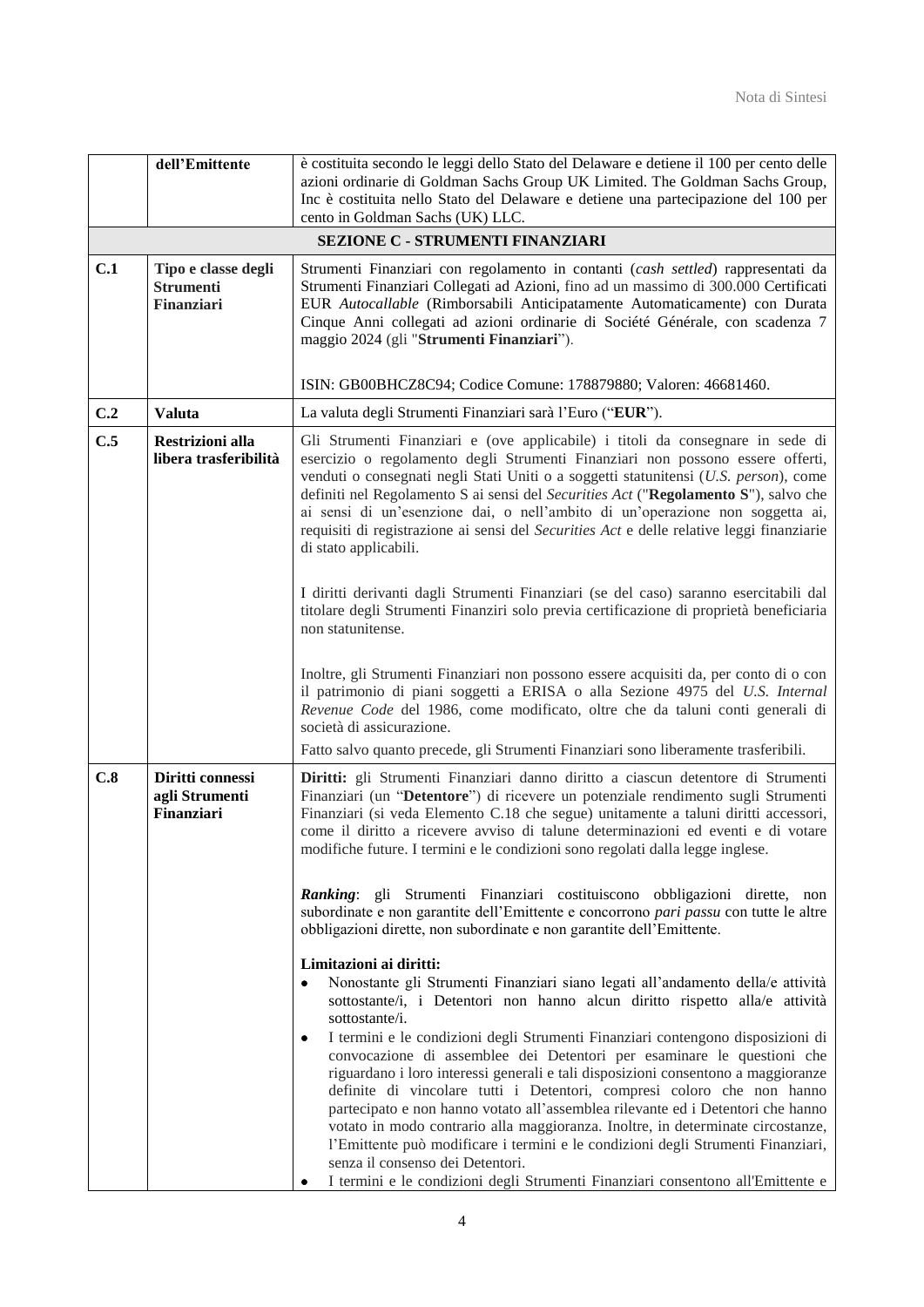|      |                                                                                     | all'Agente per il Calcolo (a seconda dei casi), al verificarsi di determinati eventi<br>e in determinate circostanze, senza il consenso dei Detentori, di apportare<br>modifiche ai termini ed alle condizioni degli Strumenti Finanziari, di<br>rimborsare gli Strumenti Finanziari prima della scadenza (ove applicabile), di<br>rinviare la valutazione della/e attività sottostante/i o dei pagamenti programmati<br>ai sensi degli Strumenti Finanziari, di cambiare la valuta in cui gli Strumenti<br>Finanziari sono denominati, di sostituire l'Emittente con un altro soggetto<br>autorizzato al verificarsi di determinate condizioni, e di adottare talune altre<br>azioni con riferimento agli Strumenti Finanziari e alla/e attività sottostante/i (se<br>del caso).                                                                                                                                                                                                                |
|------|-------------------------------------------------------------------------------------|--------------------------------------------------------------------------------------------------------------------------------------------------------------------------------------------------------------------------------------------------------------------------------------------------------------------------------------------------------------------------------------------------------------------------------------------------------------------------------------------------------------------------------------------------------------------------------------------------------------------------------------------------------------------------------------------------------------------------------------------------------------------------------------------------------------------------------------------------------------------------------------------------------------------------------------------------------------------------------------------------|
| C.11 | Ammissione alla<br>negoziazione su un<br>mercato<br>regolamentato                   | Non applicabile; gli Strumenti Finanziari non saranno ammessi alle negoziazioni in<br>alcun mercato regolamentato, ma sarà presentata domanda per l'ammissione alla<br>negoziazione degli Strumenti Finanziari sul mercato EuroTLX, un sistema<br>multilaterale di negoziazione organizzato e gestito da EuroTLX SIM S.p.A., il quale<br>non è un mercato regolamentato ai sensi della Direttiva 2014/65/UE sui Mercati<br>degli Strumenti Finanziari.                                                                                                                                                                                                                                                                                                                                                                                                                                                                                                                                           |
| C.15 | <b>Effetto</b> dello<br>strumento<br>sottostante sul<br>valore<br>dell'investimento | L'importo pagabile sugli Strumenti Finanziari<br>dipenderà<br>dall'andamento<br>dell'attività sottostante.<br>Se gli Strumenti Finanziari non vengono esercitati anticipatamente, l'importo di<br>regolamento pagabile in contanti alla data di scadenza sarà determinato<br>conformemente all'Elemento C.18 della presente Nota di Sintesi.<br>Se gli Strumenti Finanziari vengono esercitati anticipatamente al verificarsi di un<br>Evento di Rimborso Automatico (Autocall Event), l'Importo Dovuto in Caso di<br>Evento di Rimborso Automatico pagabile alla Data di Pagamento nel caso di<br>Rimborso Automatico sarà determinato conformemente a quanto previsto<br>nell'Elemento C.18 della presente Nota di Sintesi.                                                                                                                                                                                                                                                                    |
| C.16 | Data di scadenza                                                                    | A condizione che non si verifichi un Evento di Rimborso Automatico (Autocall<br>Event) ovvero che gli Strumenti Finanziari non siano altrimenti esercitati<br>anticipatamente, la data di scadenza è il 7 maggio 2024, fatti salvi adeguamenti in<br>conformità ai termini e alle condizioni.                                                                                                                                                                                                                                                                                                                                                                                                                                                                                                                                                                                                                                                                                                    |
| C.17 | Procedure di<br>regolamento                                                         | Il regolamento degli Strumenti Finanziari avrà luogo attraverso Euroclear Bank<br>SA/NV / Clearstream Banking S.A<br>L'Emittente avrà estinto i propri obblighi di pagamento con il pagamento ai, o<br>all'ordine dei, relativi sistemi di gestione accentrata nei limiti degli importi così<br>corrisposti.                                                                                                                                                                                                                                                                                                                                                                                                                                                                                                                                                                                                                                                                                     |
| C.18 | Rendimento sugli<br><b>Strumenti</b><br>Finanziari                                  | Il rendimento sugli Strumenti Finanziari deriverà da:<br>il potenziale pagamento di un Importo Dovuto in Caso di Evento di<br>Rimborso Automatico a seguito del rimborso degli Strumenti Finanziari prima<br>della programmata data di scadenza a seguito del verificarsi di un "Evento di<br>Rimborso Automatico" (Autocall Event) (come descritto di seguito);<br>il potenziale pagamento di un Importo di Rimborso Anticipato Non<br>$\bullet$<br>Programmato al verificarsi di un rimborso anticipato non programmato degli<br>Strumenti Finanziari (come descritto di seguito); o<br>se gli Strumenti Finanziari non sono stati esercitati anticipatamente, o acquisiti<br>e cancellati, il pagamento dell'Importo di Regolamento alla data di scadenza<br>programmata degli Strumenti Finanziari.<br>Rimborso Automatico (Autocall)<br>Nel caso si verifichi un Evento di Rimborso Automatico ad una Data di<br>Osservazione del Rimborso Automatico, l'Emittente dovrà esercitare ciascun |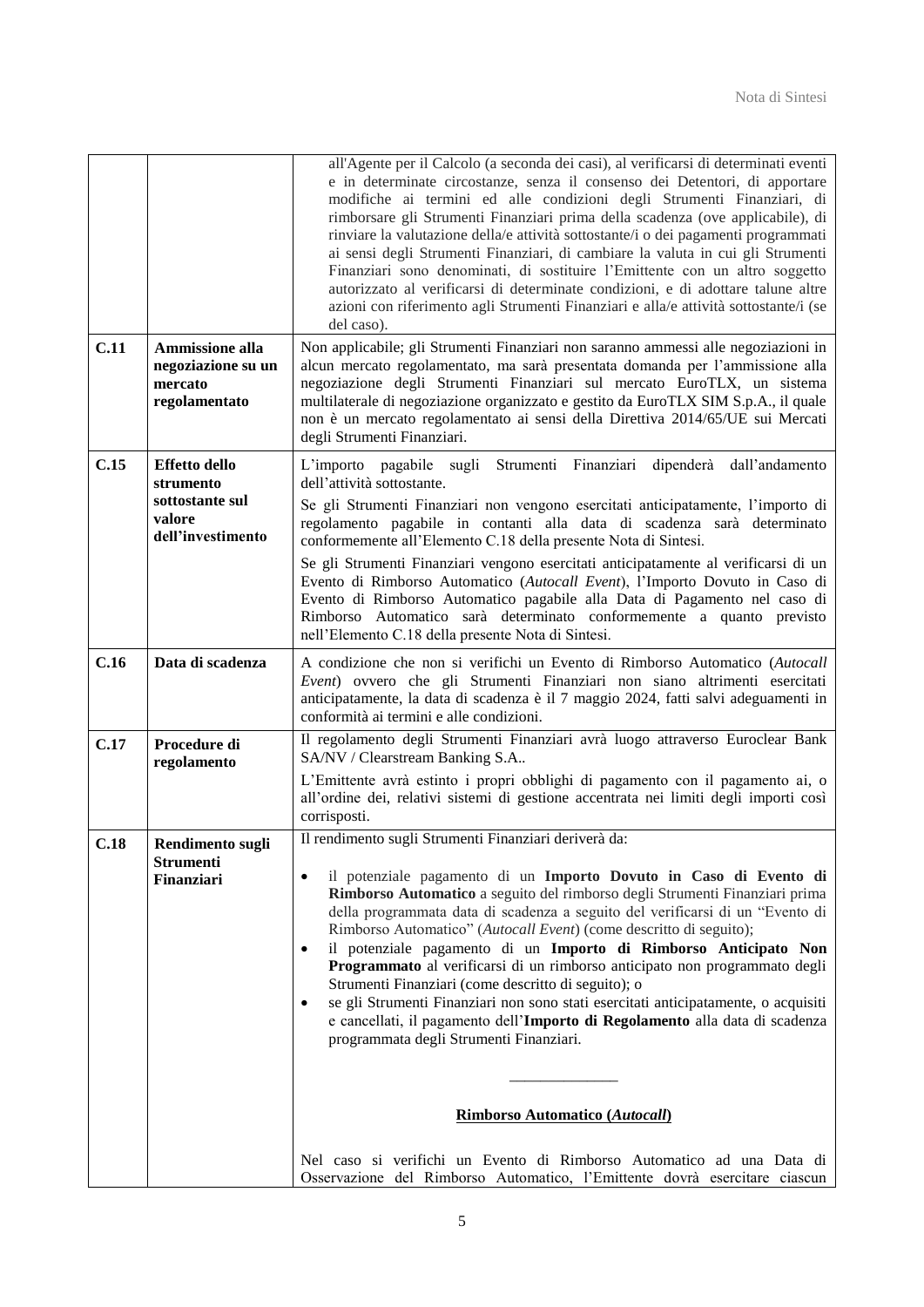| Strumento Finanziario in tale Data di Osservazione del Rimborso Automatico e    |
|---------------------------------------------------------------------------------|
| dovrà corrispondere l'Importo Dovuto in Caso di Evento di Rimborso Automatico   |
| corrispondente a tale Data di Osservazione del Rimborso Automatico alla Data di |
| Pagamento nel caso di Rimborso Automatico immediatamente successiva.            |

Termini definiti impiegati in precedenza:

- **Evento di Rimborso Automatico**: si veda di seguito.
- **Importo Dovuto in Caso di Evento di Rimborso Automatico**: l'importo indicato nella colonna intitolata "Importo Dovuto in Caso di Evento di Rimborso Automatico" in corrispondenza della relativa Data di Osservazione del Rimborso Automatico nella tabella che segue.
- **Data di Osservazione del Rimborso Automatico**: ciascuna data indicata nella colonna denominata "Data di Osservazione del Rimborso Automatico" nella tabella seguente, in ogni caso, fatti salvi adeguamenti in conformità ai termini e alle condizioni.
- **Data di Pagamento nel caso di Rimborso Automatico**: ciascuna data indicata nella colonna denominata "Data di Pagamento nel caso di Rimborso Automatico" nella tabella seguente, in ogni caso, fatti salvi adeguamenti in conformità ai termini e alle condizioni.

| Data di Osservazione<br>del Rimborso<br><b>Automatico</b> | Data di Pagamento<br>nel caso di Rimborso<br><b>Automatico</b> | <b>Importo Dovuto in</b><br>Caso di Evento di<br>Rimborso Automatico |  |
|-----------------------------------------------------------|----------------------------------------------------------------|----------------------------------------------------------------------|--|
| 29 aprile 2020                                            | 7 maggio 2020                                                  | EUR 120,50                                                           |  |
| 29 aprile 2021                                            | 6 maggio 2021                                                  | EUR 141,00                                                           |  |
| 29 aprile 2022                                            | 6 maggio 2022                                                  | EUR 161,50                                                           |  |
| 2 maggio 2023                                             | 9 maggio 2023                                                  | EUR 182,00                                                           |  |

## **Evento di Rimborso Automatico (***Autocall Event***)**

Un "**Evento di Rimborso Automatico**" si verifica se il Valore di Riferimento del Rimborso Automatico a qualunque Data di Osservazione del Rimborso Automatico è maggiore o equivalente al Livello di Rimborso Automatico in tale Data di Osservazione del Rimborso Automatico.

Termini definiti impiegati in precedenza:

- **Prezzo Inziale dell'Attività**: il Prezzo di Chiusura Iniziale dell'Attività Sottostante.
- **Livello di Rimborso Automatico**: rispetto all'Attività Sottostante, il 100 per cento (100%) del Prezzo Iniziale dell'Attività di tale Attività Sottostante.
- **Valore di Riferimento del Rimborso Automatico**: il Prezzo di Riferimento dell'Attività Sottostante alla Data di Osservazione del Rimborso Automatico.
- **Prezzo di Chiusura Iniziale**: il Prezzo di Riferimento dell'Attività Sottostante al 29 aprile 2019, soggetto a rettifiche in base ai termini e alle condizioni.

\_\_\_\_\_\_\_\_\_\_\_\_\_\_

**Prezzo di Riferimento:** il prezzo di chiusura dell'Azione alla data rilevante.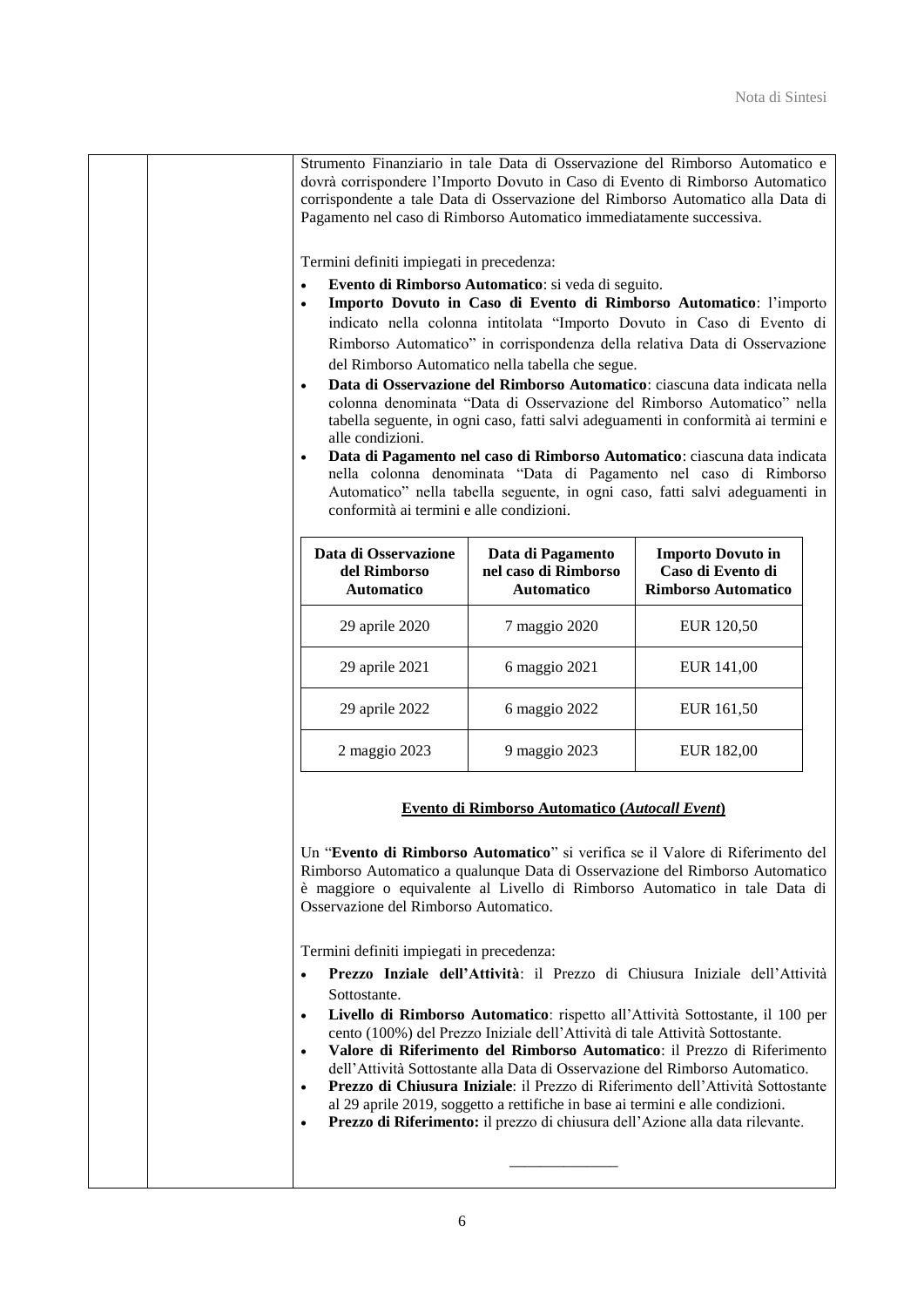### **Importo di Rimborso Anticipato Non Programmato**

**Rimborso Anticipato Non Programmato:** gli Strumenti Finanziari potranno essere rimborsati prima della scadenza programmata (i) ad opzione dell'Emittente (a) qualora l'Emittente determini che un cambiamento nella legislazione applicabile abbia l'effetto di rendere la prestazione dell'Emittente o delle sue affiliate ai sensi degli Strumenti Finanziari o degli accordi di copertura relativi agli Strumenti Finanziari (o sia molto probabile che lo diventino nell'immediato futuro) illegali o impraticabili (in tutto o in parte), (b) ove applicabile, qualora l'Agente per il Calcolo stabilisca che determinati eventi aggiuntivi di turbativa o eventi di adeguamento, come previsto nei termini e condizioni degli Strumenti Finanziari, si siano verificati in relazione alla/e attività sottostante/i, o (ii) previa comunicazione da parte di un Detentore che dichiari tali Strumenti Finanziari immediatamente esigibili a causa del continuato verificarsi di un evento di inadempimento.

In tal caso, l'Importo di Rimborso Anticipato Non Programmato pagabile a tale rimborso anticipato non programmato sarà, per ciascuno Strumento Finanziario, l'importo che rappresenta l'equo valore di mercato degli Strumenti Finanziari, tenendo conto di tutti fattori rilevanti al netto dei costi sostenuti dall'Emittente o da qualsiasi suo affiliato in relazione a tale rimborso anticipato, inclusi quelli relativi alla risoluzione di qualsiasi sottostante e/o collegati accordi di copertura o di finanziamento.

**L'Importo di Rimborso Anticipato Non Programmato può essere inferiore all'investimento iniziale e pertanto l'investitore potrebbe perdere una parte o tutto l'investimento effettuato in occasione di un Rimborso Anticipato Non Programmato.**

### **Importo di Regolamento**

**\_\_\_\_\_\_\_\_\_\_\_\_\_\_\_**

Salvo che siano stati esercitati anticipatamente, o acquistati e cancellati, l'Importo di Regolamento pagabile rispetto a ciascuno Strumento Finanziario alla Data di Scadenza sarà:

Qualora non si sia verificato un Evento Scatenante, l'Importo di Regolamento pagabile rispetto a ciascuno Strumento Finanziario sarà calcolato in conformità alla formula di seguito riportata:

CA x Percentuale Scatenante (*Trigger Percentage*)

Se non si è verificato un Evento di Barriera, ma si è verificato un Evento Scatenante, l'Importo di Regolamento pagabile rispetto a ciascun Strumento Finanziario sarà calcolato in conformità alla formula di seguito riportata:

#### CA x Percentuale di Rimborso (*Redemption Percentage*)

Se si verifica sia un Evento di Barriera che un Evento Scatenante, l'Importo di Regolamento pagabile rispetto a ciascuno Strumento Finanziario sarà calcolato in conformità alla formula di seguito riportata:

> $CA \times$ Valore Finale di Riferimento Valore Iniziale di Riferimento

Termini definiti utilizzati in precedenza:

- **CA**: Ammontare di Calcolo, EUR 100;
- **Prezzo di Chiusura Finale**: il Prezzo di Riferimento dell'Attività Sottostante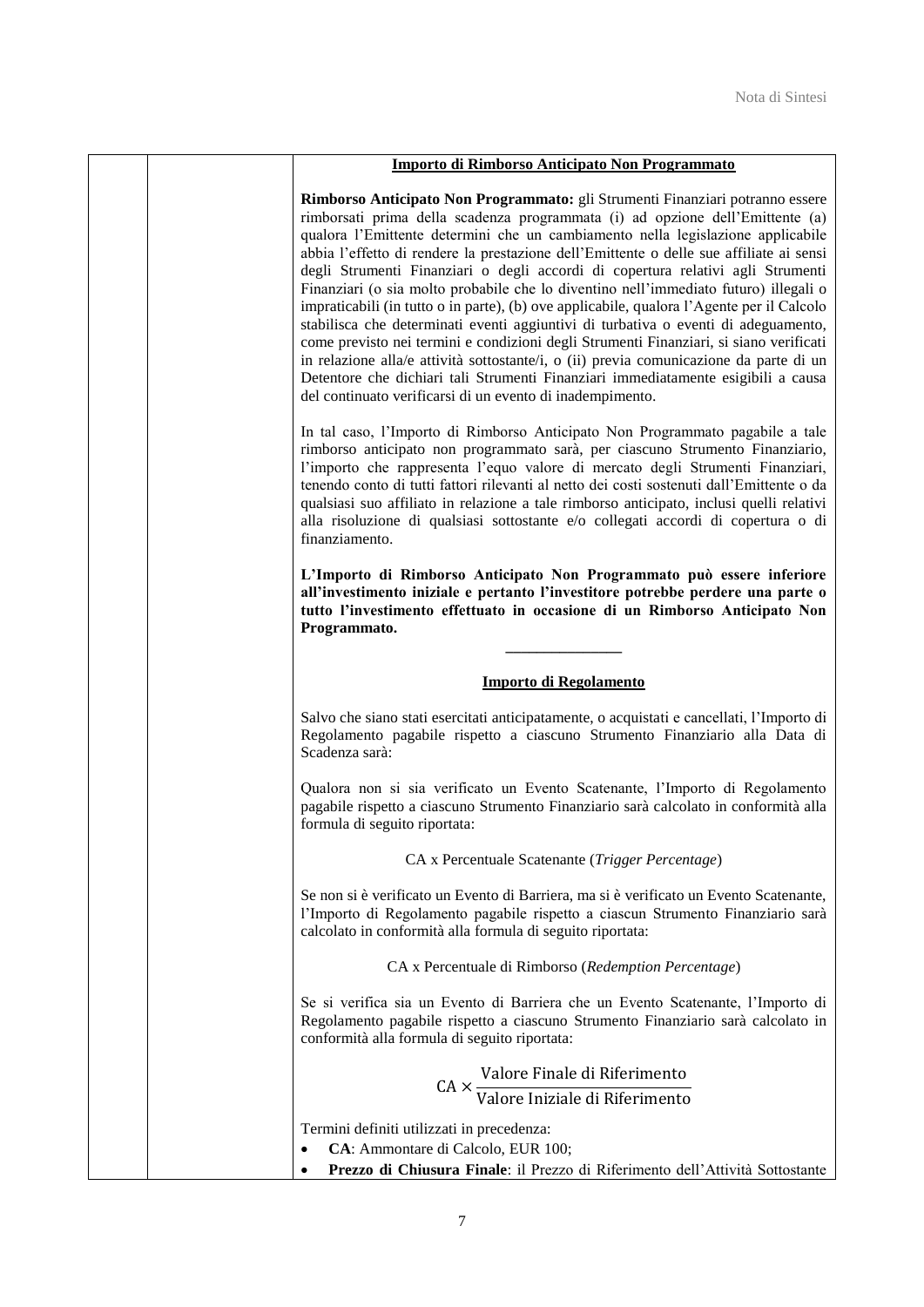|      |                                                                           | condizioni.<br>$\bullet$<br>$\bullet$<br>$\bullet$<br>$\bullet$<br>$\bullet$<br>$\bullet$<br>$\bullet$                                                                                                   | alla Data di Riferimento Finale, soggetto a rettifiche in base ai termini e alle<br>Data di Riferimento Finale: 29 aprile 2024.<br>Valore Finale di Riferimento: il Valore Finale.<br>Valore Finale: il Prezzo di Chiusura Finale dell'Attività Sottostante.<br>Valore Iniziale di Riferimento: il Valore Inziale.<br>Valore Iniziale: il 100 per cento (100%) del Prezzo di Chiusura Inziale<br>dell'Attività Sottostante.<br>Percentuale di Rimborso (Redemption Percentage): 100 per cento (100%).<br>Percentuale Scatenante (Trigger Percentage): 202,50 per cento (202,50%). |                                    |                                  |                               |  |
|------|---------------------------------------------------------------------------|----------------------------------------------------------------------------------------------------------------------------------------------------------------------------------------------------------|-----------------------------------------------------------------------------------------------------------------------------------------------------------------------------------------------------------------------------------------------------------------------------------------------------------------------------------------------------------------------------------------------------------------------------------------------------------------------------------------------------------------------------------------------------------------------------------|------------------------------------|----------------------------------|-------------------------------|--|
|      |                                                                           | <b>Evento Scatenante (Trigger Event)</b>                                                                                                                                                                 |                                                                                                                                                                                                                                                                                                                                                                                                                                                                                                                                                                                   |                                    |                                  |                               |  |
|      |                                                                           | Un "Evento Scatenante" si verifica se il Valore Scatenante di Riferimento (Trigger<br>Reference Value) è inferiore al Livello Scatenante (Trigger Level).                                                |                                                                                                                                                                                                                                                                                                                                                                                                                                                                                                                                                                                   |                                    |                                  |                               |  |
|      |                                                                           |                                                                                                                                                                                                          | Termini definiti utilizzati in precedenza:                                                                                                                                                                                                                                                                                                                                                                                                                                                                                                                                        |                                    |                                  |                               |  |
|      |                                                                           | Livello Scatenante (Trigger Level): rispetto all'Attività, il 100 per cento<br>٠<br>(100%) del Prezzo Iniziale.<br>Valore Scatenante di Riferimento (Trigger Reference Value): il Prezzo di<br>$\bullet$ |                                                                                                                                                                                                                                                                                                                                                                                                                                                                                                                                                                                   |                                    |                                  |                               |  |
|      |                                                                           | Chiusura Finale dell'Attività Sottostante.                                                                                                                                                               |                                                                                                                                                                                                                                                                                                                                                                                                                                                                                                                                                                                   |                                    |                                  |                               |  |
|      |                                                                           | <b>Evento di Barriera</b>                                                                                                                                                                                |                                                                                                                                                                                                                                                                                                                                                                                                                                                                                                                                                                                   |                                    |                                  |                               |  |
|      |                                                                           | Un "Evento di Barriera" si verifica se il Valore di Riferimento della Barriera è<br>inferiore al Livello di Barriera.                                                                                    |                                                                                                                                                                                                                                                                                                                                                                                                                                                                                                                                                                                   |                                    |                                  |                               |  |
|      |                                                                           | Termini definiti utilizzati in precedenza:<br>Livello di Barriera: rispetto all'Attività Sottostante, il 70 per cento (70%) del<br>$\bullet$<br>Prezzo Iniziale;                                         |                                                                                                                                                                                                                                                                                                                                                                                                                                                                                                                                                                                   |                                    |                                  |                               |  |
|      |                                                                           |                                                                                                                                                                                                          | Valore di Riferimento della Barriera: il Prezzo di Chiusura Finale<br>dell'Attività Sottostante.                                                                                                                                                                                                                                                                                                                                                                                                                                                                                  |                                    |                                  |                               |  |
| C.19 | Prezzo di<br>esercizio/prezzo di<br>riferimento finale<br>del sottostante |                                                                                                                                                                                                          | Il prezzo di chiusura dell'Azione sarà determinato alla Data di Riferimento Finale,<br>soggetto a rettifiche in conformità ai termini e alle condizioni.                                                                                                                                                                                                                                                                                                                                                                                                                          |                                    |                                  |                               |  |
| C.20 | L'attività<br>sottostante                                                 |                                                                                                                                                                                                          | L'attività sottostante è indicata nella colonna intitolata "Attività Sottostante"<br>(l'"attività sottostante" o "Attività Sottostante") nella tabella seguente:                                                                                                                                                                                                                                                                                                                                                                                                                  |                                    |                                  |                               |  |
|      |                                                                           | Attività<br><b>Sottostante</b>                                                                                                                                                                           | <b>ISIN</b>                                                                                                                                                                                                                                                                                                                                                                                                                                                                                                                                                                       | Pagina<br><b>Bloomberg</b>         | <b>Schermo</b><br><b>Reuters</b> | Sede di<br>Negoziazione       |  |
|      |                                                                           | Le azioni<br>ordinarie di<br>Société<br>Générale S.A.                                                                                                                                                    | FR0000130809                                                                                                                                                                                                                                                                                                                                                                                                                                                                                                                                                                      | <b>GLE FP</b><br><equity></equity> | SOGN.PA                          | <b>Euronext Paris</b><br>S.A. |  |
|      |                                                                           | ٠                                                                                                                                                                                                        | Azione: le azioni ordinarie indicate nella precedente tabella nella colonna<br>intitolata "Attività Sottostante".                                                                                                                                                                                                                                                                                                                                                                                                                                                                 |                                    |                                  |                               |  |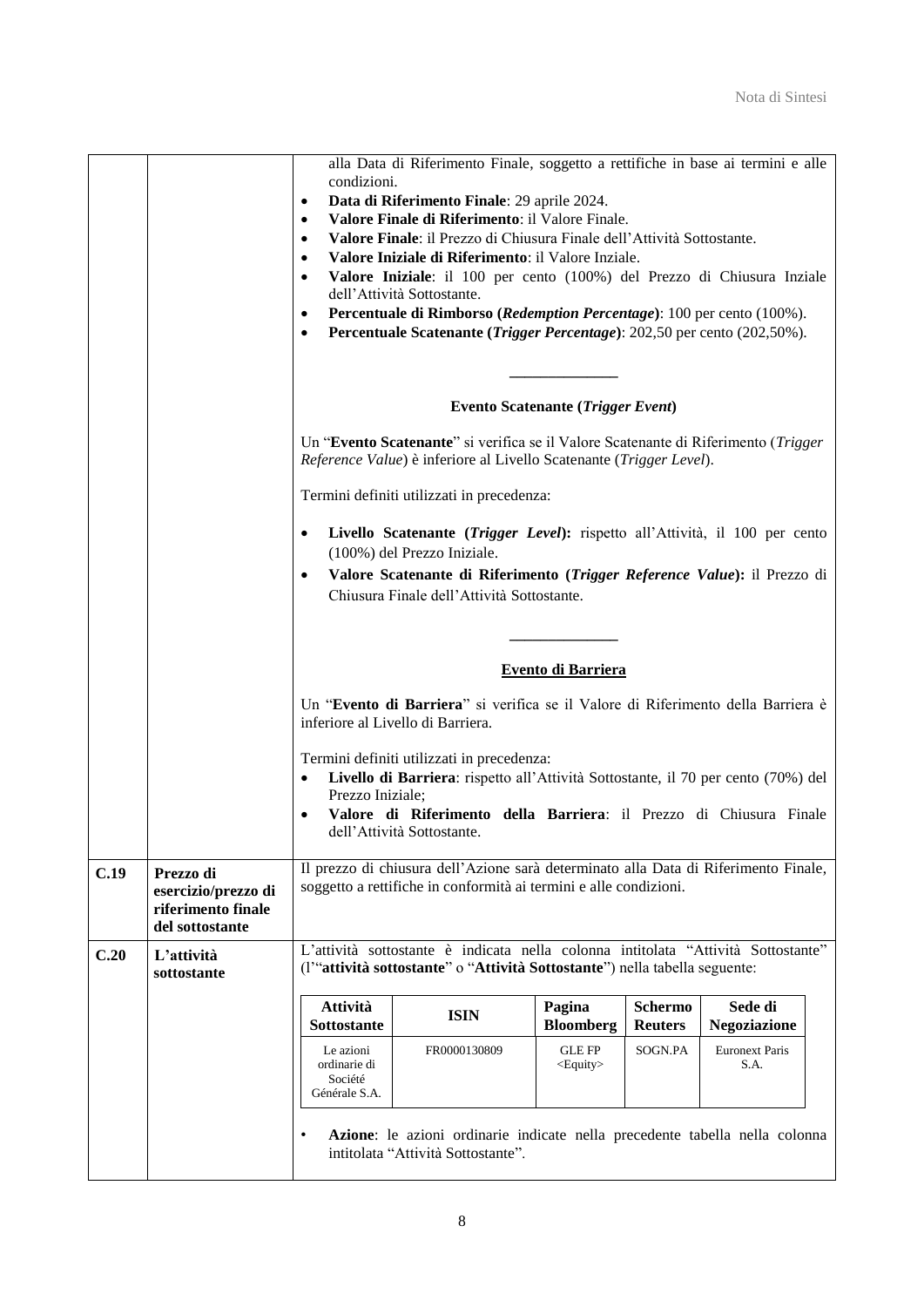|     | <b>SEZIONE D - RISCHI</b>                                  |                                                                                                                                                                                                                                                                                                                                                                                                                                                                                                                                                                                                                                                                                                                                                                                                                                                                                                     |  |  |  |  |
|-----|------------------------------------------------------------|-----------------------------------------------------------------------------------------------------------------------------------------------------------------------------------------------------------------------------------------------------------------------------------------------------------------------------------------------------------------------------------------------------------------------------------------------------------------------------------------------------------------------------------------------------------------------------------------------------------------------------------------------------------------------------------------------------------------------------------------------------------------------------------------------------------------------------------------------------------------------------------------------------|--|--|--|--|
| D.2 | Principali rischi<br>che sono specifici<br>per l'Emittente | Il pagamento di qualsiasi importo dovuto sugli Strumenti Finanziari è soggetto al<br>rischio di credito dell'Emittente. Gli Strumenti Finanziari sono obbligazioni non<br>garantite dell'Emittente. Gli Strumenti Finanziari non sono depositi bancari e non<br>sono assicurati o garantiti dallo UK Financial Services Compensation Scheme o da<br>qualsiasi altro governo o agenzia governativa o privata, o schema di deposito a<br>protezione in qualsiasi giurisdizione. Il valore e il rendimento degli strumenti<br>finanziari dell'investitore saranno soggetti al rischio di credito dell'Emittente ed ai<br>cambiamenti del giudizio sull'affidabilità creditizia dell'Emittente da parte del<br>mercato.                                                                                                                                                                                 |  |  |  |  |
|     |                                                            | I riferimenti nell'Elemento B.12 che precede alle "prospettive" ed alla "situazione<br>finanziaria o commerciale" dell'Emittente, sono specificamente relativi alle capacità<br>dell'Emittente di soddisfare i propri obblighi di pagamento ai sensi degli Strumenti<br>Finanziari in modo tempestivo. Informazioni significative sulle condizioni e sulle<br>prospettive finanziarie dell'Emittente sono incluse nelle relazioni annuali e<br>trimestrali di GSI. Si deve essere consapevoli, però, che ciascuno dei principali<br>rischi evidenziati di seguito potrebbe avere un impatto negativo di carattere rilevante<br>sulle attività, le operazioni, la posizione e le prospettive finanziarie e commerciali<br>dell'Emittente, che potrebbero a propria volta avere un impatto negativo di carattere<br>rilevante sul rendimento che gli investitori ricevono sugli Strumenti Finanziari. |  |  |  |  |
|     |                                                            | L'Emittente è soggetto ad una serie di rischi chiave:<br>Le attività di GSI sono state e possono continuare ad essere negativamente<br>influenzate dalle condizioni dei mercati finanziari globali e dalle condizioni                                                                                                                                                                                                                                                                                                                                                                                                                                                                                                                                                                                                                                                                               |  |  |  |  |
|     |                                                            | economiche in generale.<br>Le attività di GSI e quelle dei suoi clienti sono soggette, in tutto il mondo, ad<br>$\bullet$<br>una ampia e stringente normativa di carattere regolamentare.                                                                                                                                                                                                                                                                                                                                                                                                                                                                                                                                                                                                                                                                                                           |  |  |  |  |
|     |                                                            | Le attività di GSI sono state, e potrebbero essere, negativamente influenzate da<br>٠<br>valori patrimoniali in declino. Questo è particolarmente vero per quelle attività<br>in cui ha posizioni nette "lunghe", riceve una commissione in base al valore del<br>patrimonio gestito, o riceve o conferisce garanzie collaterali.                                                                                                                                                                                                                                                                                                                                                                                                                                                                                                                                                                   |  |  |  |  |
|     |                                                            | Le attività di GSI sono state, e potrebbero essere, negativamente influenzate da<br>٠<br>disfunzioni nei mercati del credito, compreso il ridotto accesso al credito e costi<br>più elevati di ottenimento del credito.                                                                                                                                                                                                                                                                                                                                                                                                                                                                                                                                                                                                                                                                             |  |  |  |  |
|     |                                                            | Le attività di banca d'affari (investment banking), esecuzione di ordini dei<br>clienti e gestione degli investimenti di GSI sono state e possono continuare ad<br>essere influenzate negativamente da incertezze di mercato o da mancanza di<br>fiducia tra gli investitori e gli Amministratori Delegati a causa di diminuzioni<br>generali dell'attività economica ed altre condizioni economiche, geopolitiche o<br>di mercato sfavorevoli.                                                                                                                                                                                                                                                                                                                                                                                                                                                     |  |  |  |  |
|     |                                                            | Le attività di gestione degli investimenti di GSI sono state e possono essere<br>٠<br>influenzate dallo scarso andamento dei propri prodotti di investimento.<br>GSI può incorrere in perdite a causa di processi e strategie di gestione del<br>rischio inefficaci.                                                                                                                                                                                                                                                                                                                                                                                                                                                                                                                                                                                                                                |  |  |  |  |
|     |                                                            | La liquidità, la redditività e le attività di GSI potrebbero essere negativamente<br>influenzate dall'incapacità di accedere ai mercati dei capitali di debito o di<br>vendere attività o da una riduzione del suo merito di credito o da un aumento<br>dei suoi margini creditizi.                                                                                                                                                                                                                                                                                                                                                                                                                                                                                                                                                                                                                 |  |  |  |  |
|     |                                                            | La mancata identificazione e risoluzione appropriata di eventuali conflitti di<br>٠<br>interesse potrebbe influenzare negativamente le attività di GSI.<br>Una carenza nei sistemi operativi o nelle infrastrutture di GSI, o in quelle di                                                                                                                                                                                                                                                                                                                                                                                                                                                                                                                                                                                                                                                          |  |  |  |  |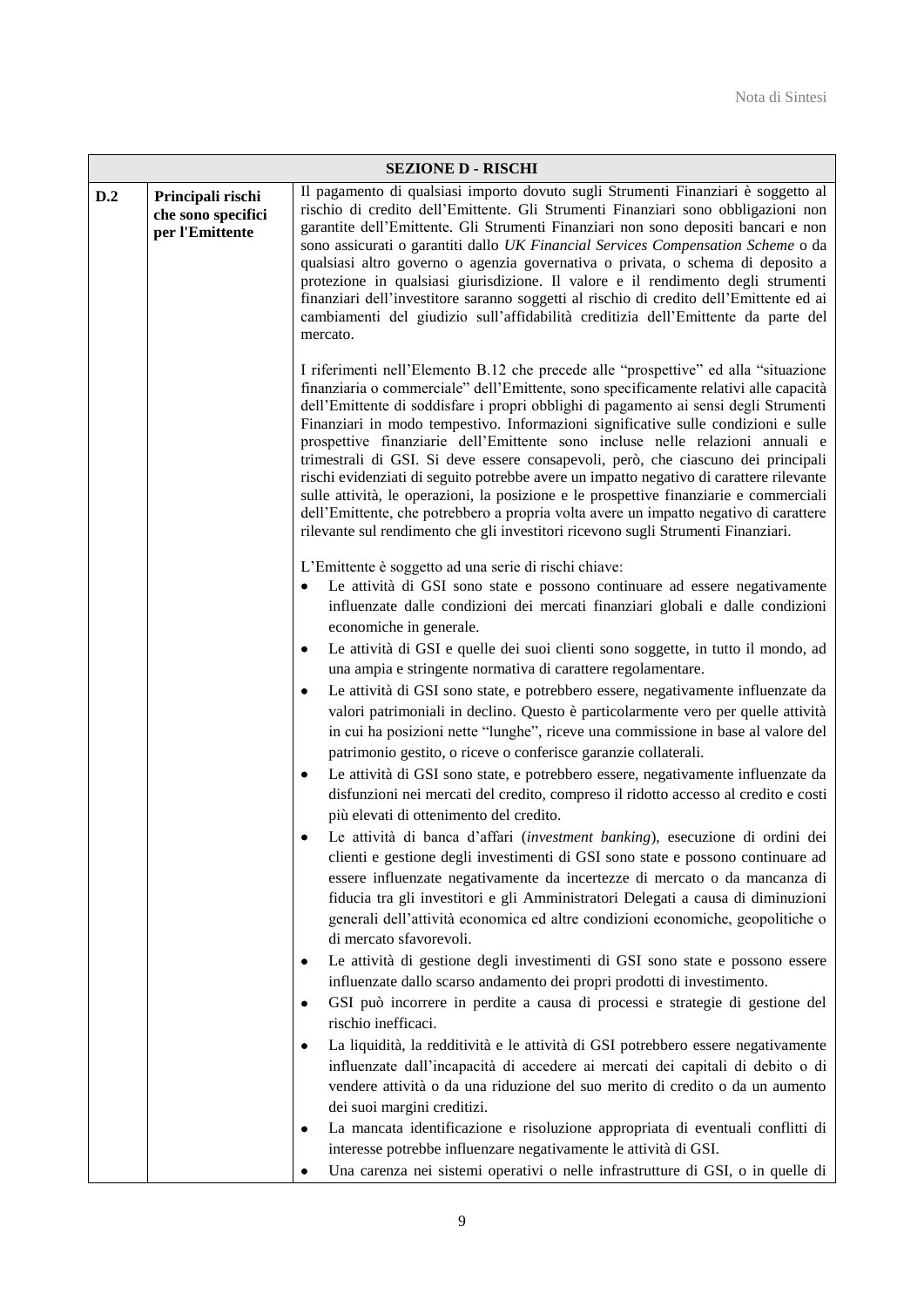|  |           | terze parti, così come errori umani, potrebbero mettere in pericolo la liquidità di    |
|--|-----------|----------------------------------------------------------------------------------------|
|  |           | GSI, interrompere le sua attività, comportare la divulgazione di informazioni          |
|  |           | riservate, danneggiare la sua reputazione e causare perdite.                           |
|  |           | La mancata protezione dei sistemi informatici, il network e le informazioni, e le      |
|  |           | informazioni su clienti di GSI, da attacchi informatici o minacce simili potrebbe      |
|  |           | mettere in pericolo la capacità di GSI di svolgere le proprie attività, portare alla   |
|  |           | divulgazione, al furto o alla distruzione di informazioni riservate, danneggiare       |
|  |           | la sua reputazione e causare perdite.                                                  |
|  |           |                                                                                        |
|  |           | Le attività di GSI, la redditività e la liquidità possono essere negativamente         |
|  |           | influenzate dal deterioramento della qualità del credito, o da inadempimenti, di       |
|  |           | terze parti che devono a GSI denaro, strumenti finanziari o altre attività, o di cui   |
|  |           | GSI detiene strumenti finanziari o obbligazioni.                                       |
|  | ٠         | La concentrazione del rischio aumenta il potenziale di perdite significative nelle     |
|  |           | attività di market-making, sottoscrizione, investimento e prestito di GSI.             |
|  | ٠         | Il settore dei servizi finanziari è sia altamente competitivo sia interconnesso.       |
|  |           | GSI affronta rischi maggiori dal momento che nuove iniziative di business la           |
|  |           | portano a negoziare con una gamma più ampia di clienti e controparti e la              |
|  |           | espongono a nuove classi di attività e nuovi mercati.                                  |
|  |           | Le operazioni in derivati e il ritardato regolamento potrebbero esporre GSI a          |
|  |           | rischi imprevisti e perdite potenziali.                                                |
|  |           | Le attività di GSI potrebbero essere negativamente influenzate se GSI non è in         |
|  |           | grado di assumere e mantenere personale qualificato.                                   |
|  |           | GSI può essere influenzata negativamente da un maggiore controllo di carattere         |
|  |           | governativo e regolamentare o da pubblicità negativa.                                  |
|  | $\bullet$ | Una significativa responsabilità giuridica o un significativo intervento               |
|  |           |                                                                                        |
|  |           | normativo nei confronti di GSI potrebbero avere effetti finanziari negativi            |
|  |           | sostanziali o causare notevoli danni alla reputazione di GSI, che a sua volta          |
|  |           | potrebbe seriamente danneggiare le prospettive di business di GSI.                     |
|  | $\bullet$ | La crescita del commercio elettronico e l'introduzione di nuove tecnologie di          |
|  |           | trading può influenzare negativamente l'attività di GSI e può aumentare la             |
|  |           | concorrenza.                                                                           |
|  |           | Le attività di GSI relative alle merci, soprattutto quelle di generazione di           |
|  |           | energia e relative alle materie prime fisiche, sottopongono GSI ad un'ampia            |
|  |           | regolamentazione, potenziali eventi catastrofici e a rischi ambientali, di             |
|  |           | reputazione e ad altri rischi che potrebbero esporre GSI a significative               |
|  |           | responsabilità e costi.                                                                |
|  |           | Nello svolgimento delle proprie attività nel mondo, GSI è soggetta a rischi            |
|  |           | politici, economici, giuridici, operativi e ad altri rischi insiti al fatto di operare |
|  |           | in molti paesi.                                                                        |
|  |           | GSI può incorrere in perdite a seguito di eventi imprevisti o catastrofici, tra cui    |
|  |           | l'emergere di una pandemia, attacchi terroristici, eventi meteorologici estremi o      |
|  |           | altre calamità naturali.                                                               |
|  |           | Sviluppi o condizioni di mercato favorevoli o semplicemente meno sfavorevoli           |
|  |           | che coinvolgono settori o mercati in cui GSI ha una minore concentrazione di           |
|  |           | clienti possono determinare una performance inferiore rispetto a un'attività           |
|  |           |                                                                                        |
|  |           | simile di un concorrente che ha una maggiore concentrazione di clienti in tale         |
|  |           | settore o mercato. Ad esempio, GSI ha una clientela aziendale più piccola nelle        |
|  |           | sue attività di market-making rispetto a molti suoi concorrenti e pertanto i suoi      |
|  |           | concorrenti potrebbero trarre maggiori vantaggi dall'aumento dell'attività della       |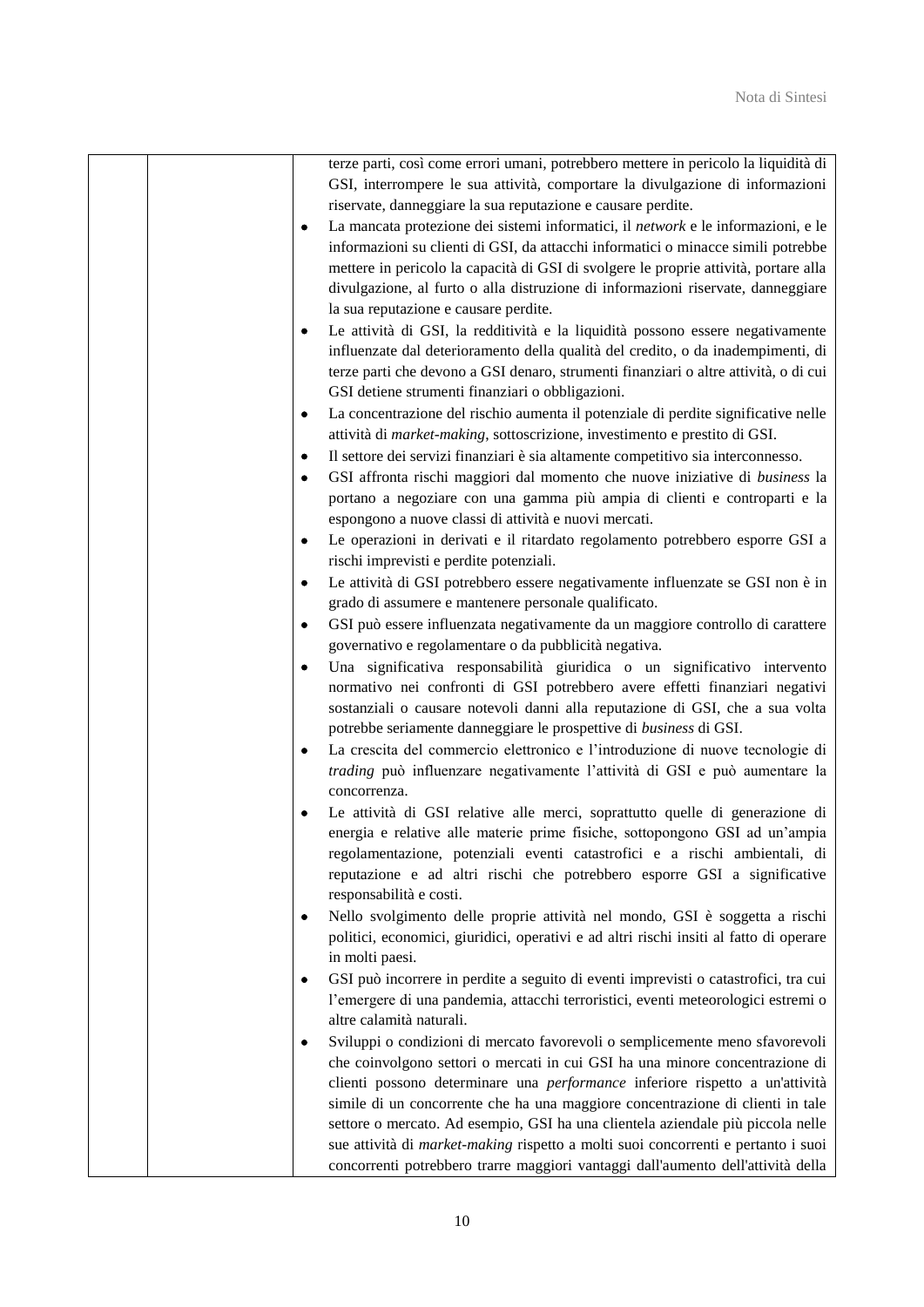|     |                                         |           | clientela aziendale.                                                                                                                                                                                                                                                                                                                                                                                                                                                                                                                                                                                                                                                                                                                                                                  |
|-----|-----------------------------------------|-----------|---------------------------------------------------------------------------------------------------------------------------------------------------------------------------------------------------------------------------------------------------------------------------------------------------------------------------------------------------------------------------------------------------------------------------------------------------------------------------------------------------------------------------------------------------------------------------------------------------------------------------------------------------------------------------------------------------------------------------------------------------------------------------------------|
|     |                                         |           | Alcune delle attività di GSI e il suo finanziamento possono essere influenzati<br>negativamente dalle variazioni dei tassi di riferimento, delle valute, degli indici,<br>dei panieri, dei fondi indicizzati quotati o di altre metriche finanziarie a cui<br>sono collegati i prodotti offerti da GSI o i finanziamenti raccolti da GSI.                                                                                                                                                                                                                                                                                                                                                                                                                                             |
| D.6 | Principali rischi<br>che sono specifici | $\bullet$ | Il capitale dell'investitore è a rischio. A seconda dell'andamento della/e<br>attività sottostante/i, potreste perdere parte o tutto il vostro investimento.                                                                                                                                                                                                                                                                                                                                                                                                                                                                                                                                                                                                                          |
|     | per gli Strumenti<br>Finanziari         | $\bullet$ | L'investitore potrebbe perdere una parte o tutto il proprio investimento negli<br>Strumenti Finanziari qualora:                                                                                                                                                                                                                                                                                                                                                                                                                                                                                                                                                                                                                                                                       |
|     |                                         |           | L'Emittente non adempia o non sia altrimenti in grado di adempiere ai<br>$\circ$<br>propri obblighi di pagamento;                                                                                                                                                                                                                                                                                                                                                                                                                                                                                                                                                                                                                                                                     |
|     |                                         |           | Non si detengano gli Strumenti Finanziari fino alla scadenza e il<br>$\circ$<br>prezzo di vendita secondario che l'investitore riceve è inferiore al<br>prezzo di acquisto originario; oppure                                                                                                                                                                                                                                                                                                                                                                                                                                                                                                                                                                                         |
|     |                                         |           | Gli Strumenti Finanziari siano rimborsati anticipatamente a causa di<br>$\circ$<br>un evento imprevisto e l'importo che si riceve è inferiore al prezzo di<br>acquisto originario.                                                                                                                                                                                                                                                                                                                                                                                                                                                                                                                                                                                                    |
|     |                                         | $\bullet$ | Il valore stimato degli Strumenti Finanziari (come determinato con riferimento<br>ai modelli di <i>pricing</i> utilizzati dall'Emittente) al momento in cui i termini e le<br>condizioni degli Strumenti Finanziari sono fissati alla data di negoziazione, sarà<br>inferiore al prezzo di emissione originario degli Strumenti Finanziari.                                                                                                                                                                                                                                                                                                                                                                                                                                           |
|     |                                         | ٠         | Gli Strumenti Finanziari potrebbero non avere un mercato attivo, e gli<br>investitori potrebbero non essere in grado di disporne.                                                                                                                                                                                                                                                                                                                                                                                                                                                                                                                                                                                                                                                     |
|     |                                         | ٠         | L'Emittente non dà alcuna garanzia che la domanda di quotazione e<br>ammissione alla negoziazione saranno accolte (o, se accolte, che saranno<br>accolte entro la data di emissione), o che si svilupperà un mercato attivo negli<br>Strumenti Finanziari. L'emittente può inoltre sospendere tale quotazione in<br>qualsiasi momento;                                                                                                                                                                                                                                                                                                                                                                                                                                                |
|     |                                         | ۰         | Il potenziale di aumento del valore degli Strumenti Finanziari è limitato poiché<br>l'andamento del/i sottostante/i cui gli Strumenti Finanziari sono collegati è<br>soggetto ad un massimo (cap).                                                                                                                                                                                                                                                                                                                                                                                                                                                                                                                                                                                    |
|     |                                         |           | Rischi associati agli Strumenti Finanziari collegati ad attività sottostante/i:                                                                                                                                                                                                                                                                                                                                                                                                                                                                                                                                                                                                                                                                                                       |
|     |                                         |           | Il valore ed il rendimento sugli Strumenti Finanziari dipenderà dall'andamento<br>di tale/i attività sottostante/i, che può/possono essere soggetta/e a cambiamenti<br>imprevedibili nel tempo.                                                                                                                                                                                                                                                                                                                                                                                                                                                                                                                                                                                       |
|     |                                         |           | Gli andamenti passati di un'attività sottostante non sono indicativi dei suoi<br>andamenti futuri.                                                                                                                                                                                                                                                                                                                                                                                                                                                                                                                                                                                                                                                                                    |
|     |                                         | ٠         | Gli investitori non avranno alcun diritto di proprietà sulla/e attività sottostante/i<br>e gli obblighi dell'Emittente ai sensi degli Strumenti Finanziari nei confronti<br>degli investitori non sono garantiti da alcuna attività.                                                                                                                                                                                                                                                                                                                                                                                                                                                                                                                                                  |
|     |                                         | ٠         | A seguito di un evento di turbativa, la valutazione della/e attività sottostante/i<br>può essere rinviata e/o stimata dall'Emittente (in qualità di Agente per il<br>Calcolo) a propria discrezione.                                                                                                                                                                                                                                                                                                                                                                                                                                                                                                                                                                                  |
|     |                                         | ٠         | A seguito del verificarsi di alcuni eventi straordinari in relazione alla/e attività<br>sottostante/i ovvero in relazione a strumenti finanziari collegati ad indici, a<br>seguito del verificarsi di un evento di rettifica dell'indice, dipendentemente dai<br>termini e condizioni degli specifici Strumenti Finanziari, tra le altre possibili<br>conseguenze, i termini e le condizioni degli Strumenti Finanziari potranno<br>essere rettificati, l'attività sottostante potrà essere sostituita, o gli Strumenti<br>Finanziari potranno essere rimborsati anticipatamente all'importo di rimborso<br>anticipato non programmato. Tale importo potrà essere inferiore al valore<br>dell'investimento iniziale e si potrebbe perdere parte o tutto l'investimento<br>originario. |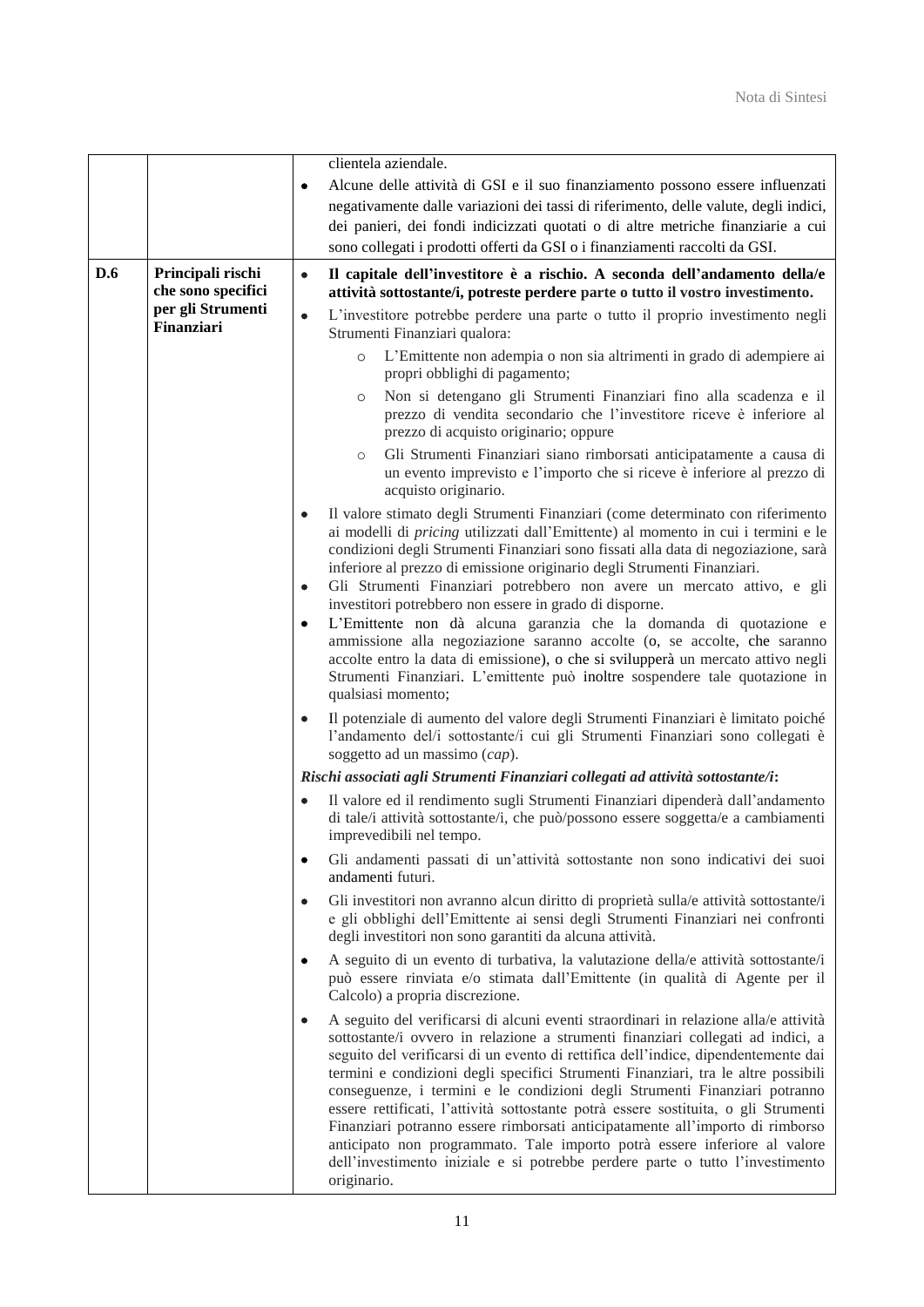|                                                |                                                      | L'andamento delle azioni dipende da molti fattori imprevedibili.<br>$\bullet$                                                                                                                                                                                                                                                                                                                                                                                                                                                                                                                                                                 |
|------------------------------------------------|------------------------------------------------------|-----------------------------------------------------------------------------------------------------------------------------------------------------------------------------------------------------------------------------------------------------------------------------------------------------------------------------------------------------------------------------------------------------------------------------------------------------------------------------------------------------------------------------------------------------------------------------------------------------------------------------------------------|
|                                                |                                                      | L'investitore potrebbe ricevere un rendimento inferiore sugli Strumenti<br>$\bullet$<br>Finanziari rispetto a quello che avrebbe ricevuto investendo direttamente nelle<br>azioni, poiché il prezzo delle azioni potrebbe non riflettere il valore dei<br>dividendi.                                                                                                                                                                                                                                                                                                                                                                          |
|                                                |                                                      | L'emittente di un'azione può adottare eventuali azioni nei confronti dell'azione<br>$\bullet$<br>senza riguardo per gli interessi dei Detentori degli Strumenti Finanziari e<br>qualsiasi di queste azioni potrebbe influire negativamente sul valore e sul<br>rendimento degli Strumenti Finanziari.                                                                                                                                                                                                                                                                                                                                         |
|                                                |                                                      | Gli Strumenti Finanziari potranno essere rettificati o rimborsati prima della<br>۰<br>scadenza a causa di una modifica legislativa. Tale rettifica potrà avere un<br>effetto negativo sul valore e sul rendimento degli Strumenti Finanziari;<br>l'importo ricevuto a seguito di un rimborso anticipato potrà essere inferiore<br>all'investimento iniziale e si potrebbe perdere parte o tutto l'investimento<br>originario.                                                                                                                                                                                                                 |
|                                                |                                                      | L'Emittente degli Strumenti Finanziari può essere sostituito con un'altra<br>$\bullet$<br>società.                                                                                                                                                                                                                                                                                                                                                                                                                                                                                                                                            |
|                                                |                                                      | L'Emittente potrebbe modificare i termini e le condizioni degli Strumenti<br>٠<br>Finanziari, in determinate circostanze, senza richiedere il consenso degli<br>investitori.                                                                                                                                                                                                                                                                                                                                                                                                                                                                  |
|                                                |                                                      | <b>SEZIONE E - OFFERTA</b>                                                                                                                                                                                                                                                                                                                                                                                                                                                                                                                                                                                                                    |
| E.2b                                           | Ragioni<br>dell'offerta e<br>impiego dei<br>proventi | I proventi netti derivanti dall'offerta saranno utilizzati per le attività generali<br>dell'Emittente.                                                                                                                                                                                                                                                                                                                                                                                                                                                                                                                                        |
| Termini e<br>E.3<br>condizioni<br>dell'offerta |                                                      | Un'offerta degli Strumenti Finanziari potrà essere effettuata dall'Offerente<br>Autorizzato al di fuori dei casi di cui all'articolo 3(2) della Direttiva Prospetto, nella<br>Repubblica Italiana (la "Giurisdizione dell'Offerta al Pubblico") durante il periodo<br>a partire dal 19 marzo 2019 (incluso) e fino al 26 aprile 2019 (incluso) (il "Periodo<br>di Offerta") dall'Offerente(i) Autorizzato(i).<br>Gli Strumenti Finanziari possono essere collocati in Italia in luogo diverso dalla sede                                                                                                                                      |
|                                                |                                                      | legale o dalle dipendenze dei collocatori (c.d. "offerta fuori sede"), mediante<br>consulenti finanziari abilitati all'offerta fuori sede, ai sensi dell'articolo 30 del D.<br>Lgs. n. 58 del 24 febbraio 1998, come modificato (il "TUF"), durerà dal 19 marzo<br>2019 (incluso) al 19 aprile 2019 (incluso).                                                                                                                                                                                                                                                                                                                                |
|                                                |                                                      | Ai sensi dell'articolo 30, comma 6, del TUF, gli effetti delle sottoscrizioni effettuate<br>"fuori sede" sono sospesi per un periodo di sette giorni a partire dalla data di<br>sottoscrizione. In tale periodo, gli investitori hanno diritto di recedere dalla<br>sottoscrizione senza sostenere alcuna spesa o corrispettivo, dandone avviso<br>direttamente al collocatore di riferimento.                                                                                                                                                                                                                                                |
|                                                |                                                      | I Certificati possono essere collocati in Italia mediante tecniche di comunicazione a<br>distanza ai sensi dell'articolo 32 del TUF, ivi incluse sottoscrizioni effettuate per il<br>tramite di un sito internet, dal 19 marzo 2019 (incluso) al 12 aprile 2019 (incluso).                                                                                                                                                                                                                                                                                                                                                                    |
|                                                |                                                      | Ai sensi dell'articolo 67-duodecies del D. Lgs. n. 206 del 6 settembre 2005, le<br>sottoscrizioni effettuate mediante tecniche di comunicazione a distanza sono sospese<br>per un periodo di quattordici giorni dalla data di accettazione della sottoscrizione da<br>parte del relativo collocatore. Durante tale periodo, gli investitori hanno il diritto di<br>recedere dalla sottoscrizione senza sostenere alcuna spesa o corrispettivo e senza<br>dover indicare il motivo, mediante invio di una comunicazione redatta secondo le<br>modalità indicate sul sito internet attraverso il quale è stata effettuata la<br>sottoscrizione. |
|                                                |                                                      | Il Prezzo di Offerta è pari a EUR 100 per Strumento Finanziario (il "Prezzo di<br>Emissione").                                                                                                                                                                                                                                                                                                                                                                                                                                                                                                                                                |